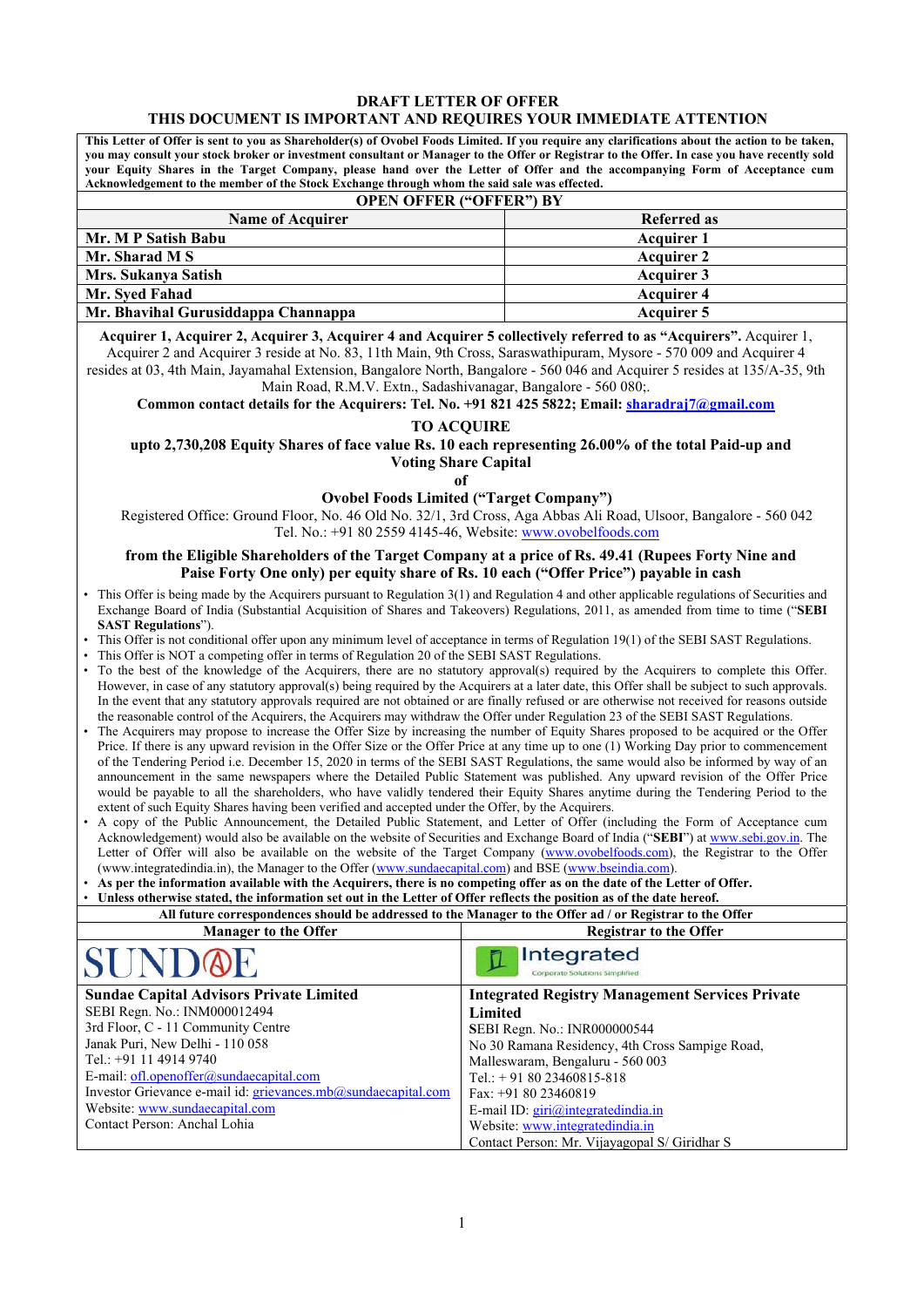| <b>Nature of Activity</b>                                        | Date              | Day       |
|------------------------------------------------------------------|-------------------|-----------|
| Date of the Public Announcement                                  | October 22, 2020  | Thursday  |
| Date of publication of the Detailed Public Statement             | October 29, 2020  | Thursday  |
| Date for filing of Draft Letter of Offer with SEBI               | November 06, 2020 | Friday    |
| Last date of a competing offer                                   | November 23, 2020 | Monday    |
| Latest date by which SEBI's observations will be received        | December 01, 2020 | Tuesday   |
| Identified Date*                                                 | December 03, 2020 | Wednesday |
| Last date by which the Letter of Offer will be dispatched to the | December 10, 2020 | Thursday  |
| Eligible Shareholders of the Target Company as on the identified |                   |           |
| date                                                             |                   |           |
| Last Date for revising the Offer Price / Offer Size              | December 15, 2020 | Tuesday   |
| Last date by which the recommendations of the Committee of       | December 15, 2020 | Tuesday   |
| Independent Directors of the Target Company will be given and    |                   |           |
| published                                                        |                   |           |
| Date of publication of Public Announcement for Opening the       | December 16, 2020 | Wednesday |
| Offer                                                            |                   |           |
| Date of Commencement of the Tendering Period (Offer Opening      | December 17, 2020 | Thursday  |
| Date)                                                            |                   |           |
| Date of Closing of the Tendering Period (Offer Closing Date)     | December 31, 2020 | Thursday  |
| Last date for communicating Rejection / Acceptance and           | January 14, 2021  | Thursday  |
| Payment of consideration for accepted equity shares / credit of  |                   |           |
| unaccepted shares                                                |                   |           |
| Last date for issue of post-offer advertisement                  | January 21, 2021  | Thursday  |

# **TENTATIVE SCHEDULE OF MAJOR ACTIVITIES PERTAINING TO THE OFFER**

*\* Identified Date is only for the purpose of determining the names of the shareholders as on such date to whom the Letter of Offer will be sent. It is clarified that all the Eligible Shareholders of the Target Company are eligible to participate in this Offer any time during the tendering period of the Offer.* 

### **Note:**

- 1. Where last dates are mentioned for certain activities, such activities may happen on or before the respective last dates.
- 2. All dates are subject to change and depend on obtaining the requisite statutory and regulatory approvals, as may be applicable. Changes to the proposed timetable, if any, will be notified to the Eligible Shareholders of the Target Company by way of corrigendum in all the newspaper in which the Detailed Public Statement has appeared.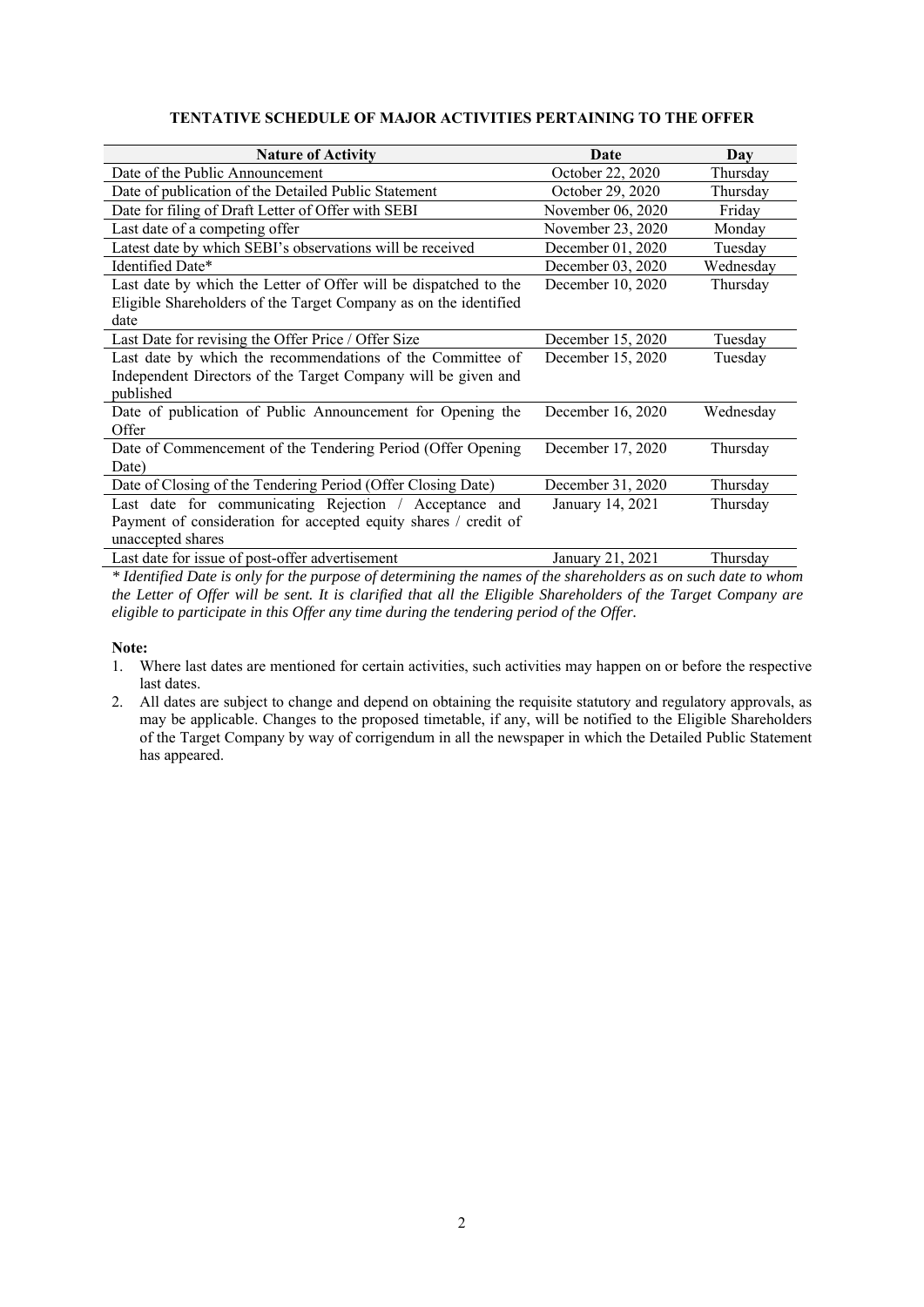#### **RISK FACTORS**

**The risk factors set forth below pertain to this Offer and the Acquirers and are not in relation to the present or future business operations of the Target Company or other related matters. These are neither exhaustive nor intended to constitute a complete analysis of the risks involved in the participation by Eligible Shareholders in this Offer, but are merely indicative. Eligible Shareholders are advised to consult their stockbrokers, investment consultants and / or tax advisors, for analyzing and understanding all the risks with respect to their participation in this Offer.** 

#### **Relating to the transaction and the proposed Offer:**

1) To the best of the knowledge of the Acquirers, there are no statutory or other approvals required to complete the Offer. If, however, any statutory or other approval becomes applicable prior to completion of the Offer, the Offer would also be subject to such other statutory or other approval(s).

However, in case any statutory or regulatory approvals which become applicable on a later date, are not received in a timely manner or if there is any litigation to stay the Offer, or SEBI instructs the Acquirers not to proceed with the Offer, then the Offer process (including payment consideration to the Shareholders, if any) may be delayed beyond the schedule of activities indicated in the Letter of Offer. In case of delay in receipt of any statutory approval, SEBI has the power to grant extension of time to the Acquirers for payment of consideration to the Eligible Shareholders of the Target Company who have accepted the Offer within such period, subject to the Acquirers agreeing to pay interest for the delayed period, if directed by SEBI, in terms of Regulation 18(11) of the SEBI SAST Regulations. Where any statutory approval or exemption extends to some but not all of the Eligible Shareholders, the Acquirers shall have the option to make payment to such Eligible Shareholders in respect of who no statutory approvals or exemptions are required in order to complete this Offer. The Acquirers will have the right not to proceed with this Offer in the event any statutory approval, as may be required, is refused.

- 2) Non-resident holders and OCB holders of Equity Shares must obtain all requisite approvals, if any, to tender the Equity Shares held by them in this Offer. Further, if the Eligible Shareholders who are not persons resident in India had required any approvals (including from the RBI or any other regulatory body) in respect of the Equity Shares held by them, they will be required to submit such previous approvals that they would have obtained for holding the Equity Shares, to tender the Equity Shares held by them pursuant to this Offer, along with the Form of Acceptance-cum-Acknowledgment and other documents required to be tendered to accept this Offer. In the event such prior approvals are not submitted, the Acquirers reserve their right to reject such Equity Shares tendered in this Offer. If the Equity Shares are held under general permission of the RBI, the non-resident Eligible Shareholder or OCB should state that the Equity Shares are held under general permission and clarify whether the Equity Shares are held on repatriable basis or non-repatriable basis.
- 3) The Equity Shares tendered in the Offer may be held in trust by the Clearing Corporation of the Stock Exchange / Registrar to the Offer until the completion of the Offer and the Eligible Shareholders who have tendered their Equity Shares will not be able to trade such Equity Shares during such period. During such period, there may be fluctuations in the market price of the Equity Shares that may adversely impact the Eligible Shareholders who have tendered their Equity Shares in the Offer. It is understood that the Eligible Shareholders shall be solely responsible for their decision regarding participation in the Offer.
- 4) Eligible Shareholders who tender the Equity Shares in acceptance of the Offer shall not be entitled to withdraw their shares, even if the acceptance of Equity Shares under the Offer and dispatch of consideration are delayed. During such period, there may be fluctuations in the market price of the Equity Shares of the Target Company. The Eligible Shareholders who have tendered Equity Shares under the Offer will not be able to trade in such Equity Shares which are in the custody of the Registrar to the Offer and/or Clearing Corporation notwithstanding delay in acceptance of the Equity Shares in this Offer and dispatch of payment consideration. Accordingly, the Acquirers and Manager to the Offer make no assurance with respect to the market price of the Equity Shares of the Target Company before, during or upon completion of this Offer and each of them expressly disclaims any responsibility or obligation of any kind (except as required by applicable law) with respect to any decision taken by the Eligible Shareholders on whether or not to participate in this Offer.
- 5) In the event of over-subscription to the Offer, the acceptance will be on a proportionate basis as per SEBI SAST Regulations and hence there is no certainty that all Equity Shares tendered by the Eligible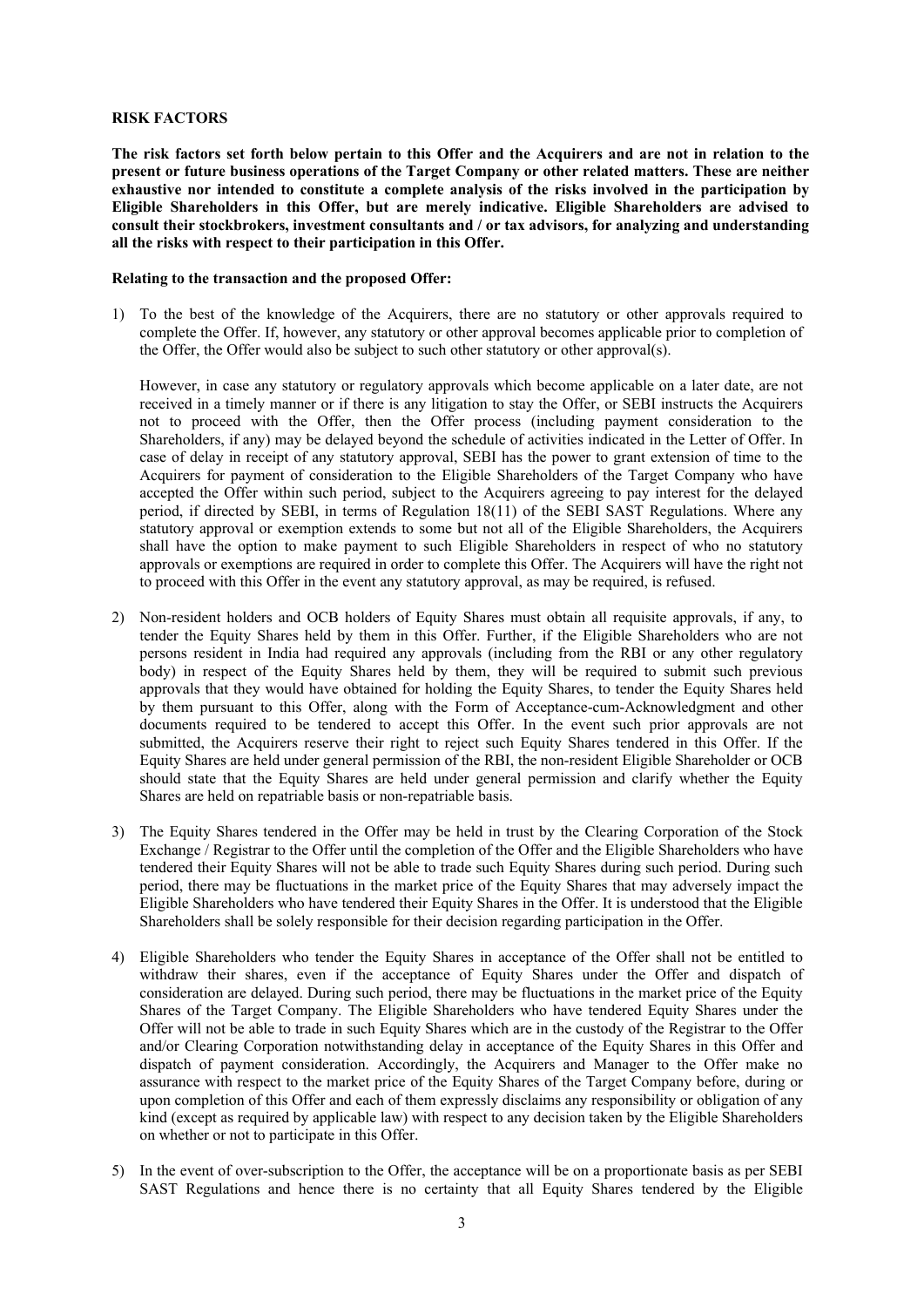Shareholders in the Offer will be accepted.

- 6) The Acquirers and the Manager to the Offer accept no responsibility for statements made otherwise than in the PA, Detailed Public Statement, Draft Letter of Offer, Letter of Offer or in the Post Offer Public Announcement or any corrigendum or any materials issued by or at the instance of the Acquirers or the Manager to the Offer in relation to the Offer, and anyone placing reliance on any other sources of information (not released by the Acquirer) would be doing so at his / her / its own risk.
- 7) The Offer is subject to completion risks as would be applicable to similar transactions.
- 8) The Letter of Offer has not been filed, registered or approved in any jurisdiction outside India. Recipients of the Letter of Offer, resident in jurisdictions outside India should inform themselves of and observe any applicable legal requirements. This Offer is not directed towards any person or entity in any jurisdiction or country where the same would be contrary to the applicable laws or regulations or would subject the Acquirers or the Manager to the Offer to any new or additional registration requirements.
- 9) The Eligible Shareholders are advised to consult their respective tax advisors for assessing the tax implications pursuant to this Offer, or in respect of other aspects such as the treatment that may be given by their respective assessing officers in their case, and the appropriate course of action that they should take. The Acquirers do not accept any responsibility for the accuracy or otherwise of the tax provisions set forth in the Letter of Offer.

### **Relating to the Acquirers**

- 1) The Acquirers make no assurance with respect to the financial performance of the Target Company and their investment / divestment decisions relating to their proposed shareholding in the Target Company.
- 2) The Acquirers cannot provide any assurance with respect to the market price of the Equity Shares of the Target Company before, during or after the Offer and expressly disclaims any responsibility or obligation of any kind (except as required by applicable law) with respect to any decision by any Shareholder on whether to participate or not to participate in the Offer.
- 3) The Acquirers and the Manager to the Offer accepts no responsibility for the statements made otherwise than in the Public Announcement / Detailed Public Statement / Draft Letter of Offer / Letter of Offer and anyone placing reliance on any other sources of information, not released by the Acquirers, would be doing so at his / her / its own risk.
- 4) The Acquirers do not accept the responsibility with respect to information contained in the Public Announcement or Detailed Public Statement or Draft Letter of Offer or Letter of Offer that pertains to the Target Company and has been compiled from publicly available sources.
- 5) The acquisition of Equity Shares pursuant to this Offer, together with the Equity Shares acquired pursuant to the SPA, may result in public shareholding in the Target Company falling below the level required for continued listing as prescribed under the SEBI (Listing Obligations and Disclosure Requirements) Regulations, 2015, as amended ("SEBI Listing Regulations") and Rule 19A of the Securities Contracts (Regulation) Rules, 1957, as amended ("SCRR"). While the Acquirers (may alongwith the Target Company) is required to decrease the non-public shareholding to the level specified and within the time stipulated under the SCRR, as amended, as per the requirements of Regulation 7(4) of the SEBI SAST Regulations and, or, the SEBI Listing Regulations, any failure to comply with the aforesaid regulations could have an adverse effect on the price and tradability of the Equity Shares.

**The risk factors set forth above are not intended to cover a complete analysis of all risks as perceived in relation to the Offer or in association with the Acquirers but are only indicative in nature. The risk factors set forth above pertain to the transaction, the Offer and the Acquirers and do not pertain to the present or future business or operations of the Target Company or any other related matters, and are neither exhaustive nor intended to constitute a complete analysis of the risks involved in participation or otherwise by Eligible Shareholder in the Offer. Eligible Shareholders of the Target Company are advised to consult their stockbroker, tax advisors or investment consultant, for understanding any other risks with respect to their participation in the Offer.**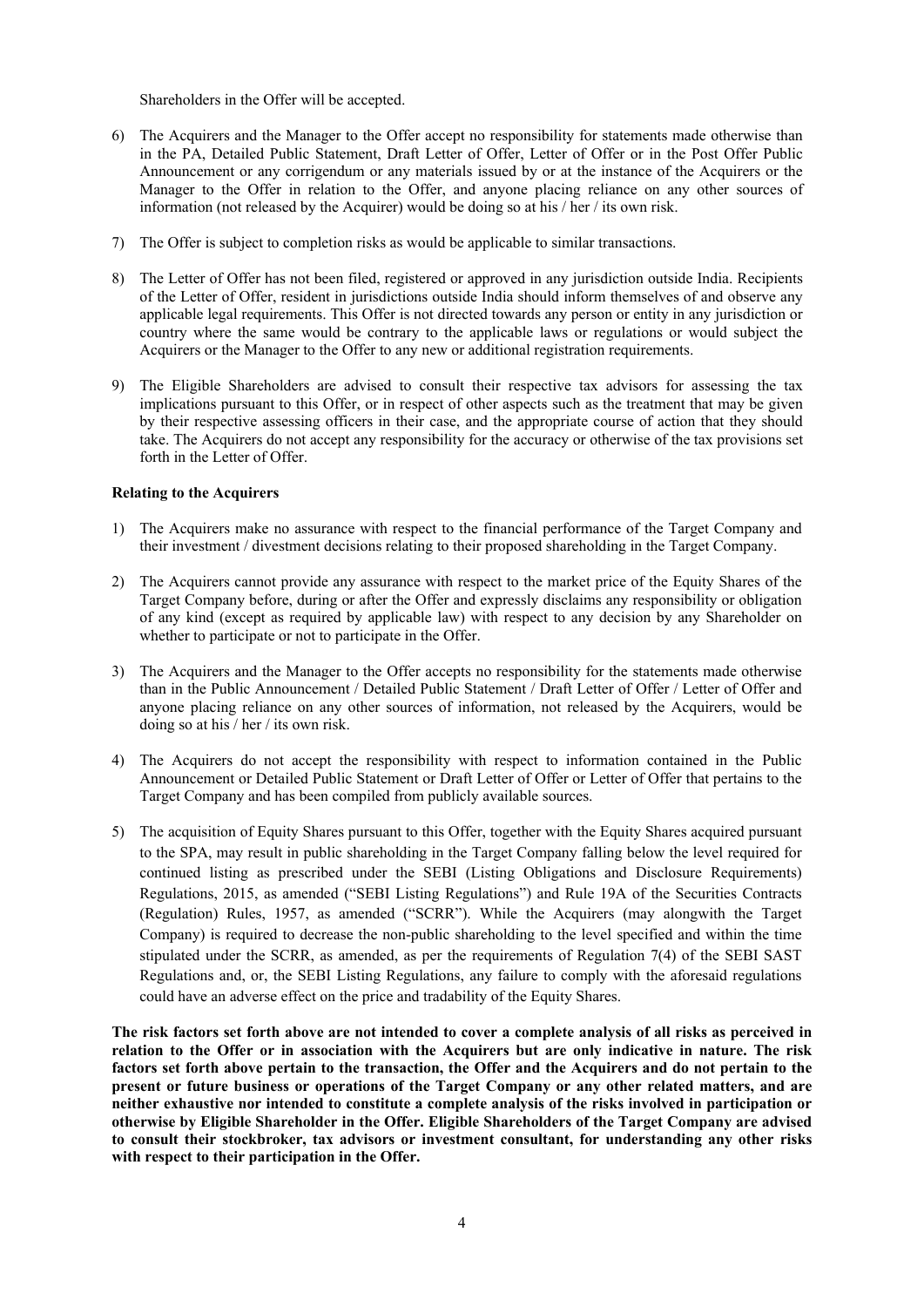### **GENERAL**

The Draft Letter of Offer, Letter of Offer, Detailed Public Statement and Public Announcement in connection with the Offer, has been prepared for the purposes of compliance with the applicable laws and regulations of the SEBI SAST Regulations. Accordingly, the information disclosed may not be the same as that which would have been disclosed if this document had been prepared in accordance with the laws and regulations of any jurisdiction outside of India. Neither the delivery of the Letter of Offer, under any circumstances, create any implication that there has been no change in the affairs of the Target Company and the Acquirers, since the date hereof or that the information contained herein is correct as at any time subsequent to this date nor is it to be implied that the Acquirers are under any obligations to update the information contained herein at any time after this date. The Letter of Offer shall be dispatched to all Eligible Shareholders whose name appears on the register of members of the Target Company, at their stated address, as of the Identified Date. However, receipt of the Letter of Offer by any Eligible Shareholder in a jurisdiction in which it would be illegal to make this Offer, or where making this Offer would require any action to be taken (including, but not restricted to, registration of the Letter of Offer under any local securities laws), shall not be treated by such Eligible Shareholder as an offer being made to them and shall be construed by them as being sent for information purposes only. Accordingly, no such Eligible Shareholder may tender his, her or its Equity Shares in this Offer. Persons in possession of the Letter of Offer are required to inform themselves of any relevant restrictions. Any Eligible Shareholder who tenders his, her or its Equity Shares in this Offer shall be deemed to have declared, represented, warranted and agreed that he, she or it is authorized under the provisions of any applicable local laws, rules, regulations and statutes to participate in this Offer.

### **CURRENCY OF PRESENTATION**

- 1) In the Letter of Offer, all references to "₹" / "Rs." / "Rupees" / "INR" are to Indian Rupee(s). Throughout the Letter of Offer, all figures have been expressed in "million", "thousand", "lakh" or "crore" unless otherwise specifically stated.
- 2) In the Letter of Offer, any discrepancy in any table between the total and sums of the amount listed are due to rounding off and/or regrouping.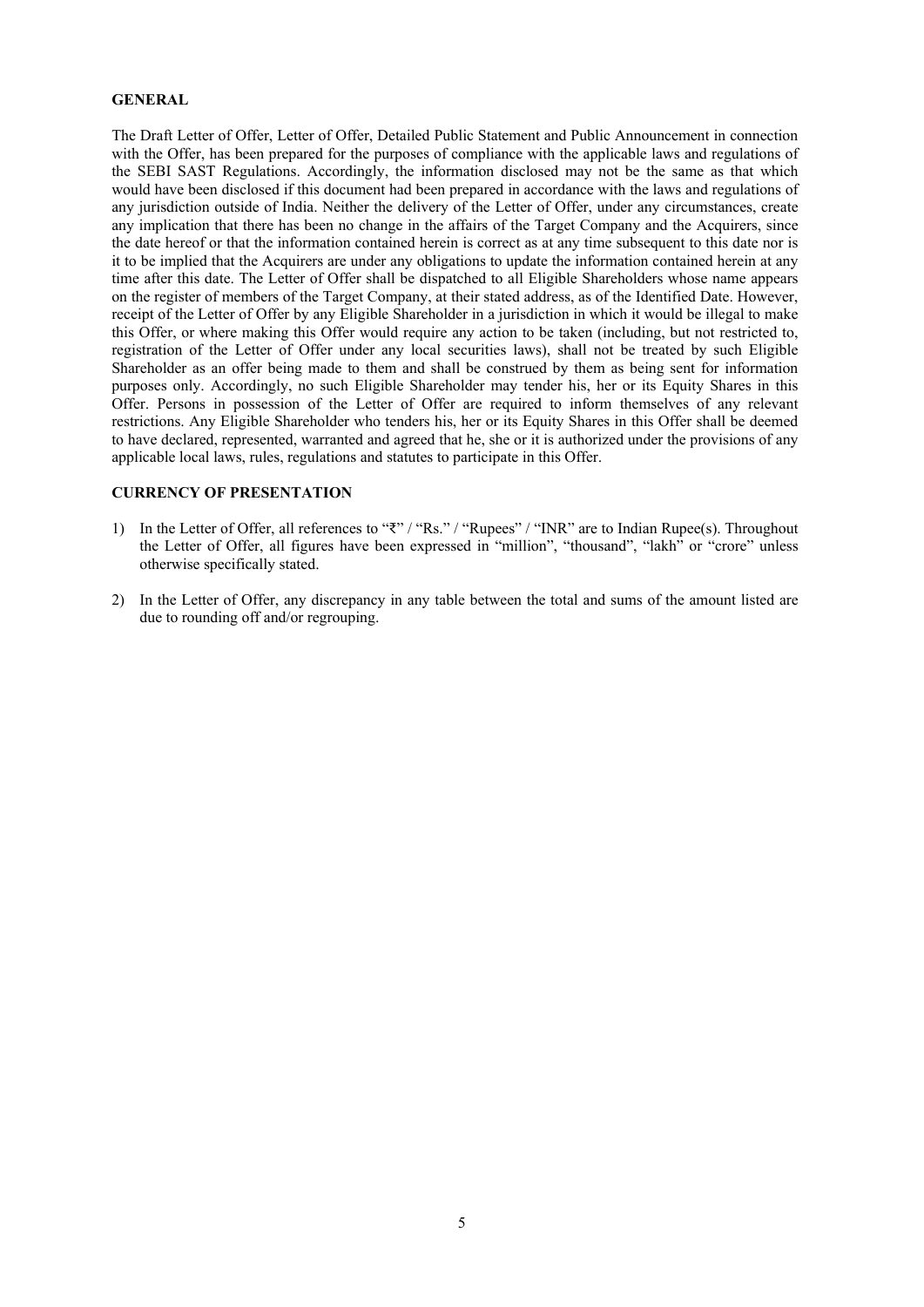# **TABLE OF CONTENTS**

| <b>Particulars</b>                            | Page No. |
|-----------------------------------------------|----------|
| <b>ABBREVIATIONS / DEFINITIONS</b>            |          |
| <b>DISCLAIMER CLAUSE</b>                      | 9        |
| <b>DETAILS OF THIS OFFER</b>                  | 9        |
| <b>BACKGROUND OF THE ACQUIRERS</b>            | 14       |
| <b>DETAILS OF THE TARGET COMPANY</b>          | 19       |
| <b>OFFER PRICE AND FINANCIAL ARRANGEMENTS</b> | 23       |
| <b>TERMS AND CONDITIONS OF THE OFFER</b>      | 25       |
| PROCEDURE FOR ACCEPTANCE AND SETTLEMENT       | 28       |
| <b>NOTE ON TAXATION</b>                       | 33       |
| <b>DOCUMENTS FOR INSPECTION</b>               | 36       |
| <b>DECLARATION BY THE ACQUIRERS</b>           | 36       |
| <b>ENCLOSURES:</b>                            |          |
| <b>BID CUM ACCEPTANCE FORM</b>                |          |
| <b>SHARE TRANSFER FORM (SH-4)</b>             |          |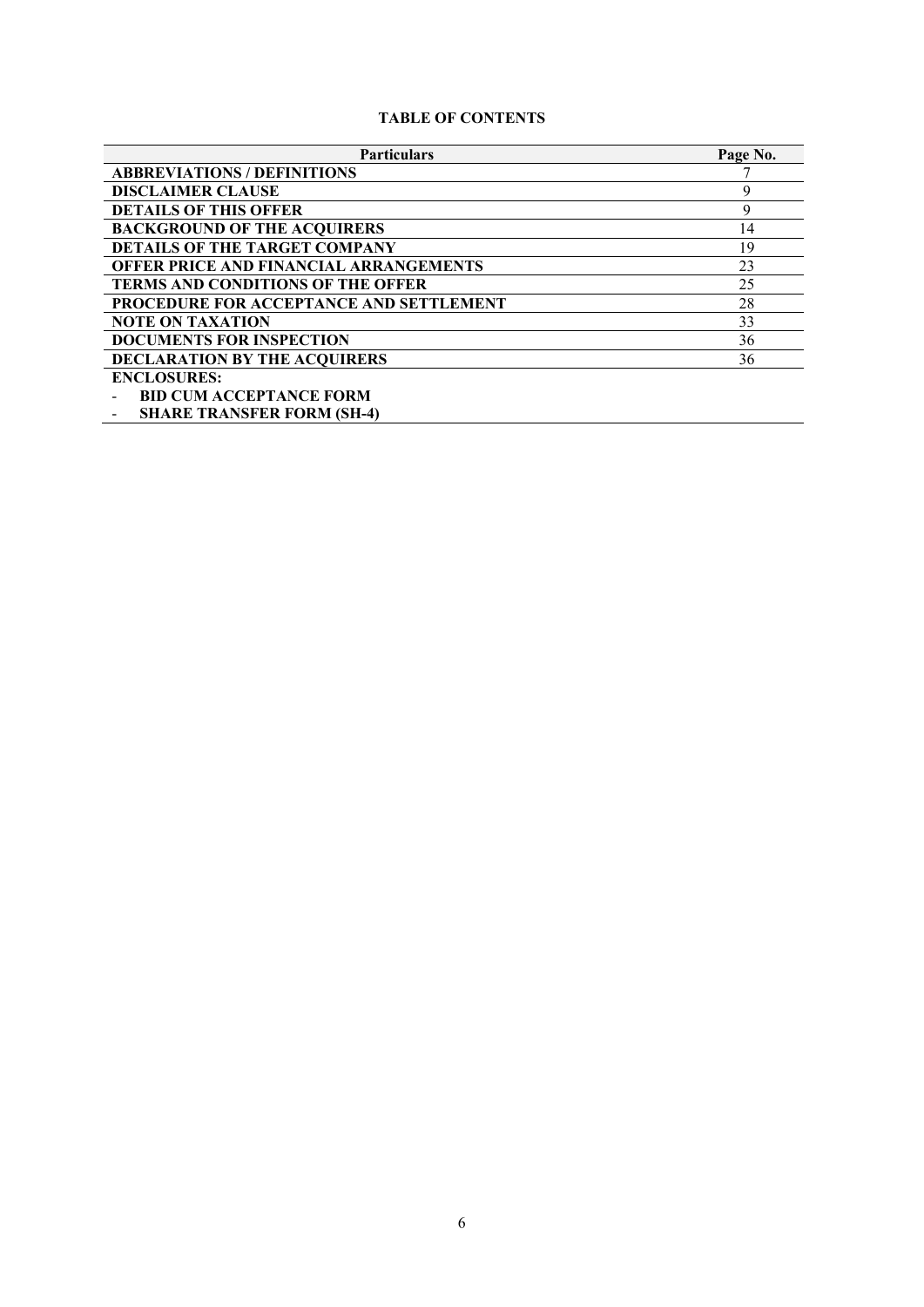# **1. ABBREVIATIONS / DEFINITIONS**

| Particulars                         | <b>Details / Definition</b>                                                        |
|-------------------------------------|------------------------------------------------------------------------------------|
| <b>Acquirers</b>                    | Collectively the Acquirer 1, Acquirer 2, Acquirer 3, Acquirer 4 and Acquirer 5     |
| <b>Acquirer 1</b>                   | Mr. M P Satish Babu                                                                |
| <b>Acquirer 2</b>                   | Mr. Sharad M S                                                                     |
| <b>Acquirer 3</b>                   | Mrs. Sukanya Satish                                                                |
| <b>Acquirer 4</b>                   | Mr. Syed Fahad                                                                     |
| <b>Acquirer 5</b>                   | Mr. Bhavihal Gurusiddappa Channappa                                                |
| BSE                                 | <b>BSE</b> Limited                                                                 |
| <b>Book Value Per Share</b>         | Net Asset Value per Equity Share (i.e. Net Worth/ Number of Equity Shares          |
|                                     | issued)                                                                            |
| <b>Buying Broker</b>                | Eureka Stock & Share Broking Services Limited                                      |
| <b>CDSL</b>                         | Central Depository Services (India) Limited                                        |
| <b>CSE</b>                          | The Calcutta Stock Exchange Limited                                                |
| <b>DP</b>                           |                                                                                    |
|                                     | Depository Participant                                                             |
| <b>Detailed Public Statement</b>    | Detailed Public Statement relating to the Offer published on October 29, 2020      |
| <b>Draft Letter of Offer</b>        | Draft Letter of Offer dated November 06, 2020 filed with SEBI                      |
| <b>Eligible Shareholders</b>        | All the shareholders of the Target Company excluding the Promoters of the          |
|                                     | Target Company / Sellers and the Acquirers                                         |
| <b>Equity Share Capital</b>         | Equity share capital of the Target Company is Rs. 105,008,000 consisting of        |
|                                     | 10,500,800 Equity Shares of Rs. 10 (Rupees Ten) each without considering           |
|                                     | any impact of the reduction of Capital pursuant to the proposed Scheme of          |
|                                     | Arrangement which is pending before the Hon'ble National Company Law               |
|                                     | Tribunal.                                                                          |
| <b>Equity Share</b>                 | Equity Shares of face value Rs. 10 each of the Target Company                      |
| <b>Escrow Account</b>               | Shall have the meaning given to it in Clause 6.2.2 of the Letter of Offer          |
| <b>Escrow Agreement</b>             | Escrow Agreement dated October 22, 2020 between the Acquirers, Escrow              |
|                                     | Agent and Manager to the Offer                                                     |
| <b>Escrow Amount</b>                | Shall have the meaning given to it in Clause 6.2.4 of the Letter of Offer          |
| <b>Escrow Bank</b>                  | Kotak Mahindra Bank Limited                                                        |
| <b>FEMA</b>                         | Foreign Exchange Management Act, 1999                                              |
| FII / FPI                           | Foreign Institutional Investor or Foreign Portfolio Investor as defined in         |
|                                     | FEMA.                                                                              |
| Form of Acceptance-cum-             | Shall mean the Form of Acceptance cum Acknowledgement, being a part of             |
| Acknowledgement                     | the Letter of Offer                                                                |
| <b>Identified Date</b>              | December 03, 2020 i.e. date falling on the 10th Working Day prior to the           |
|                                     | commencement of Tendering Period, for the purposes of determining the              |
|                                     | Eligible Shareholders to whom the Letter of Offer shall be sent                    |
| <b>IFSC</b>                         | Indian Financial System Code                                                       |
| <b>Income Tax Act</b>               | Income Tax Act, 1961, as amended from time to time                                 |
| $\overline{\mathbf{z}}$ / INR / Rs. | Indian Rupees, the legal currency of India                                         |
| <b>Letter of Offer</b>              | Letter of offer dated [ $\bullet$ ] dispatched to the Eligible Shareholders of the |
|                                     | Company                                                                            |
| Manager / Manager to the            | Sundae Capital Advisors Private Limited                                            |
| <b>Offer</b>                        |                                                                                    |
| NA / N.A.                           | Not Applicable                                                                     |
| NRI                                 | Non-Resident Indian                                                                |
| <b>NSDL</b>                         | National Securities Depository Limited                                             |
| <b>OCBs</b>                         | Overseas Corporate Bodies                                                          |
| <b>Offer Period</b>                 | Shall mean as defined under the SEBI SAST Regulations                              |
| Offer / Open Offer                  | Offer by the Acquires to the Eligible Shareholders for acquisition of upto         |
|                                     | 2,730,208 Equity Shares, representing 26.00% of the total paid-up and voting       |
|                                     | capital of the Target Company                                                      |
| <b>Offer Closing Date</b>           | December 31, 2020                                                                  |
| <b>Offer Opening Date</b>           | December 17, 2020                                                                  |
| <b>Offer Price</b>                  | Price of Rs. 49.41 (Rupees Forty Nine and Paise Forty One only) per equity         |
|                                     | share of Rs. 10 each                                                               |
| <b>Offer Size</b>                   | upto 2,730,208 Equity Shares of face value Rs. 10/- each representing 26.00%       |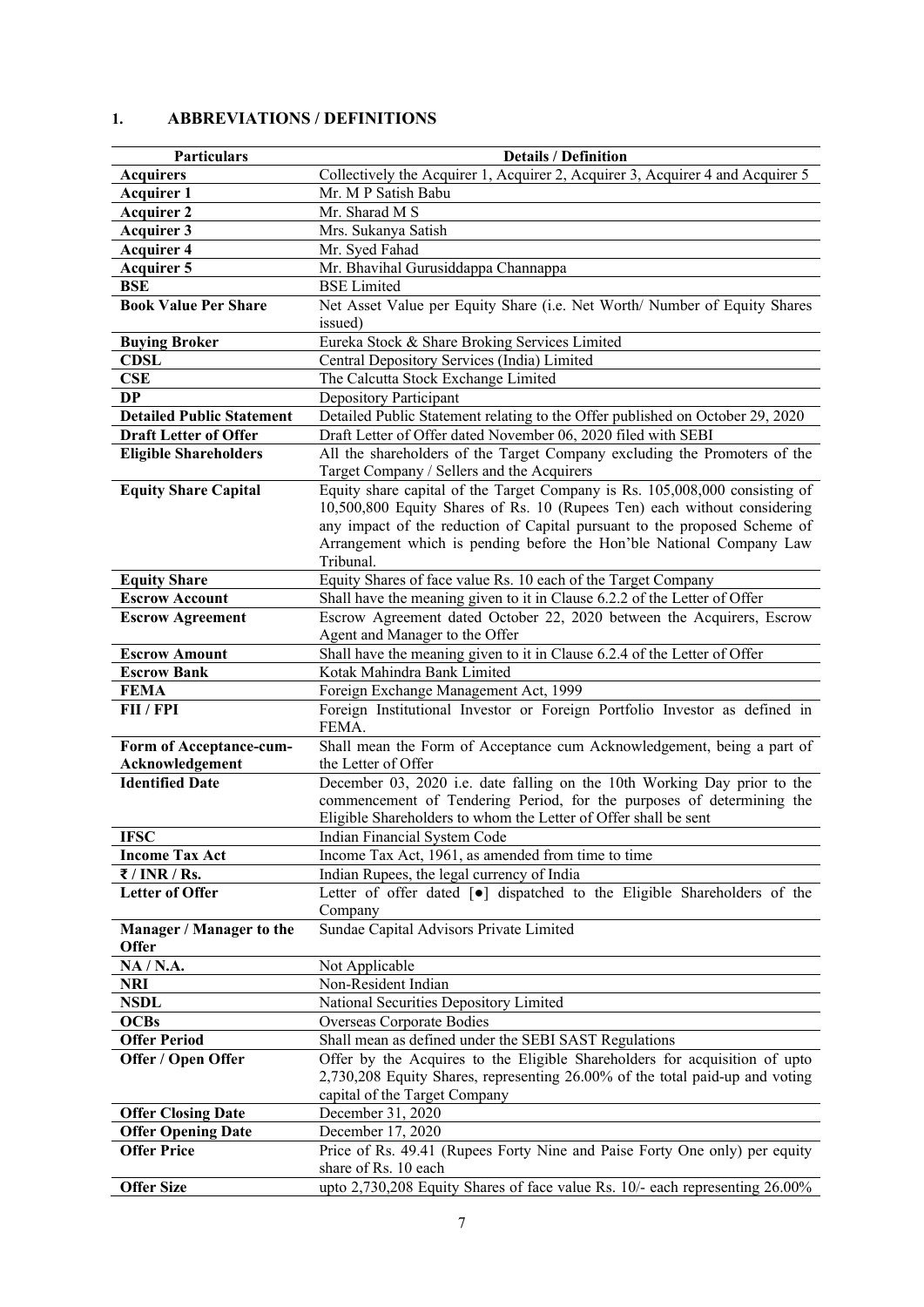|                                 | of the total paid-up and voting capital of the Target Company                                                                                              |
|---------------------------------|------------------------------------------------------------------------------------------------------------------------------------------------------------|
| <b>Promoters</b>                | Existing promoters of the Target Company, viz. Mr. Utsav Parekh, Mr. Shanti                                                                                |
|                                 | Swarup Aggarwal, Ms. Vinita Agarwal, Ms. Sadhana Aggarwal, Ms. Anisha                                                                                      |
|                                 | Aggarwal, Ms. Natasha Agarwal, Induss Food Products and Equipments                                                                                         |
| <b>Public Announcement / PA</b> | Limited and Ovobel S.A. Belgium<br>Public Announcement of the Offer issued by the Manager to the Offer, on                                                 |
|                                 | behalf of the Acquirers on October 22, 2020                                                                                                                |
| <b>RBI</b>                      | Reserve Bank of India                                                                                                                                      |
| Registrar / Registrar to the    | Integrated Registry Management Services Private Limited                                                                                                    |
| <b>Offer</b>                    |                                                                                                                                                            |
| <b>SCRR</b>                     | Securities Contracts (Regulation) Rules, 1957, as amended from time to time                                                                                |
| <b>SEBI</b>                     | Securities and Exchange Board of India                                                                                                                     |
| <b>SEBI Act</b>                 | Securities and Exchange Board of India Act, 1992, as amended from time to                                                                                  |
|                                 | time                                                                                                                                                       |
| <b>SEBI (LODR) Regulations</b>  | Securities and Exchange Board of India (Listing Obligation and Disclosure                                                                                  |
|                                 | Requirement) Regulations, 2015, as amended from time to time                                                                                               |
| <b>SEBI SAST</b>                | Securities and Exchange Board of India (Substantial Acquisition of Shares and                                                                              |
| <b>Regulations</b>              | Takeovers) Regulations, 2011 as amended from time to time.                                                                                                 |
| <b>Sellers</b>                  | Promoters of the Target Company namely, Mr. Shanti Swarup Aggarwal, Ms.                                                                                    |
|                                 | Vinita Agarwal, Ms. Sadhana Aggarwal, Ms. Anisha Agarwal, Ms. Natasha                                                                                      |
|                                 | Agarwal, Induss Food Products and Equipments Limited, Mr. Utsav Parekh,                                                                                    |
|                                 | Ovobel S.A. Belgium and other shareholders forming part of the public                                                                                      |
|                                 | shareholding of the Target Company namely Mr. Samarth Parekh, Ms. Nilagni                                                                                  |
|                                 | Parekh, Progressive Star Finance Private Limited and Mr. Saharsh Parekh                                                                                    |
| <b>Share Purchase</b>           | Share Purchase Agreement 1 and Share Purchase Agreement 2, collectively                                                                                    |
| <b>Agreements / SPA</b>         |                                                                                                                                                            |
| <b>Share Purchase Agreement</b> | Share Purchase Agreement dated October 22, 2020 whereby 4,776,809 (Forty                                                                                   |
| $1/$ SPA1                       | Seven Lakhs Seventy Six Thousand Eight Hundred and Nine) Equity Shares                                                                                     |
|                                 | agreed to be acquired by the Acquirers collectively at a price of Rs. 49.41                                                                                |
|                                 | (Rupees Forty Nine and Paise Forty One only) (rounded off) per Equity Share                                                                                |
|                                 | aggregating to Rs. 236,004,773 (Rupees Twenty Three Crore Sixty Lakhs Four                                                                                 |
|                                 | Thousand Seven Hundred Seventy Three only) as under (i) 3,990,109 equity                                                                                   |
|                                 | share representing 38.00% of the paid-up equity capital and voting rights of the                                                                           |
|                                 | Target Company from the existing promoters of the Target Company, namely                                                                                   |
|                                 | Mr. Shanti Swarup Aggarwal, Ms. Vinita Agarwal, Ms. Sadhana Aggarwal,                                                                                      |
|                                 | Ms. Anisha Agarwal, Ms. Natasha Agarwal, Induss Food Products and                                                                                          |
|                                 | Equipments Limited and Mr. Utsav Parekh; and (ii) 786,700 equity share<br>representing 7.49% of the paid-up equity capital and voting rights of the Target |
|                                 | Company from public shareholders namely Mr. Samarth Parekh, Ms. Nilangi                                                                                    |
|                                 | Parekh, Progressive Star Finance Private Limited and Mr. Saharsh Parekh.                                                                                   |
| <b>Share Purchase Agreement</b> | Share Purchase Agreement dated October 22, 2020 whereby 1,484,691                                                                                          |
| 2/SPA2                          | (Fourteen Lakhs Eighty Four Thousand Six Hundred and Ninety One) Equity                                                                                    |
|                                 | Shares agreed to be acquired by Mr. M P Satish Babu and Mr. Syed Fahad at a                                                                                |
|                                 | price of Rs. 49.41 (Rupees Forty Nine and Paise Forty One only) (rounded off)                                                                              |
|                                 | per Equity Share aggregating to Rs. 73,353,187 (Rupees Seven Crore Thirty                                                                                  |
|                                 | Three Lakhs Fifty Three Thousand One Hundred Eighty Seven only) from                                                                                       |
|                                 | Ovobel S.A. Belgium                                                                                                                                        |
| <b>SPA Price</b>                | Rs. 49.41 (Rupees Forty Nine and Paise Forty One only) (rounded off), being                                                                                |
|                                 | the price at which Shares are proposed to be acquired by the Acquirers from                                                                                |
|                                 | the Sellers                                                                                                                                                |
| <b>Stock Exchange</b>           | BSE Limited and CSE collectively                                                                                                                           |
| <b>Target Company</b>           | Ovobel Foods Limited                                                                                                                                       |
| <b>Tendering Period</b>         | Period within which Eligible Shareholders of the Target Company may tender                                                                                 |
|                                 | their Equity Shares in acceptance to the Offer, i.e. the period between and                                                                                |
|                                 | including December 17, 2020 and December 31, 2020                                                                                                          |
| <b>Working Day</b>              | A working day for SEBI in Mumbai                                                                                                                           |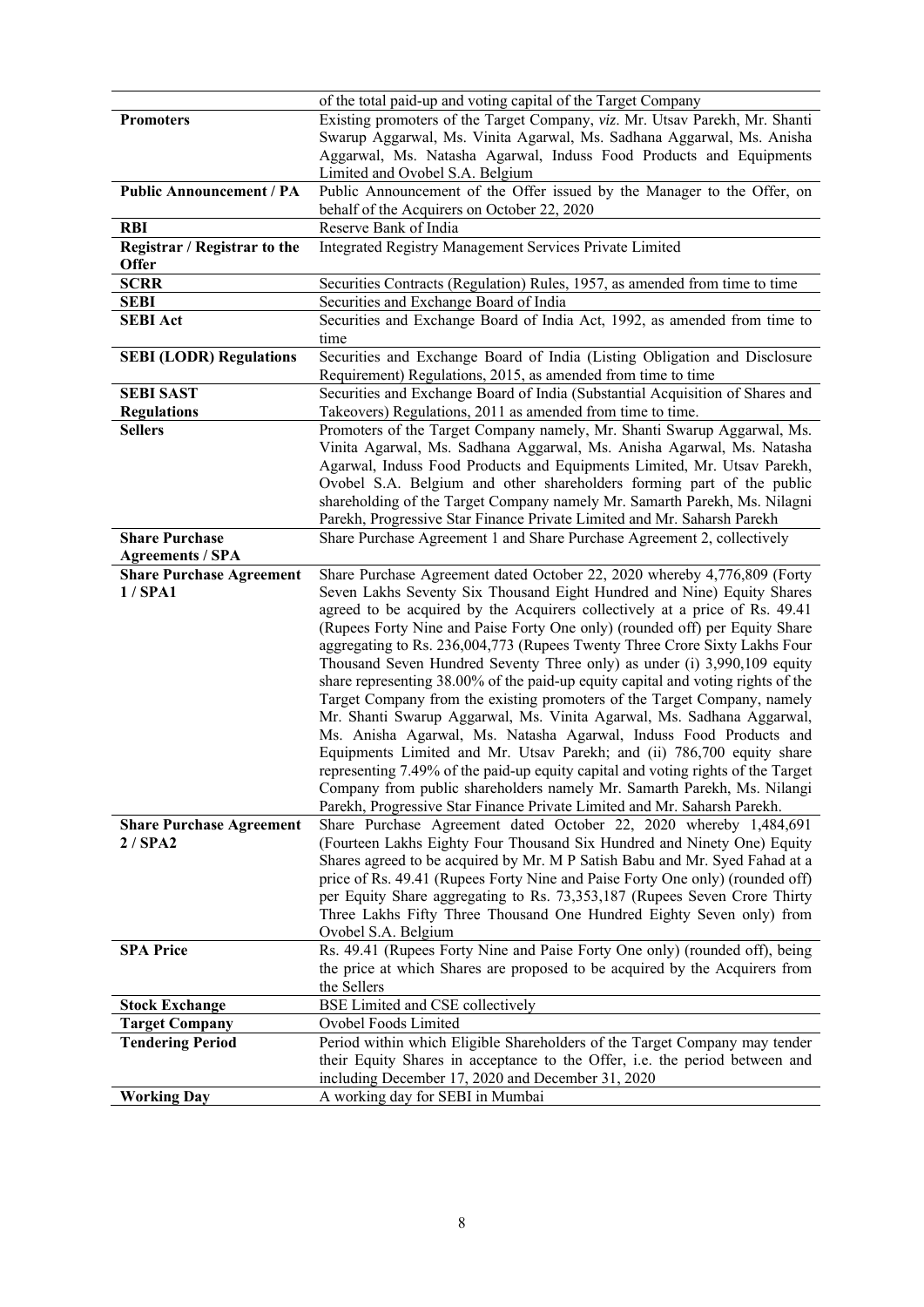### **2. DISCLAIMER CLAUSE**

**IT IS TO BE DISTINCTLY UNDERSTOOD THAT FILING OF DRAFT LETTER OF OFFER WITH SEBI SHOULD NOT IN ANY WAY BE DEEMED OR CONSTRUED THAT THE SAME HAS BEEN CLEARED, VETTED OR APPROVED BY SEBI. THE DRAFT LETTER OF OFFER HAS BEEN SUBMITTED TO SEBI FOR A LIMITED PURPOSE OF OVERSEEING WHETHER THE DISCLOSURES CONTAINED THEREIN ARE GENERALLY ADEQUATE AND ARE IN CONFORMITY WITH THE REGULATIONS. THIS REQUIREMENT IS TO FACILITATE SHAREHOLDERS OF OVOBEL FOODS LIMITED TO TAKE AN INFORMED DECISION WITH REGARD TO THE OFFER. SEBI DOES NOT TAKE ANY RESPONSIBILITY EITHER FOR FINANCIAL SOUNDNESS OF THE ACQUIRERS OR THE COMPANY WHOSE SHARES/ CONTROL IS PROPOSED TO BE ACQUIRED OR FOR THE CORRECTNESS OF THE STATEMENTS MADE OR OPINIONS EXPRESSED IN THE LETTER OF OFFER. IT SHOULD ALSO BE CLEARLY UNDERSTOOD THAT WHILE ACQUIRERS ARE PRIMARILY RESPONSIBLE FOR THE CORRECTNESS, ADEQUACY AND DISCLOSURE OF ALL RELEVANT INFORMATION IN THE DRAFT LETTER OF OFFER, THE MANAGER TO THE OFFER IS EXPECTED TO EXERCISE DUE DILIGENCE TO ENSURE THAT ACQUIRERS DULY DISCHARGE THEIR RESPONSIBILITY ADEQUATELY. IN THIS BEHALF, AND TOWARDS THIS PURPOSE, THE MANAGER TO THE OFFER, SUNDAE CAPITAL ADVISORS PRIVATE LIMITED HAS SUBMITTED A DUE DILIGENCE CERTIFICATE DATED NOVEMBER 06, 2020 TO SEBI IN ACCORDANCE WITH THE SEBI (SUBSTANTIAL ACQUISITION OF SHARES AND TAKEOVERS) REGULATIONS, 2011 AND SUBSEQUENT AMENDMENT(S) THEREOF. THE FILING OF THE DRAFT LETTER OF OFFER DOES NOT, HOWEVER, ABSOLVE THE ACQUIRERS FROM THE REQUIREMENT OF OBTAINING SUCH STATUTORY CLEARANCES AS MAY BE REQUIRED FOR THE PURPOSE OF THE OFFER.**

### **3. DETAILS OF THIS OFFER**

### **3.1 BACKGROUND OF THE OFFER**

- 3.1.1 This Offer is a mandatory open offer being made by the Acquirers to the Shareholders of Target Company in compliance with Regulation  $3(1)$  and Regulation 4 of the SEBI SAST Regulations pursuant to the execution of the Share Purchase Agreement to acquire in excess of 25% (twenty-five per cent) of the equity share capital of the Target Company and control over the Target Company.
- 3.1.2 On October 22, 2020, the Acquirers have entered into (i) SPA1 to acquire 3,990,109 Equity Shares representing 38.00% of the paid-up equity capital and voting rights of the Target Company at a price of Rs. 49.41 (Rupees Forty Nine and Paise Forty One only) (rounded off) per Equity Share from the existing promoters of the Target Company, namely Mr. Shanti Swarup Aggarwal, Ms. Vinita Agarwal, Ms. Sadhana Aggarwal, Ms. Anisha Agarwal, Ms. Natasha Agarwal, Induss Food Products and Equipments Limited and Mr. Utsav Parekh and 786,700 Equity Shares representing 7.49% of the paidup equity capital and voting rights of the Target Company at a price of Rs. 49.41 (Rupees Forty Nine and Paise Forty One only) (rounded off) per Equity Share from public shareholders namely Mr. Samarth Parekh, Ms. Nilangi Parekh, Progressive Star Finance Private Limited and Mr. Saharsh Parekh; and (ii) SPA2 to acquire 1,484,691 equity share representing 14.14% of the paid-up equity capital and voting rights of the Target Company at a price of Rs. 49.41 (Rupees Forty Nine and Paise Forty One only) (rounded off) per Equity Share from one of the existing promoters of the Target Company, namely Ovobel S.A., Belgium.
- 3.1.3 The Salient features of Share Purchase Agreements are as under:

### **A. Share Purchase Agreement 1 / SPA1**

#### • **The shares to be acquired under SPA1 are as under:**

| <b>Name of Acquirer</b> | No. of        | $%$ age | <b>Name of Seller</b>  | No. of        | $\%$ age |
|-------------------------|---------------|---------|------------------------|---------------|----------|
|                         | <b>Shares</b> | ÷       |                        | <b>Shares</b> | $\ast$   |
| M P Satish Babu         | 9.32.809      | 9.53    | Shanti Swarup Aggarwal | 772.409       | 7.36     |
| Sharad M S              | 8.10.000      |         | Vinita Agarwal         | 628,400       | 5.98     |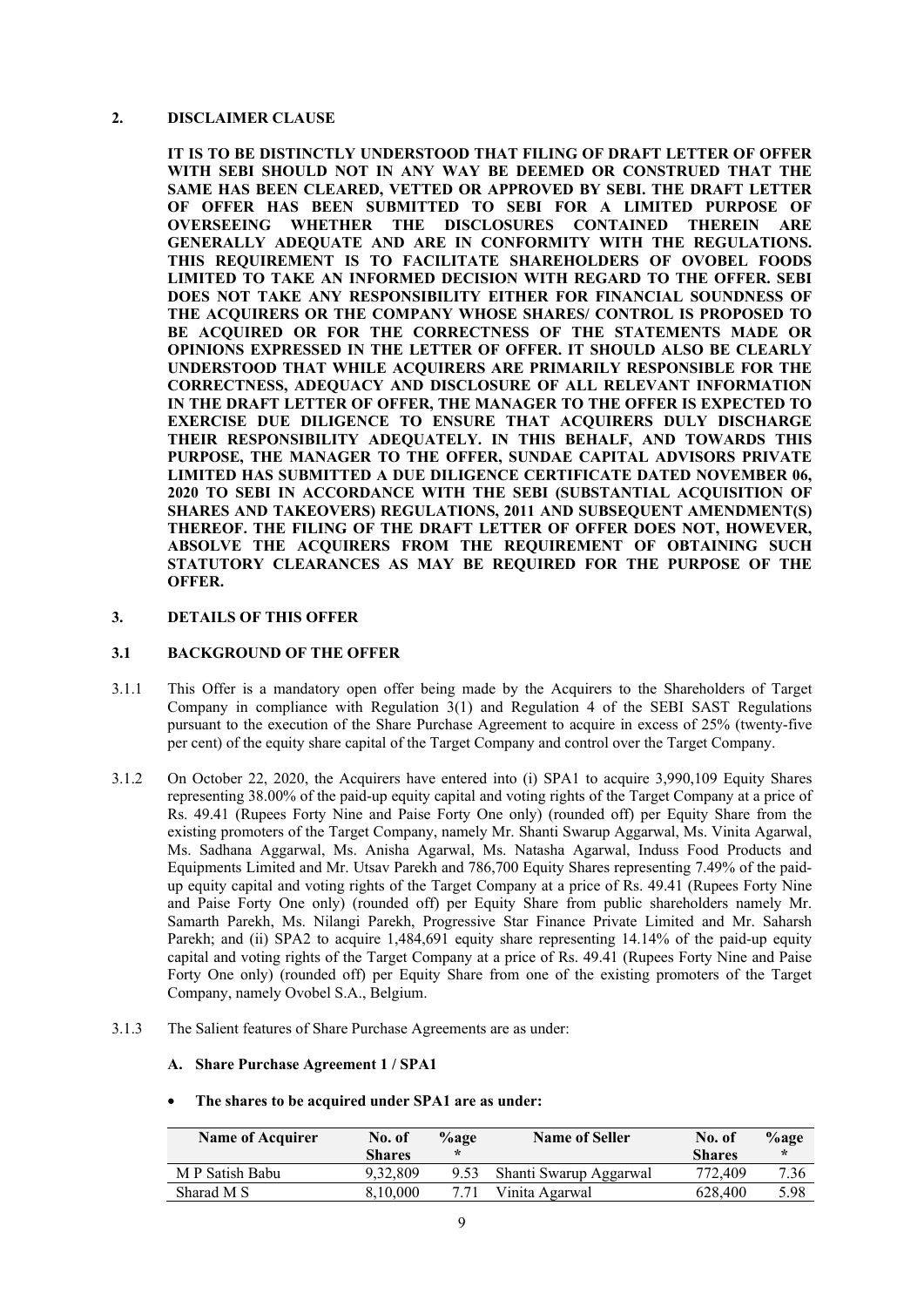| <b>Name of Acquirer</b>  | No. of        | $%$ age | <b>Name of Seller</b>    | No. of        | $%$ age |
|--------------------------|---------------|---------|--------------------------|---------------|---------|
|                          | <b>Shares</b> | $\star$ |                          | <b>Shares</b> | $\star$ |
| Sukanya Satish           | 14,15,000     | 13.48   | Sadhana Aggarwal         | 325,100       | 3.10    |
| Syed Fahad               | 6.07.000      | 19.27   | Anisha Agarwal           | 186,800       | 1.78    |
| Bhavihal<br>Gurusiddappa | 10,12,000     | 9.64    | Natasha Agarwal          | 183,800       | 1.75    |
| Channappa                |               |         |                          |               |         |
|                          |               |         | Induss Food Products and | 850,000       | 8.09    |
|                          |               |         | Equipments Limited       |               |         |
|                          |               |         | Utsav Parekh             | 1,043,600     | 9.94    |
|                          |               |         | Samarth Parekh           | 250,000       | 2.38    |
|                          |               |         | Nilgani Parekh           | 245,700       | 2.34    |
|                          |               |         | Progressive Star Finance | 181,600       | 1.73    |
|                          |               |         | Private Limited          |               |         |
|                          |               |         | Saharsh Parekh           | 109,400       | 1.04    |
| <b>Total</b>             | 4,776,809     | 45.49   | <b>Total</b>             | 4,776,809     | 45.49   |

#### • **Acquirer Conditions Precedent**

- o Obtaining a valuation report from SEBI registered Merchant Banker giving the fair valuation of each of the securities issued by the Company.
- o Compliance with requirements of Applicable Law for consummation of the transaction contemplated hereby.

#### • **Promoters Conditions Precedent**

- The Promoters shall execute letters terminating their respective employment agreements executed with the Company with effect from the Closing Date and shall finalize drafts of employment agreements in a form acceptable to the Acquirers.
- o The Company shall provide a certificate from the statutory auditor certifying the working capital as being atleast equal to Rs. 17.99 Crores as at the Closing date.
- o No due certificate from KSSIDC and MFPI shall be made available.
- o The Company shall complete the process of dematerialization of its shares and furnish statement from its depository participant giving the list of shareholders and the shares held by each shareholder. Further, the Promoters shall furnish accounts statements issued by their depository participants stating the credit of the shares held by them in the Company.
- o The Promoters shall either secure registration of the factory land in the name of the Company or obtain a legal opinion to the satisfaction of the acquirers confirming the Company's title over the said land.

#### • **Condition Subsequent**

- The Company shall apply to the Hon'ble Bench of NCLT for the reduction of capital from Rs.10,50,08,000/- divided into 1,05,00,800 Equity Shares of Rs. 10/- (Rupees Ten only) each to Rs. 9,50,08,000/- divided into 95,00,800 Equity Shares of Rs. 10/- (Rupees Ten only) each.
- The Acquirers shall enter into a share purchase agreement with Ovobel SA, one of the shareholders of the Company, to effect acquisition of equity shares of such shareholder by the Acquirers. The Acquirers have agreed to provide a Bank Guarantee for a period of 3 months, automatically renewed for a period of 2 years from Execution date or Closing of the share purchase agreement with Ovobel SA, whichever is earlier. The cost of such Bank Guarantee shall be paid by the Promoters.
- o All existing banking authorizations in the name of the existing directors, Promoters and/or their representatives be revoked and new banking authorizations in the name of Sharad MS representatives of the Acquirer be granted. Until this Clause is fulfilled, it is hereby clarified that the existing directors, Promoters and/or their representatives shall act as authorised signatories only on behalf of the Acquirer and not in their own stead.
- The SPA1 sets forth the terms and conditions agreed between the respective Sellers and the Acquirers and their mutual rights and obligations.
- The aggregate consideration for the Sale Shares under SPA1 is Rs. 236,004,773 (Rupees Twenty Three Crore Sixty Lakhs Four Thousand Seven Hundred Seventy Three only) (i.e. at the rate of Rs. 49.41 (Rupees Forty Nine and Paise Forty One only), rounded off, per Equity Share). The Acquirers shall pay the Purchase Consideration relatable to the Sale Shares acquired by them through SPA1.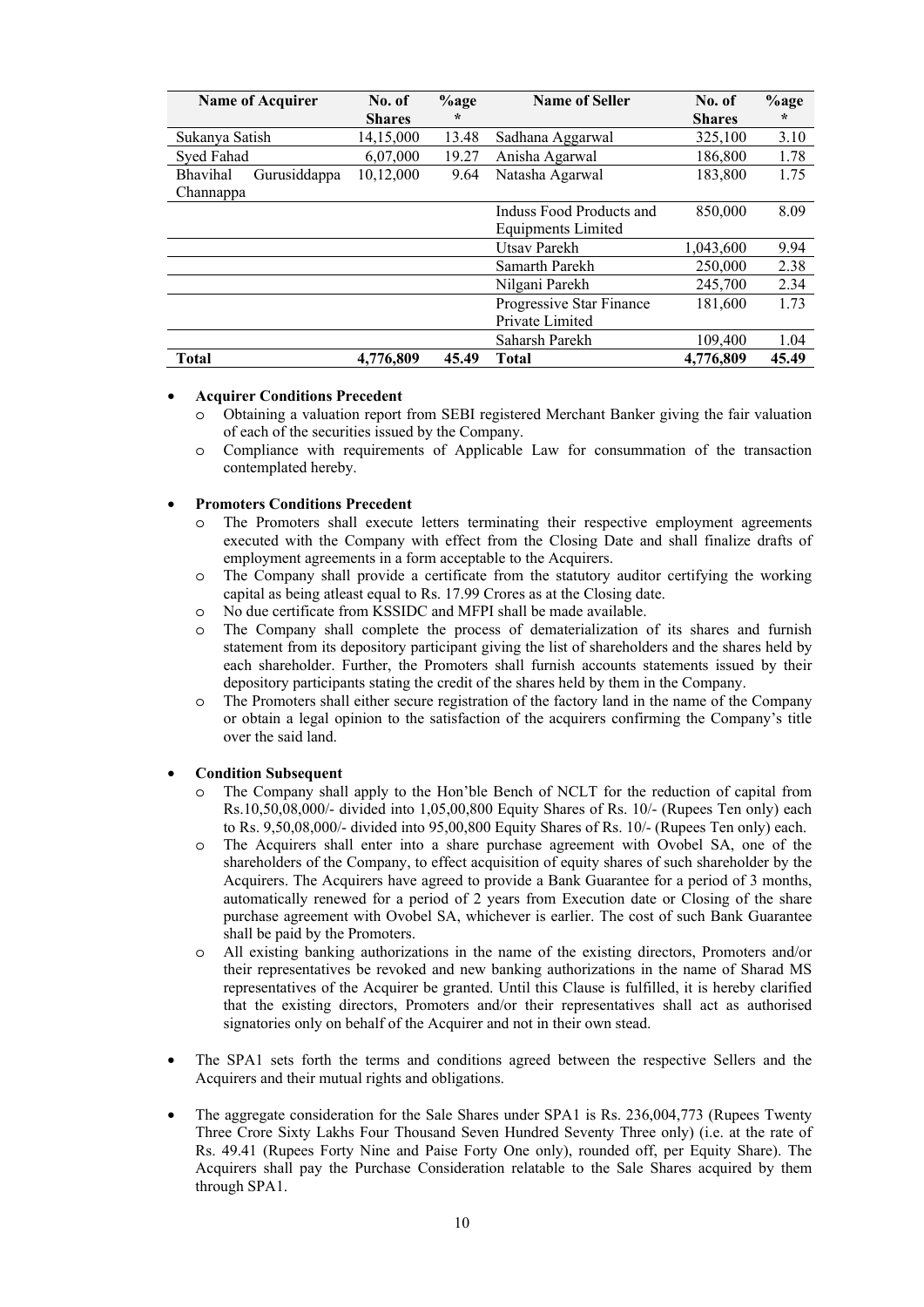- Apart from the total consideration of Rs. 236,004,773 (Rupees Twenty Three Crore Sixty Lakhs Four Thousand Seven Hundred Seventy Three only) for the Sale Shares, no separate fees, payment, premium such as non-competing fee etc. shall be paid by Acquirers to the Sellers for acquisition of the Sale Shares and management control of the Target Company.
- **B. Share Purchase Agreement 2 / SPA2**
- **The shares to be acquired under SPA2 are as under:**

| <b>Name of Acquirer</b> | No. of        | $\%$ age | <b>Name of Seller</b> | No. of        | $\%$ age |
|-------------------------|---------------|----------|-----------------------|---------------|----------|
|                         | <b>Shares</b> | $\star$  |                       | <b>Shares</b> | $\star$  |
| M P Satish Babu         | 67.691        | 0.64     | Ovobel S.A. Belgium   | 1.484.691     | 14.14    |
| Syed Fahad              | 14.17.000     | 13.49    |                       |               |          |
| Total                   | 1.484.691     | 14.14    | Total                 | 1.484.691     | 14.14    |

- The SPA2 sets forth the terms and conditions agreed between the respective Sellers and the Acquirers and their mutual rights and obligations.
- The aggregate consideration for the Sale Shares under SPA2 is Rs. 73,353,187 (Rupees Seven Crore Thirty Three Lakhs Fifty Three Thousand One Hundred and Eighty Seven only) (i.e. at the rate of Rs. 49.41 (Rupees Forty Nine and Paise Forty One only), rounded off, per Equity Share). The Acquirers shall pay the Purchase Consideration relatable to the Sale Shares acquired by them through SPA2.
- Apart from the total consideration of Rs. 73,353,187 (Rupees Seven Crore Thirty Three Lakhs Fifty Three Thousand One Hundred and Eighty Seven only) for the Sale Shares, no separate fees, payment, premium such as non-competing fee etc. shall be paid by Acquirers to the Seller for acquisition of the Sale Shares and management control of the Target Company.
- 3.1.4 Except for Ovobel S.A. Belgium, being a foreign entity holding shares in physical form, all the SPA shares are held by the Sellers in demat form and are free from any lock-in and encumbrances. Further, Ovobel S.A. Belgium will get the shares dematerialized before transfer of the same to the Acquirers in terms of the SPA2.
- 3.1.5 The proposed aggregate sale and purchase of the Equity Shares pursuant to the SPA are as under:

| <b>Name of Acquirers</b>                                           | No. of        | $\%$ age | <b>Name of Sellers</b>                        | No. of        | $%$ age |
|--------------------------------------------------------------------|---------------|----------|-----------------------------------------------|---------------|---------|
|                                                                    | <b>Shares</b> | $\star$  |                                               | <b>Shares</b> | $\star$ |
| M P Satish Babu                                                    | 1,000,500     | 9.53     | Shanti Swarup Aggarwal                        | 772,409       | 7.36    |
| Sharad M S                                                         | 810,000       | 7.71     | Vinita Agarwal                                | 628,400       | 5.98    |
| Sukanya Satish                                                     | 14,15,000     | 13.48    | Sadhana Aggarwal                              | 325,100       | 3.10    |
| Syed Fahad                                                         | 20,24,000     | 19.27    | Anisha Agarwal                                | 186,800       | 1.78    |
| Bhavihal<br>Gurusiddappa                                           | 10,12,000     | 9.64     | Natasha Agarwal                               | 183,800       | 1.75    |
| Channappa                                                          |               |          |                                               |               |         |
|                                                                    |               |          | Induss Food Products and                      | 850,000       | 8.09    |
|                                                                    |               |          | <b>Equipments Limited</b>                     |               |         |
|                                                                    |               |          | Utsav Parekh                                  | 1,043,600     | 9.94    |
|                                                                    |               |          | Samarth Parekh                                | 250,000       | 2.38    |
|                                                                    |               |          | Nilgani Parekh                                | 245,700       | 2.34    |
|                                                                    |               |          | Progressive Star Finance                      | 181,600       | 1.73    |
|                                                                    |               |          | Private Limited                               |               |         |
|                                                                    |               |          | Saharsh Parekh                                | 109,400       | 1.04    |
|                                                                    |               |          | Ovobel S.A. Belgium                           | 1,484,691     | 14.14   |
| of<br>Grand<br>total<br>under SPA1<br><b>Acquirers</b><br>and SPA2 | 6,261,500     | 59.63    | Grand total of Sellers<br>under SPA1 and SPA2 | 6,261,500     | 59.63   |

\* *The Target Company has already filed a Scheme of Arrangement between the Target Company and its shareholders and creditors for reducing the Equity share capital of the Target Company by adjusting the amount outstanding against the advance paid as part of One Time Settlement ("OTS") between the Target Company and Karnataka State Industrial and Infrastructure Development Corporation Limited ("KSIIDC") and Ministry of Food Processing Industry ('MFPI'). An aggregate of*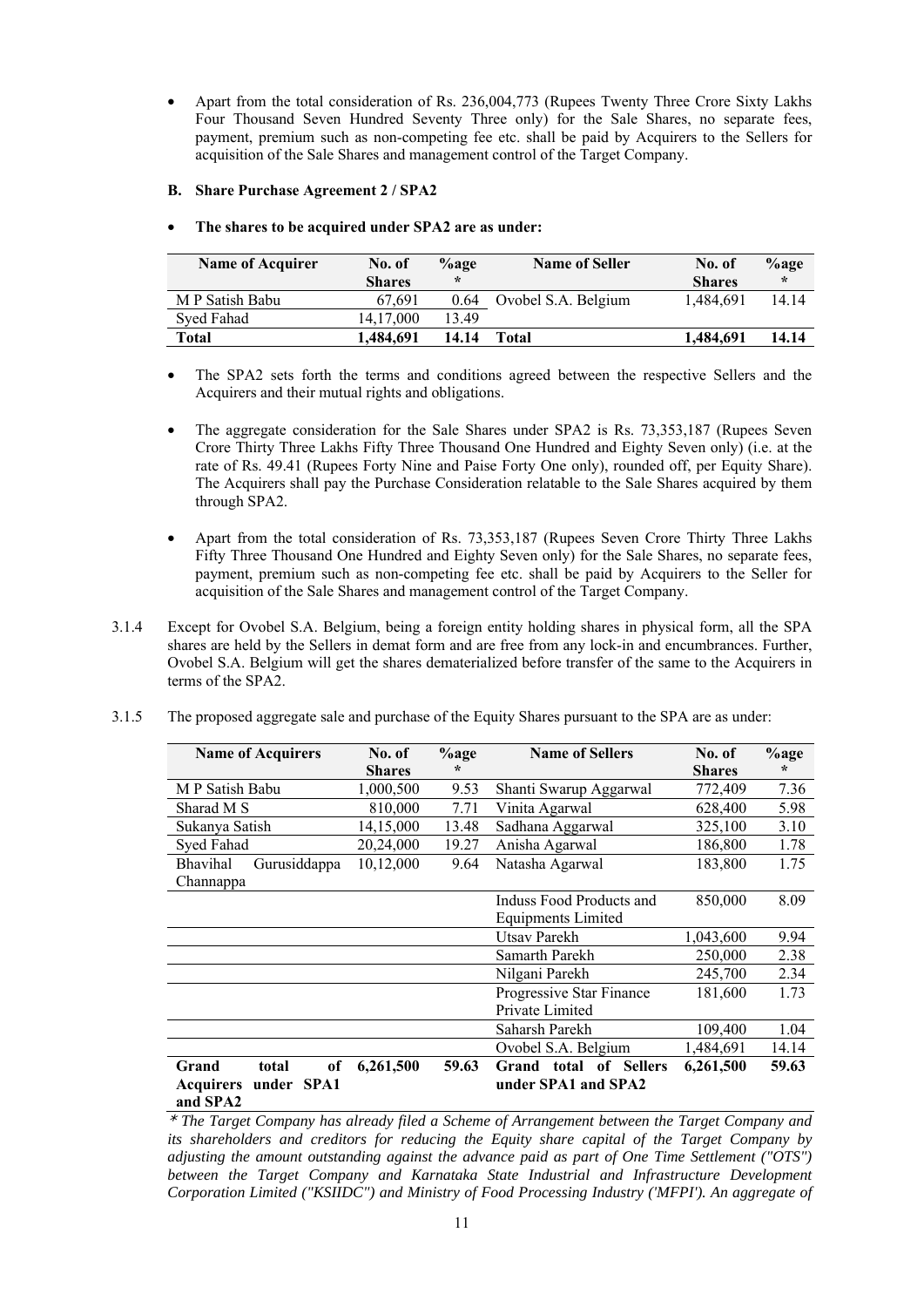*1,000,000 equity shares held in the name of KSIIDC shall be extinguished / cancelled through the Scheme of Arrangement. In this regard, the Target Company has received NOC from BSE and also shareholders approval through the NCLT convened general meeting. The matter has been posted for final hearing on November 27, 2020 by Hon'ble NCLT, Bengaluru Bench.* 

*Hence, post approval for the reduction and cancellation of 1,000,000 Equity Shares, the Offer Shares to be acquired by the Acquirers through the SPA will represent 65.90% of the paid-up and voting capital of the Target Company.* 

*Further, 2,730,208 Equity Shares for which this Open Offer is given by the Acquirers represent 26.00% of the present paid-up and voting capital of the Target Company and 28.74% of the reduced capital post cancellation of 1,000,000 Equity Shares.*

- 3.1.6 Since the Acquirers have entered into an agreement to acquire shares and voting rights in excess of 25% (twenty five per cent) of the equity share capital of the Target Company and control over the Target Company, this Offer is being made under Regulation 3(1) and Regulation 4 of the SEBI SAST Regulations. Pursuant to the Offer and upon consummation of the transactions contemplated under the Share Purchase Agreement, the Acquirers will acquire control over the Target Company and the Acquirers shall become the promoters of the Target Company in accordance with the provisions of the SEBI LODR Regulations.
- 3.1.7 The Offer is not as a result of global acquisition resulting in indirect acquisition of the Target Company.
- 3.1.8 The Sellers have not been prohibited by SEBI from dealing in securities, in terms of directions issued under Section 11B of the SEBI Act, 1992, as amended or under any other regulation made under the SEBI Act, 1992.
- 3.1.9 The Acquirers have not been prohibited by SEBI from dealing in securities, in terms of directions issued under Section 11B of the SEBI Act, 1992, as amended or under any other regulations made under the SEBI Act, 1992.
- 3.1.10 None of the Acquirers have been classified as willful defaulters by RBI and hence, are in compliance of Regulation 6A of the SEBI SAST Regulations for the purpose of this Offer. Further, none of the Acquirers have been categorized as a fugitive economic offender and hence, are in compliance of Regulation 6B of the SEBI SAST Regulations for the purpose of this Offer.
- 3.1.11 In accordance with Regulation 26(7) of the SEBI SAST Regulations, the committee of independent directors of the Target Company is required to provide its written reasoned recommendations on the Offer to the Shareholders and such recommendations are required to be published in the specified form at least 2 (two) Working Days before the commencement of the Tendering Period in the same newspapers where the Detailed Public Statement was published.
- 3.1.12 In terms of Regulation 7(6) of the SEBI SAST Regulations, all public shareholders of the Target Company, except the Acquirers and the Sellers, can participate in the Offer.
- 3.1.13 The Acquirers intend to appoint the following persons as directors on the Board of Target Company in compliance with the provisions of Regulation 24(1) of the SEBI SAST Regulations:

| Sr. | <b>Name</b>            | <b>Address</b>                         | Qualification &        |
|-----|------------------------|----------------------------------------|------------------------|
| No. |                        |                                        | <b>Experience</b>      |
|     | Mr. Sharad M S         | 11th Main,<br>9th Cross.<br>No.<br>83. | Refer to Clause 4.2.1  |
|     |                        | Saraswathipuram, Mysore - 570 009      | of the Letter of Offer |
|     | Mr. Sayed Fahad        | 03, 4th Main, Jayamahal Extension,     | Refer to Clause 4.4.1  |
|     |                        | Bangalore North, Bangalore - 560 046   | of the Letter of Offer |
|     | <b>Bhavihal</b><br>Mr. | 135/A-35, 9th Main Road, R.M.V. Extn., | Refer to Clause 4.5.1  |
|     | Gurusiddappa           | Sadashivanagar, Bangalore - 560 080    | of the Letter of Offer |
|     | Channappa              |                                        |                        |

None of the Director on the Board of the Target Company as on the date of this Letter of Offer represents the Acquirers.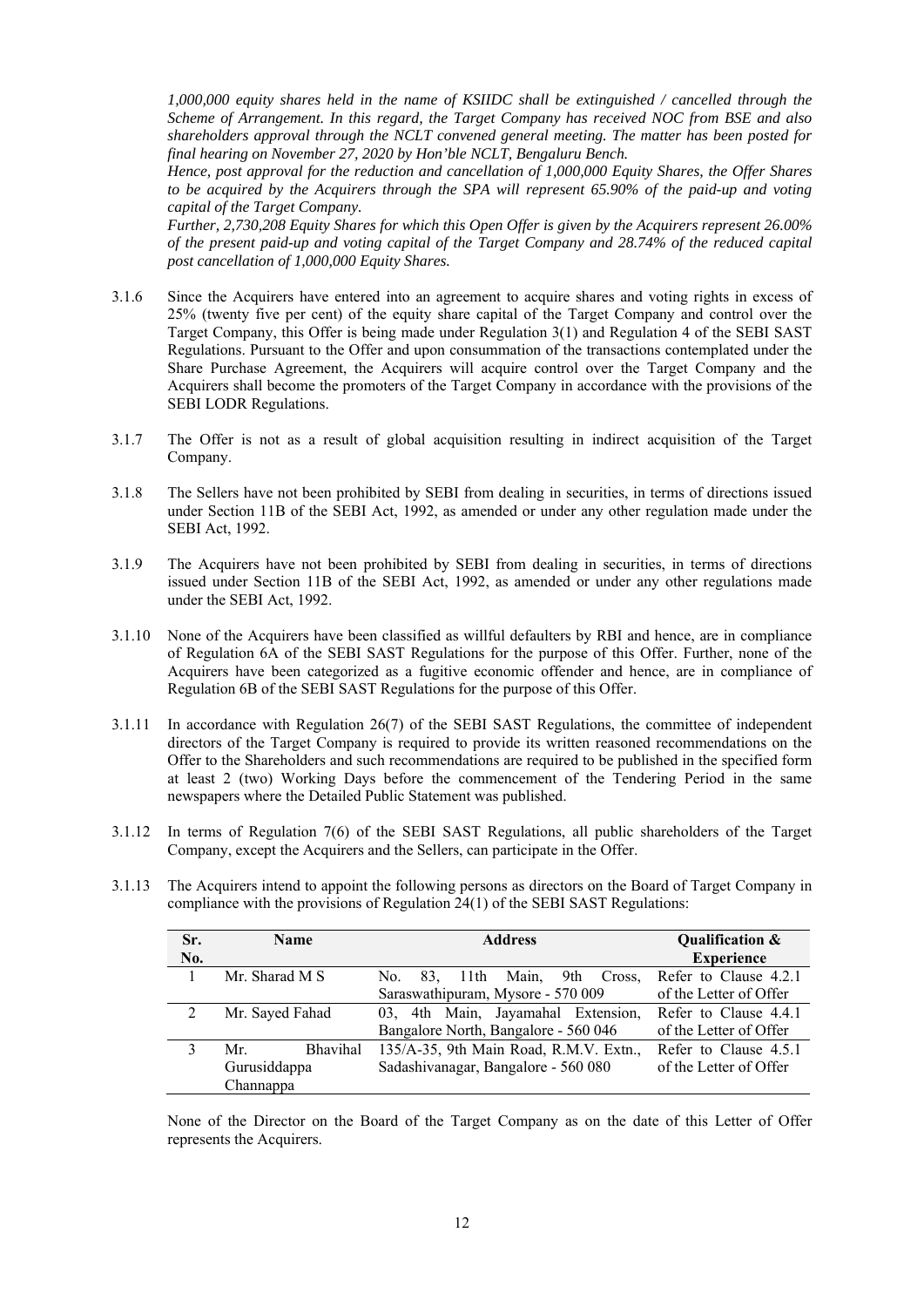### **3.2 DETAILS OF THE PROPOSED OFFER**

3.2.1 The Public Announcement announcing the Open Offer under Regulation 3(1) and Regulation 4 read with Regulation 13 and other applicable regulations of SEBI SAST Regulations was made on October 22, 2020. In accordance with Regulations 13(4), 14(3) and 15(2) of the SEBI SAST Regulations, the Detailed Public Statement was published on October 29, 2020 in the following publications:

| <b>Publication</b>       | Language | <b>Edition/s</b>                                           |
|--------------------------|----------|------------------------------------------------------------|
| <b>Business Standard</b> | Hindi    | All Editions                                               |
| <b>Business Standard</b> | English  | All Editions                                               |
| Vartha Bharathi          | Kannada  | Bengaluru edition (being the place of Registered Office of |
|                          |          | the Target Company)                                        |
| Mumbai Lakshadeep        | Marathi  | Mumbai Edition (being the regional language of the place   |
|                          |          | where the Equity Shares are listed)                        |

*The Public Announcement and Detailed Public Statement are also available on the website of SEBI i.e. www.sebi.gov.in.* 

Simultaneously with the publication of Detailed Public Statement in the newspapers, a copy of the Detailed Public Statement was filed through the Manager to the Offer with SEBI, Stock Exchange and the Target Company at its registered office.

- 3.2.2 This Offer is a mandatory offer being made under Regulations 3(1) and 4 read with Regulation 13 of the SEBI SAST Regulations to the Eligible Shareholders of the Target Company.
- 3.2.3 This Offer is made by the Acquirers to Eligible Shareholders, to acquire upto 2,730,208 Equity Shares of face value Rs. 10 each representing 26.00% of the total paid-up and voting capital of the Target Company at a price of Rs. 49.41 (Rupees Forty Nine and Paise Forty One only) per Equity Share of Rs. 10 each ("Offer Price") payable in cash, in accordance with Regulation 9(1)(a) of the SEBI SAST Regulations and subject to the terms and conditions set out in the Public Announcement, the Detailed Public Statement, Draft Letter of Offer and Letter of Offer.

Further, the Acquirers may voluntarily propose to increase the minimum Offer Size by increasing the number of Equity Shares proposed to be acquired or the Offer Price at any time up to one (1) Working Day prior to commencement of the Tendering Period i.e. December 15, 2020 in terms of the Regulation 18(4) and 18(5) of the SEBI SAST Regulations. If the Acquirers propose to increase the Offer Size or Offer Price, the same would also be informed by way of an announcement in the same newspapers where the Detailed Public Statement was published.

- 3.2.4 As on date of this Letter of Offer there are no partly paid up shares in the Target Company.
- 3.2.5 As on the date of this Letter of Offer, there are no outstanding convertible securities, depository receipts, warrants or instruments issued by the Target Company convertible into Equity Shares
- 3.2.6 The Equity Shares tendered under this Offer shall be free from all liens, charges, equitable interests and encumbrances and shall be tendered together with all rights attached thereto, including all rights to dividends, bonuses and rights offers, if any, declared hereafter, and the tendering Eligible Shareholder shall have obtained any necessary consents for it to sell the Equity Shares on the foregoing basis.
- 3.2.7 There is no differential pricing for the Offer.
- 3.2.8 This is not a competing offer in terms of Regulation 20 of the SEBI SAST Regulations.
- 3.2.9 There has been no competing offer as on the date of the Letter of Offer. The last date for making such competing offer is November 23, 2020, as prescribed under Regulation 20 of the SEBI SAST Regulations.
- 3.2.10 This is not a conditional offer and is not subject to any minimum level of acceptance from the shareholders. In terms of Regulation 19(1) of the SEBI SAST Regulations, the Acquirers will accept those Equity Shares of the Target Company which are tendered in valid form in terms of this Offer upto a maximum of 2,730,208 Equity Shares of face value Rs. 10/- each representing 26.00% of the total paid-up and voting capital of the Target Company.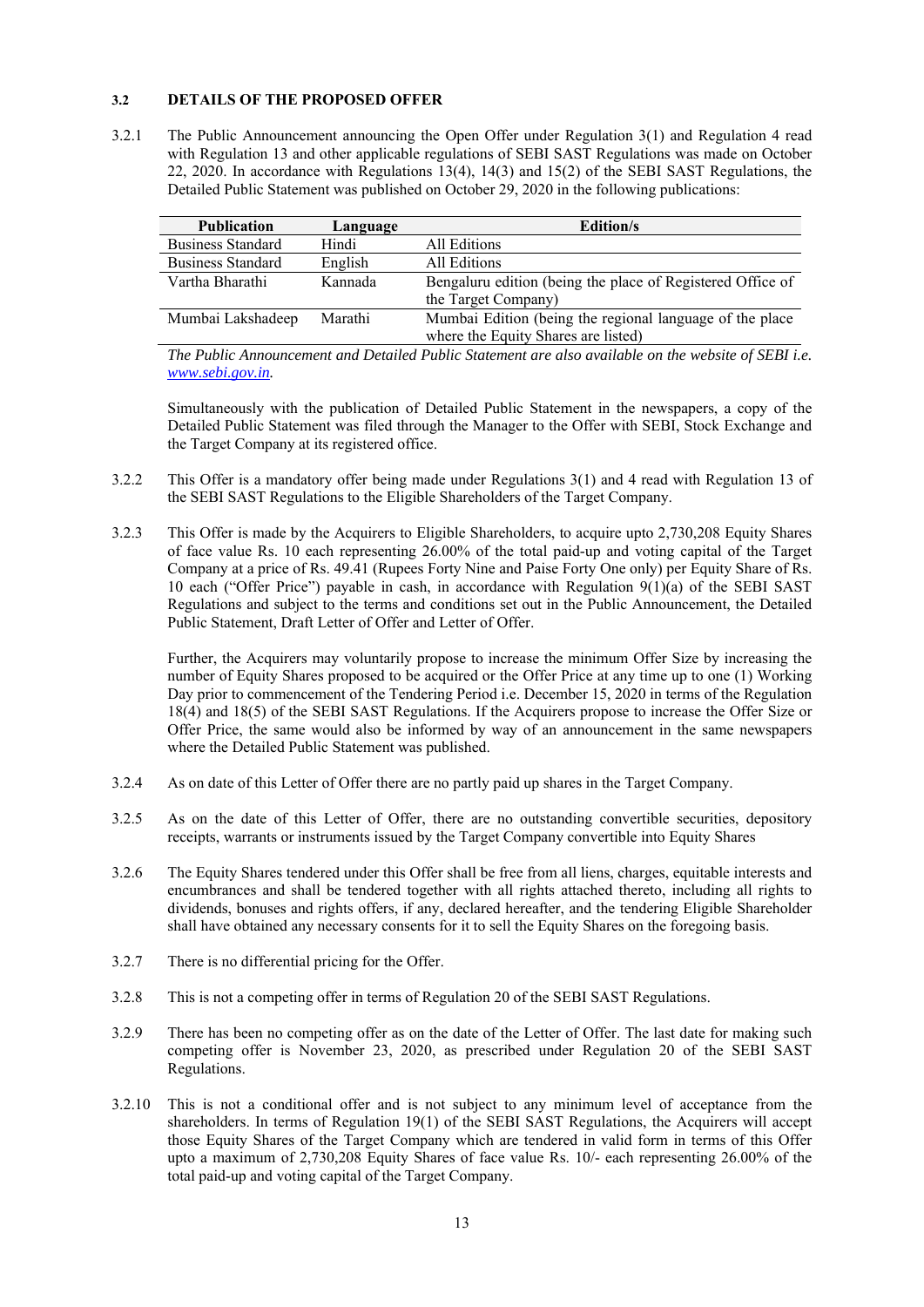- 3.2.11 The Acquirers have not acquired any Equity Shares of the Target Company from the date of the Public Announcement, i.e. October 22, 2020 up to the date of the Letter of Offer.
- 3.2.12 Upon the completion of the Offer, assuming full acceptances in the Offer and Equity Shares acquired pursuant to the SPA, the Acquirers will hold 9,057,108 (Ninety Lakh Fifty Seven Thousand One Hundred Eight) Equity Shares constituting 86.25% of the Equity Share Capital and Voting Capital of the Target Company and hence there will be a change in management control pursuant to this Open Offer. Accordingly, the Acquirers will be re-classified as Promoters of the Target Company post completion of the Open Offer in compliance with the conditions specified under Regulation 31A of the SEBI (LODR) Regulations, 2015.
- 3.2.13 The Acquirers have given an undertaking that if pursuant to this Open Offer, the public shareholding in the Target Company falls below 25% of the Voting Rights / paid up Equity Share Capital, it will facilitate the Target Company to raise the level of public shareholding to the level as specified for continuous listing under the Securities Contracts (Regulation) Rules, 1957 and in accordance with such directions as may be issued by the Stock Exchange on which the Equity Shares of the Target Company are listed within a period of twelve (12) months from the date of completion of Open Offer. In terms of Regulation 7(5) of the SEBI SAST Regulations, the Acquirers have further undertaken that if the shareholding of the Promoter and Promoter Group (including Acquirers) is more than 75% of the Voting Rights / paid up Equity Share Capital of the Target Company pursuant to the present Offer, it will not make any voluntary delisting offer under the Securities and Exchange Board of India (Delisting of Equity Shares) Regulations, 2009, unless a period of twelve months has elapsed from the date of the completion of the Offer Period.
- 3.2.14 The Manager to the Offer does not hold any Equity Shares in the Target Company as at the date of Public Announcement and / or Detailed Public Statement and / or Letter of Offer. The Manager to the Offer further declares and undertakes that they will not deal on their own account in the Equity Shares of the Target Company during the Offer Period.

### **3.3 OBJECTS OF THE OFFER**

- 3.3.1 The Offer is being made pursuant to Regulation 3(1) and Regulation 4 read with Regulation 13 of the SEBI SAST Regulations. The acquisition of Equity Shares through this Offer will give the Acquirers significant ownership as well as management control over the Target Company which will, in turn, assist the Acquirers to grow the business of the Target Company. The Acquirers plan to continue the business of the Target Company as it has done in the past and therefore will not have any adverse repercussions on the employment and / or the location of the Target Company's place of business.
- 3.3.2 In terms of Regulation 25(2) of the SEBI SAST Regulations, except as has already been disclosed by the Target Company in the public domain, the Acquirers currently do not have any intention to alienate, restructure, dispose of or otherwise encumber any assets of the Target Company in the succeeding two years from the completion of this Offer, except in the ordinary course of business. The Acquirers undertake that they will not restructure, sell, lease, dispose of or otherwise encumber any substantial assets of the Target Company other than in the ordinary course of business, except with the prior approval of the shareholders of the Target Company through a special resolution, passed by way of postal ballot during the succeeding two years from the completion of this Offer.

### **4. BACKGROUND OF THE ACQUIRERS**

#### 4.1 **Information about M P Satish Babu ("Acquirer 1")**

- 4.1.1 M P Satish Babu, s/o Late Sh. Ramanathaur Ramsetty Padmanabhasetty, aged 59 years, is a resident of India currently residing at No. 83, 11th Main, 9th Cross, Saraswathipuram, Mysore - 570 009. He holds a degree in Bachelor of Business Management (B.B.M) and has completed I.C.W.A.I. Intermediate. He has an experience of over 40 years in the poultry farming business and has re-structured his unorganized family poultry farming business into an organized setup under the brand of "Ashraya Farm", a proprietorship firm. He is also Mysore Zone Chairman for N.E.C.C, which is the premier industry body for layer egg farming in India for the past 15 years. The PAN of Acquirer 1 is AGAPS4996F.
- 4.1.2 The net worth of Acquirer 1 is Rs. 29.73 crore as on March 31, 2020 as certified vide certificate dated October 24, 2020 by B. N. Ashok Kumar (Membership no. 020712), Proprietor of B N Ashok Kumar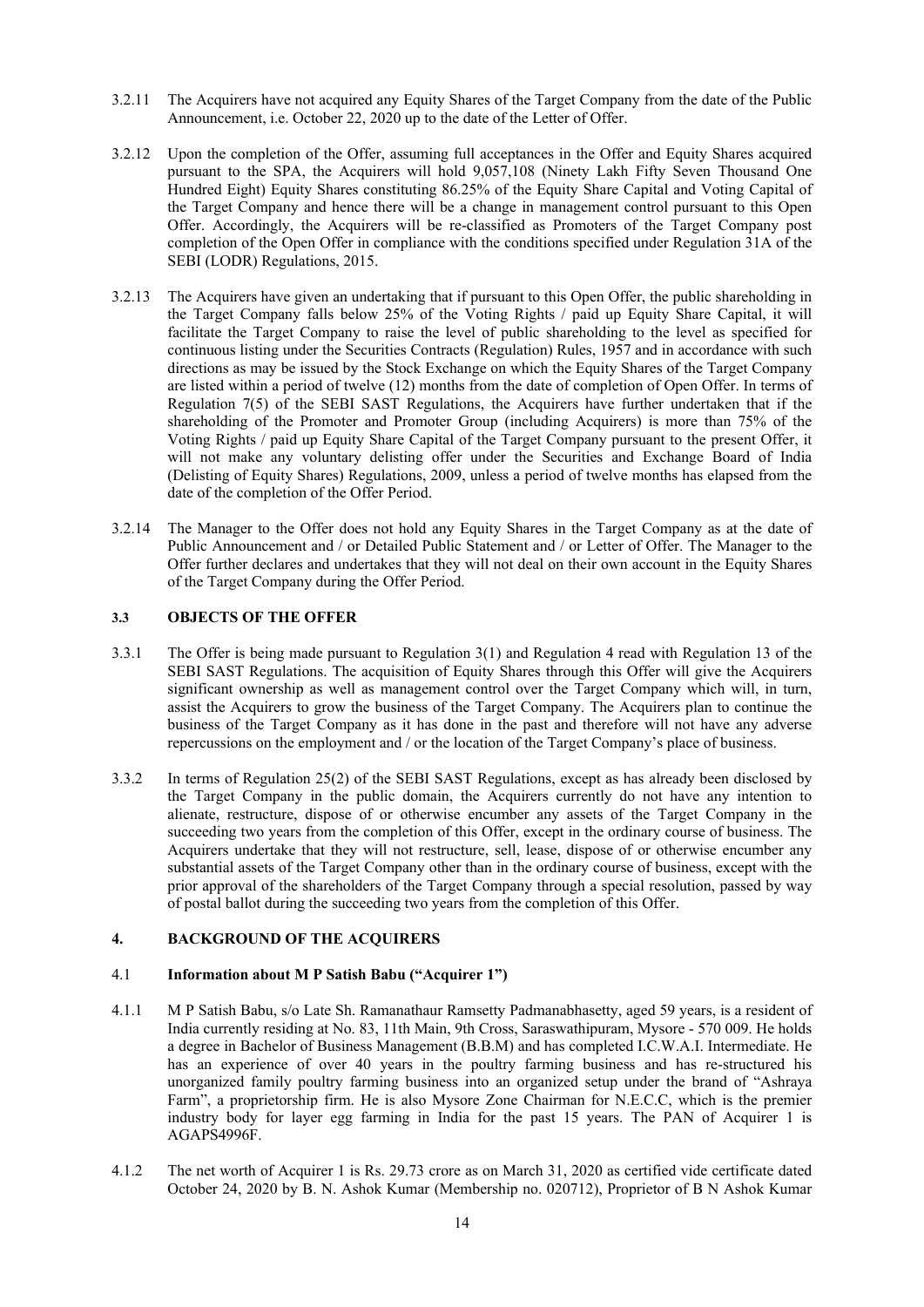and Co., Chartered Accountants (Firm Registration No. 0002505) (UDIN: 20020712AAAACP5396).

- 4.1.3 Acquirer 1 does not hold any directorship or interest in any entity except for the poultry business operated by him in the proprietorship firm titled "Ashraya Farm".
- 4.1.4 DIN of Acquirer 1 is 02504337. Acquirer 1 is disqualified by Ministry of Corporate Affairs for appointment as director till October 31, 2021. Currently, Acquirer 1 does not hold directorship in any listed company.
- 4.1.5 Acquirer 1 holds 64,800 Equity Shares of the Target Company as on date of this Letter of Offer. The details of acquisition is as follows:

| price paid<br>acquired /<br><b>Average Price per</b><br>transaction<br>(in Rs.)<br>(disposed)<br>share (in Rs.)<br>34.65<br>February 13, 2017<br>200<br>34.65<br>Market Purchase<br>February 14, 2017<br>5,000<br>36.34<br>36.35<br>Market Purchase<br>February 15, 2017<br>500<br>35.00<br>35.00<br>Market Purchase<br>March 06, 2017<br>1,600<br>33.12<br>33.30<br>Market Purchase<br>March 07, 2017<br>200<br>31.80<br>31.80<br>Market Purchase<br>700<br>March 08, 2017<br>32.79<br>32.79<br>Market Purchase<br>March 09, 2017<br>3,000<br>32.45<br>32.45<br>Market Purchase<br>March 10, 2017<br>300<br>30.85<br>30.85<br>Market Purchase<br>300<br>March 31, 2017<br>27.50<br>27.50<br>Market Purchase<br>300<br>April 05, 2017<br>30.25<br>30.25<br>Market Purchase<br>200<br>April 06, 2017<br>31.75<br>31.75<br>Market Purchase<br>300<br>April 07, 2017<br>33.28<br>33.28<br>Market Purchase<br>300<br>April 10, 2017<br>34.95<br>34.95<br>Market Purchase<br>April 11, 2017<br>9800<br>30.84<br>30.84<br>Market Purchase<br>April 12, 2017<br>800<br>31.49<br>31.49<br>Market Purchase<br>600<br>April 13, 2017<br>31.48<br>31.48<br>Market Purchase<br>400<br>April 17, 2017<br>29.00<br>29.00<br>Market Purchase<br>200<br>April 18, 2017<br>30.45<br>30.45<br>Market Purchase<br>200<br>April 19, 2017<br>29.00<br>29.00<br>Market Purchase<br>500<br>28.98<br>April 20, 2017<br>29.00<br>Market Purchase<br>400<br>28.98<br>April 24, 2017<br>28.98<br>Market Purchase<br>200<br>April 25, 2017<br>29.00<br>29.00<br>Market Purchase<br>100<br>April 26, 2017<br>27.70<br>27.70<br>Market Purchase<br>500<br>April 27, 2017<br>29.00<br>29.00<br>Market Purchase<br>300<br>April 28, 2017<br>27.27<br>27.27<br>Market Purchase<br>400<br>May 03, 2017<br>27.15<br>27.15<br>Market Purchase<br>500<br>28.12<br>May 05, 2017<br>28.12<br>Market Purchase<br>400<br>May 09, 2017<br>29.00<br>29.00<br>Market Purchase<br>200<br>29.00<br>29.00<br>May 11, 2017<br>Market Purchase<br>200<br>28.90<br>May 12, 2017<br>28.90<br>Market Purchase<br>100<br>May 16, 2017<br>28.85<br>28.85<br>Market Purchase<br>200<br>May 17, 2017<br>28.88<br>28.88<br>Market Purchase<br>May 19, 2017<br>400<br>28.95<br>28.95<br>Market Purchase<br>May 22, 2017<br>29.00<br>29.00<br>3,000<br>Market Purchase<br>27.55<br>27.55<br>June 05, 2017<br>2,500<br>Market Purchase<br>June 09, 2017<br>800<br>24.99<br>24.99<br>Market Purchase<br>100<br>20.70<br>20.70<br>August 16, 2017<br>Market Purchase<br>September 22, 2017<br>800<br>21.63<br>21.63<br>Market Purchase<br>September 28, 2017<br>100<br>21.80<br>21.80<br>Market Purchase<br>October 03, 2017<br>1,000<br>20.75<br>20.75<br>Market Purchase<br>March 12, 2018<br>15,200<br>21.20<br>21.20<br>Market Purchase<br>April 13, 2018<br>300<br>19.57<br>19.57<br>Market Purchase<br>November 21, 2019<br>3,100<br>19.80<br>19.95<br>Market Purchase<br>December 02, 2019<br>400<br>21.33<br>21.33<br>Market Purchase | Date of transaction | No. of shares | <b>Highest</b> | Nature of |                 |
|---------------------------------------------------------------------------------------------------------------------------------------------------------------------------------------------------------------------------------------------------------------------------------------------------------------------------------------------------------------------------------------------------------------------------------------------------------------------------------------------------------------------------------------------------------------------------------------------------------------------------------------------------------------------------------------------------------------------------------------------------------------------------------------------------------------------------------------------------------------------------------------------------------------------------------------------------------------------------------------------------------------------------------------------------------------------------------------------------------------------------------------------------------------------------------------------------------------------------------------------------------------------------------------------------------------------------------------------------------------------------------------------------------------------------------------------------------------------------------------------------------------------------------------------------------------------------------------------------------------------------------------------------------------------------------------------------------------------------------------------------------------------------------------------------------------------------------------------------------------------------------------------------------------------------------------------------------------------------------------------------------------------------------------------------------------------------------------------------------------------------------------------------------------------------------------------------------------------------------------------------------------------------------------------------------------------------------------------------------------------------------------------------------------------------------------------------------------------------------------------------------------------------------------------------------------------------------------------------------------------------------------------------------------------------------------------------------------------------------------------------------------------------------------------------------------------------------------------------------------------------------------------------------------------------------------------------------------------------------|---------------------|---------------|----------------|-----------|-----------------|
|                                                                                                                                                                                                                                                                                                                                                                                                                                                                                                                                                                                                                                                                                                                                                                                                                                                                                                                                                                                                                                                                                                                                                                                                                                                                                                                                                                                                                                                                                                                                                                                                                                                                                                                                                                                                                                                                                                                                                                                                                                                                                                                                                                                                                                                                                                                                                                                                                                                                                                                                                                                                                                                                                                                                                                                                                                                                                                                                                                                 |                     |               |                |           |                 |
|                                                                                                                                                                                                                                                                                                                                                                                                                                                                                                                                                                                                                                                                                                                                                                                                                                                                                                                                                                                                                                                                                                                                                                                                                                                                                                                                                                                                                                                                                                                                                                                                                                                                                                                                                                                                                                                                                                                                                                                                                                                                                                                                                                                                                                                                                                                                                                                                                                                                                                                                                                                                                                                                                                                                                                                                                                                                                                                                                                                 |                     |               |                |           |                 |
|                                                                                                                                                                                                                                                                                                                                                                                                                                                                                                                                                                                                                                                                                                                                                                                                                                                                                                                                                                                                                                                                                                                                                                                                                                                                                                                                                                                                                                                                                                                                                                                                                                                                                                                                                                                                                                                                                                                                                                                                                                                                                                                                                                                                                                                                                                                                                                                                                                                                                                                                                                                                                                                                                                                                                                                                                                                                                                                                                                                 |                     |               |                |           |                 |
|                                                                                                                                                                                                                                                                                                                                                                                                                                                                                                                                                                                                                                                                                                                                                                                                                                                                                                                                                                                                                                                                                                                                                                                                                                                                                                                                                                                                                                                                                                                                                                                                                                                                                                                                                                                                                                                                                                                                                                                                                                                                                                                                                                                                                                                                                                                                                                                                                                                                                                                                                                                                                                                                                                                                                                                                                                                                                                                                                                                 |                     |               |                |           |                 |
|                                                                                                                                                                                                                                                                                                                                                                                                                                                                                                                                                                                                                                                                                                                                                                                                                                                                                                                                                                                                                                                                                                                                                                                                                                                                                                                                                                                                                                                                                                                                                                                                                                                                                                                                                                                                                                                                                                                                                                                                                                                                                                                                                                                                                                                                                                                                                                                                                                                                                                                                                                                                                                                                                                                                                                                                                                                                                                                                                                                 |                     |               |                |           |                 |
|                                                                                                                                                                                                                                                                                                                                                                                                                                                                                                                                                                                                                                                                                                                                                                                                                                                                                                                                                                                                                                                                                                                                                                                                                                                                                                                                                                                                                                                                                                                                                                                                                                                                                                                                                                                                                                                                                                                                                                                                                                                                                                                                                                                                                                                                                                                                                                                                                                                                                                                                                                                                                                                                                                                                                                                                                                                                                                                                                                                 |                     |               |                |           |                 |
|                                                                                                                                                                                                                                                                                                                                                                                                                                                                                                                                                                                                                                                                                                                                                                                                                                                                                                                                                                                                                                                                                                                                                                                                                                                                                                                                                                                                                                                                                                                                                                                                                                                                                                                                                                                                                                                                                                                                                                                                                                                                                                                                                                                                                                                                                                                                                                                                                                                                                                                                                                                                                                                                                                                                                                                                                                                                                                                                                                                 |                     |               |                |           |                 |
|                                                                                                                                                                                                                                                                                                                                                                                                                                                                                                                                                                                                                                                                                                                                                                                                                                                                                                                                                                                                                                                                                                                                                                                                                                                                                                                                                                                                                                                                                                                                                                                                                                                                                                                                                                                                                                                                                                                                                                                                                                                                                                                                                                                                                                                                                                                                                                                                                                                                                                                                                                                                                                                                                                                                                                                                                                                                                                                                                                                 |                     |               |                |           |                 |
|                                                                                                                                                                                                                                                                                                                                                                                                                                                                                                                                                                                                                                                                                                                                                                                                                                                                                                                                                                                                                                                                                                                                                                                                                                                                                                                                                                                                                                                                                                                                                                                                                                                                                                                                                                                                                                                                                                                                                                                                                                                                                                                                                                                                                                                                                                                                                                                                                                                                                                                                                                                                                                                                                                                                                                                                                                                                                                                                                                                 |                     |               |                |           |                 |
|                                                                                                                                                                                                                                                                                                                                                                                                                                                                                                                                                                                                                                                                                                                                                                                                                                                                                                                                                                                                                                                                                                                                                                                                                                                                                                                                                                                                                                                                                                                                                                                                                                                                                                                                                                                                                                                                                                                                                                                                                                                                                                                                                                                                                                                                                                                                                                                                                                                                                                                                                                                                                                                                                                                                                                                                                                                                                                                                                                                 |                     |               |                |           |                 |
|                                                                                                                                                                                                                                                                                                                                                                                                                                                                                                                                                                                                                                                                                                                                                                                                                                                                                                                                                                                                                                                                                                                                                                                                                                                                                                                                                                                                                                                                                                                                                                                                                                                                                                                                                                                                                                                                                                                                                                                                                                                                                                                                                                                                                                                                                                                                                                                                                                                                                                                                                                                                                                                                                                                                                                                                                                                                                                                                                                                 |                     |               |                |           |                 |
|                                                                                                                                                                                                                                                                                                                                                                                                                                                                                                                                                                                                                                                                                                                                                                                                                                                                                                                                                                                                                                                                                                                                                                                                                                                                                                                                                                                                                                                                                                                                                                                                                                                                                                                                                                                                                                                                                                                                                                                                                                                                                                                                                                                                                                                                                                                                                                                                                                                                                                                                                                                                                                                                                                                                                                                                                                                                                                                                                                                 |                     |               |                |           |                 |
|                                                                                                                                                                                                                                                                                                                                                                                                                                                                                                                                                                                                                                                                                                                                                                                                                                                                                                                                                                                                                                                                                                                                                                                                                                                                                                                                                                                                                                                                                                                                                                                                                                                                                                                                                                                                                                                                                                                                                                                                                                                                                                                                                                                                                                                                                                                                                                                                                                                                                                                                                                                                                                                                                                                                                                                                                                                                                                                                                                                 |                     |               |                |           |                 |
|                                                                                                                                                                                                                                                                                                                                                                                                                                                                                                                                                                                                                                                                                                                                                                                                                                                                                                                                                                                                                                                                                                                                                                                                                                                                                                                                                                                                                                                                                                                                                                                                                                                                                                                                                                                                                                                                                                                                                                                                                                                                                                                                                                                                                                                                                                                                                                                                                                                                                                                                                                                                                                                                                                                                                                                                                                                                                                                                                                                 |                     |               |                |           |                 |
|                                                                                                                                                                                                                                                                                                                                                                                                                                                                                                                                                                                                                                                                                                                                                                                                                                                                                                                                                                                                                                                                                                                                                                                                                                                                                                                                                                                                                                                                                                                                                                                                                                                                                                                                                                                                                                                                                                                                                                                                                                                                                                                                                                                                                                                                                                                                                                                                                                                                                                                                                                                                                                                                                                                                                                                                                                                                                                                                                                                 |                     |               |                |           |                 |
|                                                                                                                                                                                                                                                                                                                                                                                                                                                                                                                                                                                                                                                                                                                                                                                                                                                                                                                                                                                                                                                                                                                                                                                                                                                                                                                                                                                                                                                                                                                                                                                                                                                                                                                                                                                                                                                                                                                                                                                                                                                                                                                                                                                                                                                                                                                                                                                                                                                                                                                                                                                                                                                                                                                                                                                                                                                                                                                                                                                 |                     |               |                |           |                 |
|                                                                                                                                                                                                                                                                                                                                                                                                                                                                                                                                                                                                                                                                                                                                                                                                                                                                                                                                                                                                                                                                                                                                                                                                                                                                                                                                                                                                                                                                                                                                                                                                                                                                                                                                                                                                                                                                                                                                                                                                                                                                                                                                                                                                                                                                                                                                                                                                                                                                                                                                                                                                                                                                                                                                                                                                                                                                                                                                                                                 |                     |               |                |           |                 |
|                                                                                                                                                                                                                                                                                                                                                                                                                                                                                                                                                                                                                                                                                                                                                                                                                                                                                                                                                                                                                                                                                                                                                                                                                                                                                                                                                                                                                                                                                                                                                                                                                                                                                                                                                                                                                                                                                                                                                                                                                                                                                                                                                                                                                                                                                                                                                                                                                                                                                                                                                                                                                                                                                                                                                                                                                                                                                                                                                                                 |                     |               |                |           |                 |
|                                                                                                                                                                                                                                                                                                                                                                                                                                                                                                                                                                                                                                                                                                                                                                                                                                                                                                                                                                                                                                                                                                                                                                                                                                                                                                                                                                                                                                                                                                                                                                                                                                                                                                                                                                                                                                                                                                                                                                                                                                                                                                                                                                                                                                                                                                                                                                                                                                                                                                                                                                                                                                                                                                                                                                                                                                                                                                                                                                                 |                     |               |                |           |                 |
|                                                                                                                                                                                                                                                                                                                                                                                                                                                                                                                                                                                                                                                                                                                                                                                                                                                                                                                                                                                                                                                                                                                                                                                                                                                                                                                                                                                                                                                                                                                                                                                                                                                                                                                                                                                                                                                                                                                                                                                                                                                                                                                                                                                                                                                                                                                                                                                                                                                                                                                                                                                                                                                                                                                                                                                                                                                                                                                                                                                 |                     |               |                |           |                 |
|                                                                                                                                                                                                                                                                                                                                                                                                                                                                                                                                                                                                                                                                                                                                                                                                                                                                                                                                                                                                                                                                                                                                                                                                                                                                                                                                                                                                                                                                                                                                                                                                                                                                                                                                                                                                                                                                                                                                                                                                                                                                                                                                                                                                                                                                                                                                                                                                                                                                                                                                                                                                                                                                                                                                                                                                                                                                                                                                                                                 |                     |               |                |           |                 |
|                                                                                                                                                                                                                                                                                                                                                                                                                                                                                                                                                                                                                                                                                                                                                                                                                                                                                                                                                                                                                                                                                                                                                                                                                                                                                                                                                                                                                                                                                                                                                                                                                                                                                                                                                                                                                                                                                                                                                                                                                                                                                                                                                                                                                                                                                                                                                                                                                                                                                                                                                                                                                                                                                                                                                                                                                                                                                                                                                                                 |                     |               |                |           |                 |
|                                                                                                                                                                                                                                                                                                                                                                                                                                                                                                                                                                                                                                                                                                                                                                                                                                                                                                                                                                                                                                                                                                                                                                                                                                                                                                                                                                                                                                                                                                                                                                                                                                                                                                                                                                                                                                                                                                                                                                                                                                                                                                                                                                                                                                                                                                                                                                                                                                                                                                                                                                                                                                                                                                                                                                                                                                                                                                                                                                                 |                     |               |                |           |                 |
|                                                                                                                                                                                                                                                                                                                                                                                                                                                                                                                                                                                                                                                                                                                                                                                                                                                                                                                                                                                                                                                                                                                                                                                                                                                                                                                                                                                                                                                                                                                                                                                                                                                                                                                                                                                                                                                                                                                                                                                                                                                                                                                                                                                                                                                                                                                                                                                                                                                                                                                                                                                                                                                                                                                                                                                                                                                                                                                                                                                 |                     |               |                |           |                 |
|                                                                                                                                                                                                                                                                                                                                                                                                                                                                                                                                                                                                                                                                                                                                                                                                                                                                                                                                                                                                                                                                                                                                                                                                                                                                                                                                                                                                                                                                                                                                                                                                                                                                                                                                                                                                                                                                                                                                                                                                                                                                                                                                                                                                                                                                                                                                                                                                                                                                                                                                                                                                                                                                                                                                                                                                                                                                                                                                                                                 |                     |               |                |           |                 |
|                                                                                                                                                                                                                                                                                                                                                                                                                                                                                                                                                                                                                                                                                                                                                                                                                                                                                                                                                                                                                                                                                                                                                                                                                                                                                                                                                                                                                                                                                                                                                                                                                                                                                                                                                                                                                                                                                                                                                                                                                                                                                                                                                                                                                                                                                                                                                                                                                                                                                                                                                                                                                                                                                                                                                                                                                                                                                                                                                                                 |                     |               |                |           |                 |
|                                                                                                                                                                                                                                                                                                                                                                                                                                                                                                                                                                                                                                                                                                                                                                                                                                                                                                                                                                                                                                                                                                                                                                                                                                                                                                                                                                                                                                                                                                                                                                                                                                                                                                                                                                                                                                                                                                                                                                                                                                                                                                                                                                                                                                                                                                                                                                                                                                                                                                                                                                                                                                                                                                                                                                                                                                                                                                                                                                                 |                     |               |                |           |                 |
|                                                                                                                                                                                                                                                                                                                                                                                                                                                                                                                                                                                                                                                                                                                                                                                                                                                                                                                                                                                                                                                                                                                                                                                                                                                                                                                                                                                                                                                                                                                                                                                                                                                                                                                                                                                                                                                                                                                                                                                                                                                                                                                                                                                                                                                                                                                                                                                                                                                                                                                                                                                                                                                                                                                                                                                                                                                                                                                                                                                 |                     |               |                |           |                 |
|                                                                                                                                                                                                                                                                                                                                                                                                                                                                                                                                                                                                                                                                                                                                                                                                                                                                                                                                                                                                                                                                                                                                                                                                                                                                                                                                                                                                                                                                                                                                                                                                                                                                                                                                                                                                                                                                                                                                                                                                                                                                                                                                                                                                                                                                                                                                                                                                                                                                                                                                                                                                                                                                                                                                                                                                                                                                                                                                                                                 |                     |               |                |           |                 |
|                                                                                                                                                                                                                                                                                                                                                                                                                                                                                                                                                                                                                                                                                                                                                                                                                                                                                                                                                                                                                                                                                                                                                                                                                                                                                                                                                                                                                                                                                                                                                                                                                                                                                                                                                                                                                                                                                                                                                                                                                                                                                                                                                                                                                                                                                                                                                                                                                                                                                                                                                                                                                                                                                                                                                                                                                                                                                                                                                                                 |                     |               |                |           |                 |
|                                                                                                                                                                                                                                                                                                                                                                                                                                                                                                                                                                                                                                                                                                                                                                                                                                                                                                                                                                                                                                                                                                                                                                                                                                                                                                                                                                                                                                                                                                                                                                                                                                                                                                                                                                                                                                                                                                                                                                                                                                                                                                                                                                                                                                                                                                                                                                                                                                                                                                                                                                                                                                                                                                                                                                                                                                                                                                                                                                                 |                     |               |                |           |                 |
|                                                                                                                                                                                                                                                                                                                                                                                                                                                                                                                                                                                                                                                                                                                                                                                                                                                                                                                                                                                                                                                                                                                                                                                                                                                                                                                                                                                                                                                                                                                                                                                                                                                                                                                                                                                                                                                                                                                                                                                                                                                                                                                                                                                                                                                                                                                                                                                                                                                                                                                                                                                                                                                                                                                                                                                                                                                                                                                                                                                 |                     |               |                |           |                 |
|                                                                                                                                                                                                                                                                                                                                                                                                                                                                                                                                                                                                                                                                                                                                                                                                                                                                                                                                                                                                                                                                                                                                                                                                                                                                                                                                                                                                                                                                                                                                                                                                                                                                                                                                                                                                                                                                                                                                                                                                                                                                                                                                                                                                                                                                                                                                                                                                                                                                                                                                                                                                                                                                                                                                                                                                                                                                                                                                                                                 |                     |               |                |           |                 |
|                                                                                                                                                                                                                                                                                                                                                                                                                                                                                                                                                                                                                                                                                                                                                                                                                                                                                                                                                                                                                                                                                                                                                                                                                                                                                                                                                                                                                                                                                                                                                                                                                                                                                                                                                                                                                                                                                                                                                                                                                                                                                                                                                                                                                                                                                                                                                                                                                                                                                                                                                                                                                                                                                                                                                                                                                                                                                                                                                                                 |                     |               |                |           |                 |
|                                                                                                                                                                                                                                                                                                                                                                                                                                                                                                                                                                                                                                                                                                                                                                                                                                                                                                                                                                                                                                                                                                                                                                                                                                                                                                                                                                                                                                                                                                                                                                                                                                                                                                                                                                                                                                                                                                                                                                                                                                                                                                                                                                                                                                                                                                                                                                                                                                                                                                                                                                                                                                                                                                                                                                                                                                                                                                                                                                                 |                     |               |                |           |                 |
|                                                                                                                                                                                                                                                                                                                                                                                                                                                                                                                                                                                                                                                                                                                                                                                                                                                                                                                                                                                                                                                                                                                                                                                                                                                                                                                                                                                                                                                                                                                                                                                                                                                                                                                                                                                                                                                                                                                                                                                                                                                                                                                                                                                                                                                                                                                                                                                                                                                                                                                                                                                                                                                                                                                                                                                                                                                                                                                                                                                 |                     |               |                |           |                 |
|                                                                                                                                                                                                                                                                                                                                                                                                                                                                                                                                                                                                                                                                                                                                                                                                                                                                                                                                                                                                                                                                                                                                                                                                                                                                                                                                                                                                                                                                                                                                                                                                                                                                                                                                                                                                                                                                                                                                                                                                                                                                                                                                                                                                                                                                                                                                                                                                                                                                                                                                                                                                                                                                                                                                                                                                                                                                                                                                                                                 |                     |               |                |           |                 |
|                                                                                                                                                                                                                                                                                                                                                                                                                                                                                                                                                                                                                                                                                                                                                                                                                                                                                                                                                                                                                                                                                                                                                                                                                                                                                                                                                                                                                                                                                                                                                                                                                                                                                                                                                                                                                                                                                                                                                                                                                                                                                                                                                                                                                                                                                                                                                                                                                                                                                                                                                                                                                                                                                                                                                                                                                                                                                                                                                                                 |                     |               |                |           |                 |
|                                                                                                                                                                                                                                                                                                                                                                                                                                                                                                                                                                                                                                                                                                                                                                                                                                                                                                                                                                                                                                                                                                                                                                                                                                                                                                                                                                                                                                                                                                                                                                                                                                                                                                                                                                                                                                                                                                                                                                                                                                                                                                                                                                                                                                                                                                                                                                                                                                                                                                                                                                                                                                                                                                                                                                                                                                                                                                                                                                                 |                     |               |                |           |                 |
|                                                                                                                                                                                                                                                                                                                                                                                                                                                                                                                                                                                                                                                                                                                                                                                                                                                                                                                                                                                                                                                                                                                                                                                                                                                                                                                                                                                                                                                                                                                                                                                                                                                                                                                                                                                                                                                                                                                                                                                                                                                                                                                                                                                                                                                                                                                                                                                                                                                                                                                                                                                                                                                                                                                                                                                                                                                                                                                                                                                 |                     |               |                |           |                 |
|                                                                                                                                                                                                                                                                                                                                                                                                                                                                                                                                                                                                                                                                                                                                                                                                                                                                                                                                                                                                                                                                                                                                                                                                                                                                                                                                                                                                                                                                                                                                                                                                                                                                                                                                                                                                                                                                                                                                                                                                                                                                                                                                                                                                                                                                                                                                                                                                                                                                                                                                                                                                                                                                                                                                                                                                                                                                                                                                                                                 |                     |               |                |           |                 |
|                                                                                                                                                                                                                                                                                                                                                                                                                                                                                                                                                                                                                                                                                                                                                                                                                                                                                                                                                                                                                                                                                                                                                                                                                                                                                                                                                                                                                                                                                                                                                                                                                                                                                                                                                                                                                                                                                                                                                                                                                                                                                                                                                                                                                                                                                                                                                                                                                                                                                                                                                                                                                                                                                                                                                                                                                                                                                                                                                                                 |                     |               |                |           |                 |
|                                                                                                                                                                                                                                                                                                                                                                                                                                                                                                                                                                                                                                                                                                                                                                                                                                                                                                                                                                                                                                                                                                                                                                                                                                                                                                                                                                                                                                                                                                                                                                                                                                                                                                                                                                                                                                                                                                                                                                                                                                                                                                                                                                                                                                                                                                                                                                                                                                                                                                                                                                                                                                                                                                                                                                                                                                                                                                                                                                                 |                     |               |                |           |                 |
|                                                                                                                                                                                                                                                                                                                                                                                                                                                                                                                                                                                                                                                                                                                                                                                                                                                                                                                                                                                                                                                                                                                                                                                                                                                                                                                                                                                                                                                                                                                                                                                                                                                                                                                                                                                                                                                                                                                                                                                                                                                                                                                                                                                                                                                                                                                                                                                                                                                                                                                                                                                                                                                                                                                                                                                                                                                                                                                                                                                 |                     |               |                |           |                 |
|                                                                                                                                                                                                                                                                                                                                                                                                                                                                                                                                                                                                                                                                                                                                                                                                                                                                                                                                                                                                                                                                                                                                                                                                                                                                                                                                                                                                                                                                                                                                                                                                                                                                                                                                                                                                                                                                                                                                                                                                                                                                                                                                                                                                                                                                                                                                                                                                                                                                                                                                                                                                                                                                                                                                                                                                                                                                                                                                                                                 |                     |               |                |           |                 |
|                                                                                                                                                                                                                                                                                                                                                                                                                                                                                                                                                                                                                                                                                                                                                                                                                                                                                                                                                                                                                                                                                                                                                                                                                                                                                                                                                                                                                                                                                                                                                                                                                                                                                                                                                                                                                                                                                                                                                                                                                                                                                                                                                                                                                                                                                                                                                                                                                                                                                                                                                                                                                                                                                                                                                                                                                                                                                                                                                                                 |                     |               |                |           |                 |
|                                                                                                                                                                                                                                                                                                                                                                                                                                                                                                                                                                                                                                                                                                                                                                                                                                                                                                                                                                                                                                                                                                                                                                                                                                                                                                                                                                                                                                                                                                                                                                                                                                                                                                                                                                                                                                                                                                                                                                                                                                                                                                                                                                                                                                                                                                                                                                                                                                                                                                                                                                                                                                                                                                                                                                                                                                                                                                                                                                                 | December 04, 2019   | 1,000         | 22.79          | 22.95     | Market Purchase |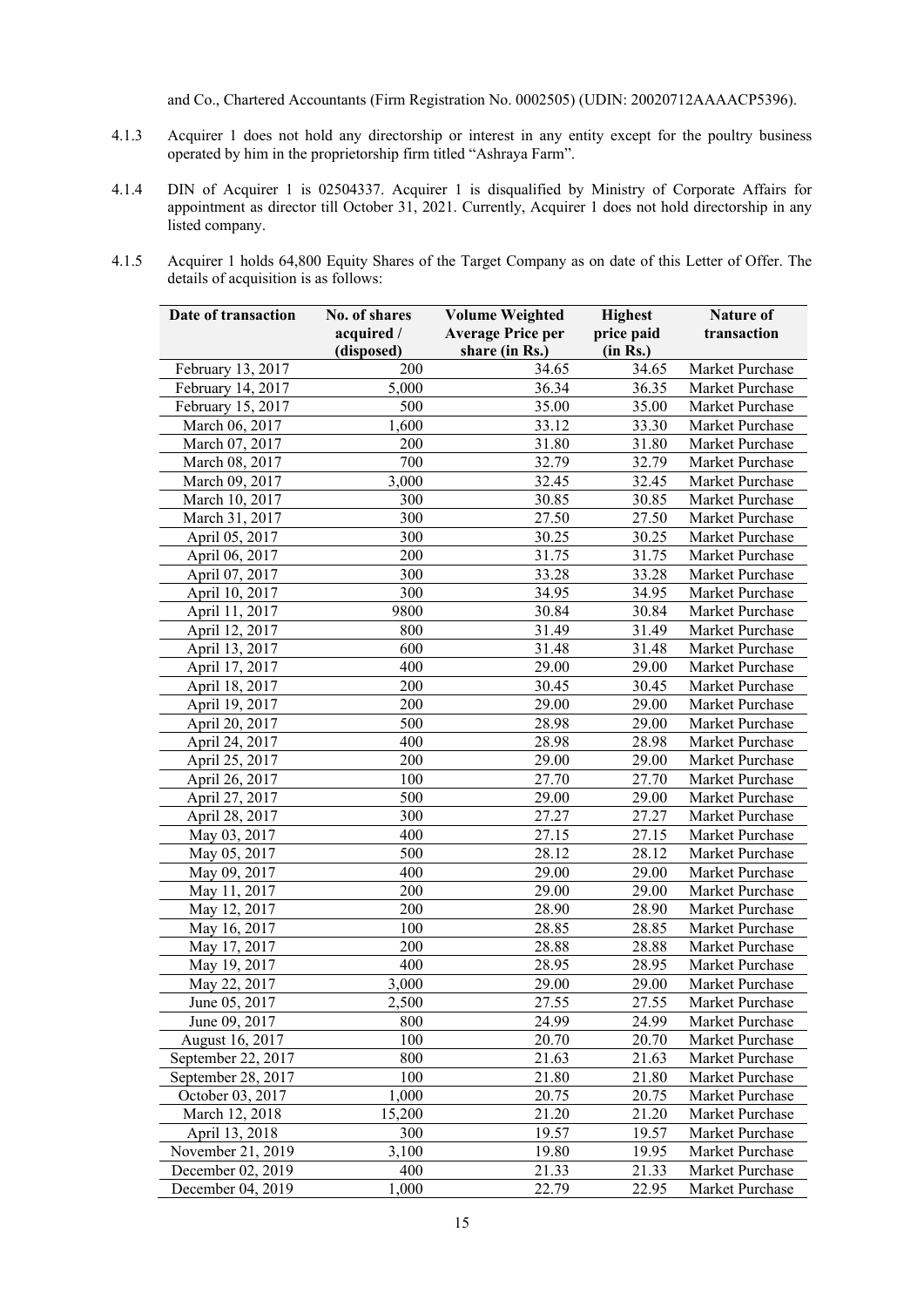| Date of transaction | No. of shares<br>acquired /<br>(disposed) | <b>Volume Weighted</b><br><b>Average Price per</b><br>share (in Rs.) | <b>Highest</b><br>price paid<br>(in Rs.) | <b>Nature of</b><br>transaction |
|---------------------|-------------------------------------------|----------------------------------------------------------------------|------------------------------------------|---------------------------------|
| December 11, 2019   | 600                                       | 21.15                                                                | 21.45                                    | Market Purchase                 |
| December 13, 2019   | 700                                       | 20.25                                                                | 20.50                                    | Market Purchase                 |
| December 16, 2019   | 1,000                                     | 19.75                                                                | 19.75                                    | Market Purchase                 |
| December 17, 2019   | 1,000                                     | 20.50                                                                | 20.50                                    | Market Purchase                 |
| December 18, 2019   | 1,000                                     | 19.95                                                                | 19.95                                    | Market Purchase                 |
| December 19, 2019   | 2,000                                     | 20.50                                                                | 20.50                                    | Market Purchase                 |
| December 20, 2019   | 1,000                                     | 21.00                                                                | 21.00                                    | Market Purchase                 |
| Total $\rightarrow$ | 64.800                                    |                                                                      |                                          |                                 |

Acquirer 1 will further acquire 1,000,500 Equity Shares pursuant to SPA.

4.1.6 "Ashraya Farm", a Proprietorship firm owned by Mr. M P Satish Babu, has undertaken routine commercial transaction in the ordinary course of business with the Target Company, details of which are as under  $(i_{\text{in}} \mathbf{D} \cdot \lambda)$ 

|                              |              |             | HII INS. 1   |
|------------------------------|--------------|-------------|--------------|
| <b>Nature of transaction</b> | 2019-20      | 2018-19     | 2017-18      |
| Sale of eggs                 | 15,59,65,649 | 9.30.55.428 | 10.09.96.696 |

Except as above, Acquirer 1 does not have any interest in the Target Company.

- 4.1.7 In the past, the Acquirer 1 was not required to undertake any compliance under the applicable provisions of Chapter V of SEBI SAST Regulations in respect to acquisition / disposal of Equity Shares in the Target Company.
- 4.1.8 Acquirer 1 has not been prohibited by SEBI from dealing in securities, in terms of directions issued under section 11B of the SEBI Act or any other regulations made under the SEBI Act.
- 4.1.9 Acquirer 1 has not been categorized as a wilful defaulter or fugitive economic offender.

### 4.2 **Information about Sharad M S ("Acquirer 2")**

- 4.2.1 Sharad M S, s/o Sh. M P Satish Babu, aged 26 years, is a resident of India currently residing at No. 83, 11th Main, 9th Cross, Saraswathipuram, Mysore - 570 009. Mr. Sharad M S, aged 26 years, holds a degree in Bachelor of Business Management (B.B.M), a Master of Business Administration (M.B.A) and a Master of Science in Business with a concentration in finance (M.S) from the U.S.A. He is the third generation of the family to have envisioned a career in the poultry industry and has been involved in the business full time since 4 years and indirectly involved for more than 8 years. He is actively involved in promoting the poultry business and expanding the same by organic and inorganic growth. The PAN of Acquirer 2 is DXMPS0923L.
- 4.2.2 The net worth of Acquirer 2 is Rs. 3.04 crore as on March 31, 2020 as certified vide certificate dated October 24, 2020 by B. N. Ashok Kumar (Membership no. 020712), Proprietor of B N Ashok Kumar and Co., Chartered Accountants (Firm Registration No. 0002505) (UDIN: 20020712AAAACO5644).
- 4.2.3 Acquirer 2 does not hold any DIN as on date. He has proposed his candidature for appointment on the Board of Directors of the Target Company, upon acquisition of control.
- 4.2.4 Acquirer 2 holds 600 Equity Shares of the Target Company as on date of this Letter of Offer. The details of acquisition is as follows:

| Date of transaction | No. of shares<br>acquired /<br>(disposed) | <b>Volume Weighted</b><br>price paid<br><b>Average Price per</b><br>share (in Rs.) |       | Nature of<br>transaction |  |
|---------------------|-------------------------------------------|------------------------------------------------------------------------------------|-------|--------------------------|--|
| December 19, 2016   | 00                                        | 52.40                                                                              | 52.40 | Market Purchase          |  |
| December 20, 2016   | 500                                       | 33.70                                                                              | 33.70 | Market Purchase          |  |
| Total               | 600                                       |                                                                                    |       |                          |  |

Acquirer 2 will further acquire 810,000 Equity Shares pursuant to SPA.

4.2.5 Acquirer 2 does not have any relationship / interest in the Target Company as on the date of this Letter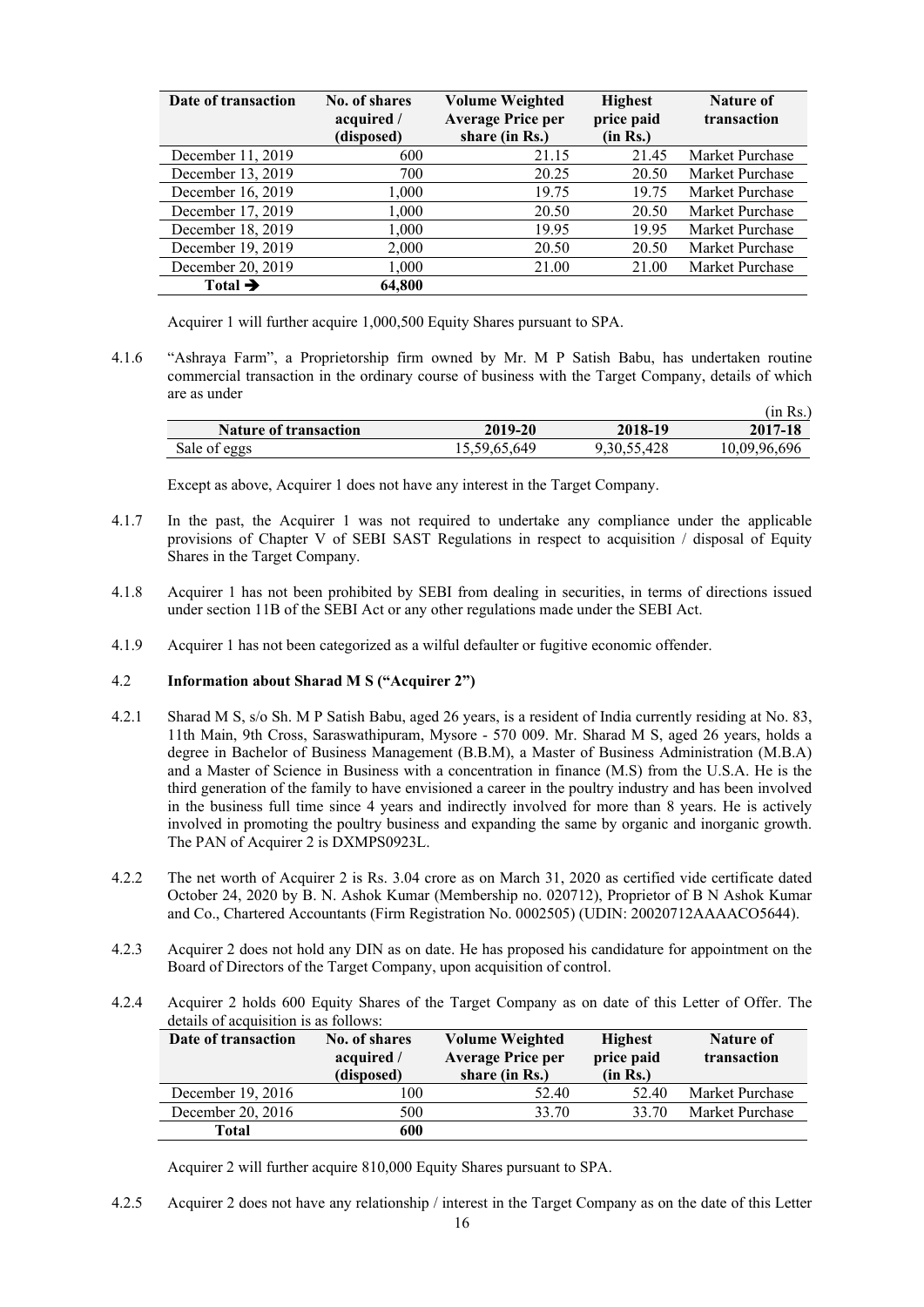of Offer and has not undertaken any transaction with the Target Company during the financial year ended March 31, 2020.

- 4.2.6 In the past, the Acquirer 2 was not required to undertake any compliance under the applicable provisions of Chapter V of SEBI SAST Regulations in respect to acquisition / disposal of Equity Shares in the Target Company.
- 4.2.7 Acquirer 2 has not been prohibited by SEBI from dealing in securities, in terms of directions issued under section 11B of the SEBI Act or any other regulations made under the SEBI Act.
- 4.2.8 Acquirer 2 has not been categorized as a wilful defaulter or fugitive economic offender.

### 4.3 **Information about Sukanya Satish ("Acquirer 3")**

- 4.3.1 Sukanya Satish, d/o Sh. Singapur Sanniah Setty, aged 53 years, is a resident of India currently residing at No. 83, 11th Main, 9th Cross, Saraswathipuram, Mysore - 570 009. She holds a degree in Bachelor of Homeopathic Medicine and Surgery and is a homemaker. The PAN of Acquirer 3 is AFQPS8558G.
- 4.3.2 The net worth of Acquirer 3 is Rs. 9.90 crore as on March 31, 2020 as certified vide certificate dated October 24, 2020 by B. N. Ashok Kumar (Membership no. 020712), Proprietor of B N Ashok Kumar and Co., Chartered Accountants (Firm Registration No. 0002505) (UDIN: 20020712AAAACN6671).
- 4.3.3 Acquirer 3 does not hold any directorship or interest in any entity.
- 4.3.4 DIN of Acquirer 3 is 02488406. Acquirer 3 is disqualified by Ministry of Corporate Affairs for appointment as director till October 31, 2021. Currently, Acquirer 3 does not hold directorship in any listed company.
- 4.3.5 Acquirer 3 does not hold any Equity Shares of the Target Company as on date of this Letter of Offer. Acquirer 3 will acquire 1,415,000 Equity Shares pursuant to SPA.
- 4.3.6 Acquirer 3 does not have any relationship / interest in the Target Company as on the date of this Letter of Offer and has not undertaken any transaction with the Target Company during the financial year ended March 31, 2020.
- 4.3.7 In the past, the Acquirer 3 was not required to undertake any compliance under the applicable provisions of Chapter V of SEBI SAST Regulations in respect to acquisition / disposal of Equity Shares in the Target Company.
- 4.3.8 Acquirer 3 has not been prohibited by SEBI from dealing in securities, in terms of directions issued under section 11B of the SEBI Act or any other regulations made under the SEBI Act.
- 4.3.9 Acquirer 3 has not been categorized as a wilful defaulter or fugitive economic offender.

#### 4.4 **Information about Syed Fahad ("Acquirer 4")**

- 4.4.1 Syed Fahad, s/o Sh. S M Kamal Pasha, aged 33 years, is a resident of India currently residing at No. 3, 4th Main, Jayamahal Extension, Bangalore - 560 046. He holds a degree in Masters of Business Administration. He is having an experience of over 12 years in the family business titled as "Golden Group" in the fields of poultry farming, renewable energy and industrial chemicals. The PAN of Acquirer 4 is AALPF1457H.
- 4.4.2 The net worth of Acquirer 4 is Rs. 30.25 crore as on September 30, 2020 as certified vide certificate dated October 22, 2020 by CA Ankit Kumar Agarwal (Membership no. 231009), Partner of M K P S & Associates, Chartered Accountants (Firm Registration No. 302014E) (UDIN: 20231099AAAABX1386).
- 4.4.3 DIN of Acquirer 4 is 01865406. Currently, Acquirer 4 does not hold directorship in any listed company. He has proposed his candidature for appointment on the Board of Directors of the Target Company, upon acquisition of control.

Currently Acquirer 4 holds directorship in the following companies: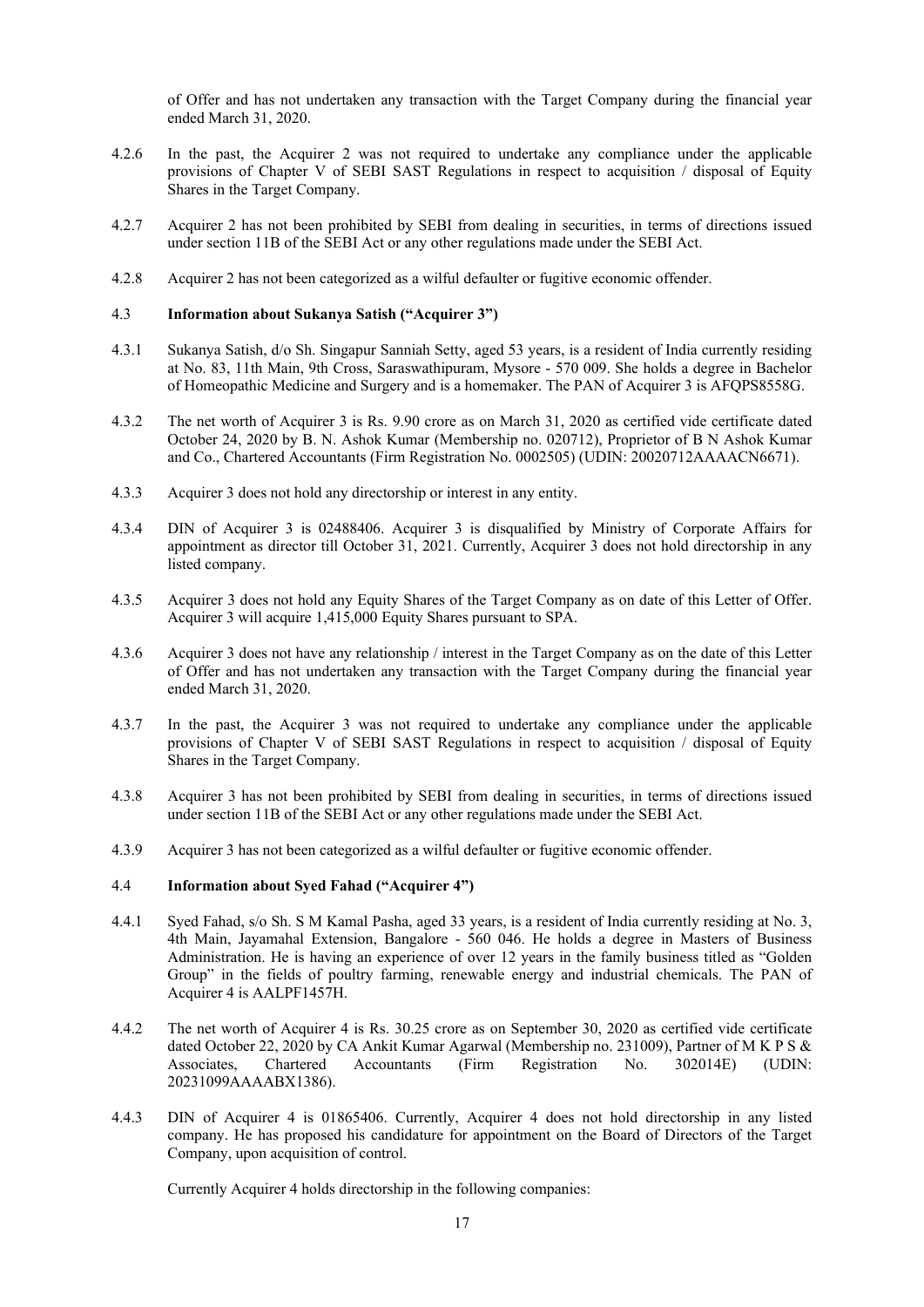| Sr. No. | Name of the entity                                | <b>Designation</b> |
|---------|---------------------------------------------------|--------------------|
|         | Haveri Mega Food Park Private Limited             | Director           |
| 2.      | Nelamangala Fresh Farms Private Limited           | Director           |
| 3.      | International Furfural Private Limited            | Director           |
| 4.      | Goldenfurfurals Private Limited                   | Director           |
| 5.      | Dover Pharmaceuticals Private Limited             | Managing Director  |
| 6.      | Sugnaneshwara Hydel Power Private Limited         | Director           |
|         | Greenergy Wind Corporation Private Limited        | Director           |
| 8.      | Greenergy Bijapur Wind Enterprise Private Limited | Director           |
| 9.      | Sunbright Solar Power Tech Private Limited        | Director           |
| 10.     | Greenergy Renewable Source Private Limited        | Director           |
| 11.     | Greenergy Yadgir Wind Enterprises Private Limited | Managing Director  |
| 12.     | Greenergy Solar Enterprise Private Limited        | Managing Director  |
| 13.     | Bangalore Flora Private Limited                   | Director           |

- 4.4.4 Acquirer 4 does not hold any Equity Shares of the Target Company as on date of this Letter of Offer. Acquirer 4 will acquire 2,024,000 Equity Shares pursuant to SPA.
- 4.4.5 Acquirer 4 does not have any relationship / interest in the Target Company as on the date of this Letter of Offer and has not undertaken any transaction with the Target Company during the financial year ended March 31, 2020.
- 4.4.6 In the past, the Acquirer 4 was not required to undertake any compliance under the applicable provisions of Chapter V of SEBI SAST Regulations in respect to acquisition / disposal of Equity Shares in the Target Company.
- 4.4.7 Acquirer 4 has not been prohibited by SEBI from dealing in securities, in terms of directions issued under section 11B of the SEBI Act or any other regulations made under the SEBI Act.
- 4.4.8 Acquirer 4 has not been categorized as a wilful defaulter or fugitive economic offender.

### 4.5 **Information about Bhavihal Gurusiddappa Channappa ("Acquirer 5")**

- 4.5.1 Bhavihal Gurusiddappa Channapa, s/o Sh. Gurusiddappa, aged 68 years, is a resident of India currently residing at 135/A-35 9th Main Road, R.M.V. Extension, Sadashivanagar, Bangalore - 560 080. He holds a degree in B.A from Mysore University, Karnataka. He is actively involved in the business of Real Estate & Land Development in and around Bangalore under the Brand "Aditya Builders and Developers" wherein he has executed plotted developments including MW solar plant to harness the solar energy at Hindupur, Andhra Pradesh under the name "Nidhi Solar". He is also Class I-A contractor with over 40 years of experience and executed various projects working with Public works department (PWD), Bangalore Development Authority (BDA), Irrigation and BBMP delivering successfully Viz., development of residential layouts, Bridges, Roads and waste water management system etc. He is also involved in agricultural activities and has contributed to the developments of his village through construction of roads, temple, development of schools etc. The PAN of Acquirer 5 is ACLPC1790N.
- 4.5.2 The net worth of Acquirer 5 is Rs. 52.63 crore as on September 30, 2020 as certified vide certificate dated October 22, 2020 by Ms. Netravathi C (Membership no. 215973), Proprietor, C Netravathi & Associates, Chartered Accountants (UDIN: 20215973AAAAAA6068).
- 4.5.3 DIN of Acquirer 5 is 07278848. Currently, Acquirer 5 does not hold directorship in any company, listed or unlisted. He has proposed his candidature for appointment on the Board of Directors of the Target Company, upon acquisition of control.
- 4.5.4 Acquirer 5 does not hold any Equity Shares of the Target Company as on date of this Letter of Offer. Acquirer 5 will acquire 1,012,000 Equity Shares pursuant to SPA.
- 4.5.5 Acquirer 5 does not have any relationship / interest in the Target Company as on the date of this Letter of Offer and has not undertaken any transaction with the Target Company during the financial year ended March 31, 2020.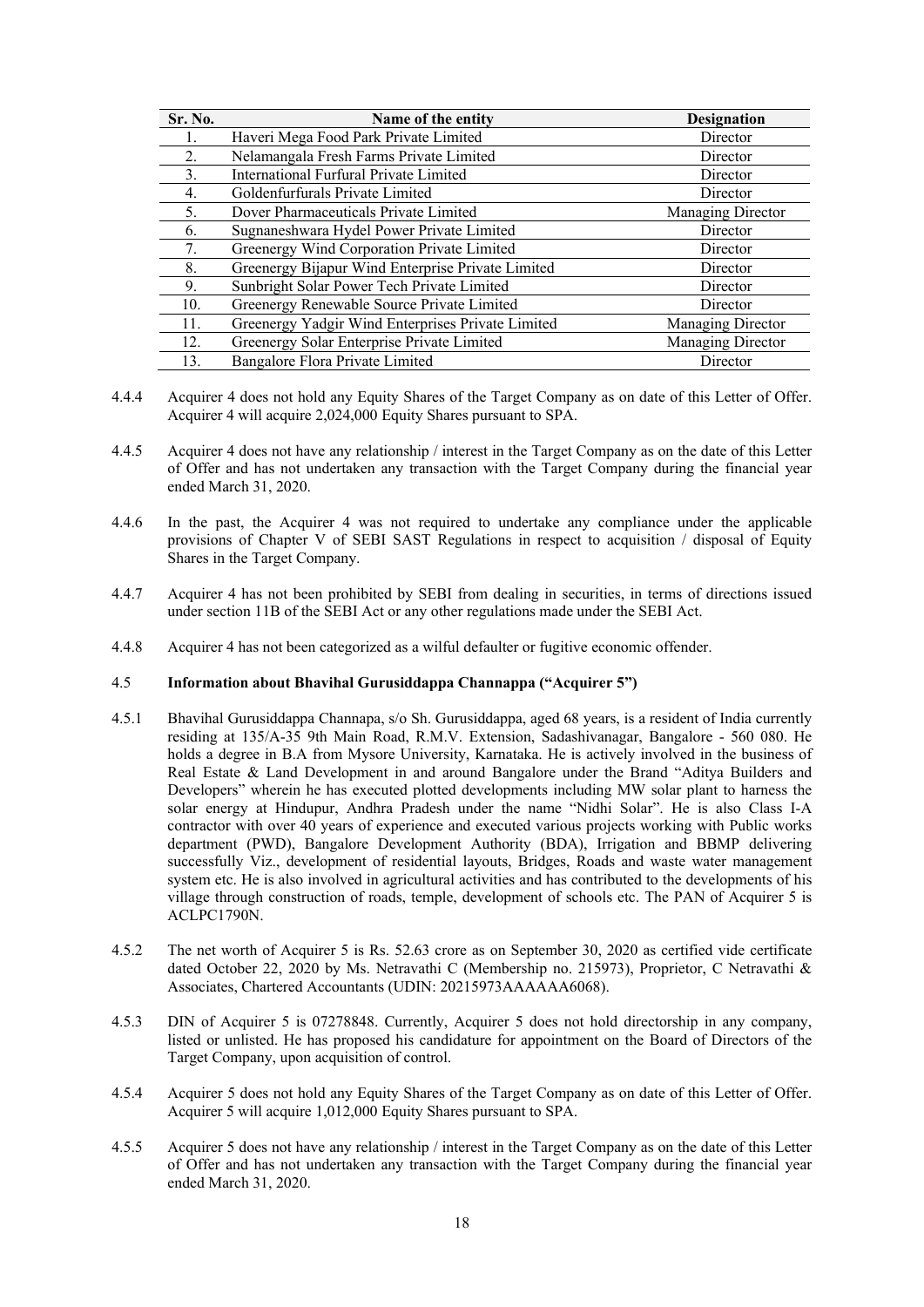- 4.5.6 In the past, the Acquirer 5 was not required to undertake any compliance under the applicable provisions of Chapter V of SEBI SAST Regulations in respect to acquisition / disposal of Equity Shares in the Target Company.
- 4.5.7 Acquirer 5 has not been prohibited by SEBI from dealing in securities, in terms of directions issued under section 11B of the SEBI Act or any other regulations made under the SEBI Act.
- 4.5.8 Acquirer 5 has not been categorized as a wilful defaulter or fugitive economic offender.
- 4.6 The Acquirers shall disclose during the Offer Period any further acquisitions made by the Acquirers of any Equity Shares of the Target Company in the prescribed form, to each of the Stock Exchanges and to the Target Company at its registered office within 24 (twenty four) hours of such acquisition, in accordance with Regulation 18(6) of the SEBI SAST Regulations.
- 4.7 As on the date of the Letter of Offer, none of the Acquirers are director on the Board of the Target Company.

# **5. DETAILS OF THE TARGET COMPANY**

*(The disclosures mentioned under this section have been sourced from information published by the Target Company or provided by the Target Company or publicly available sources)*

- 5.1 The Target Company was incorporated on January 11, 1993 under the provisions of the Companies Act, 1956 by the name 'Ovobel Foods Limited' and was granted a certificate of incorporation. The CIN of the Target Company is L85110KA1993PLC013875.
- 5.2 The registered office of the Target Company is situated at Ground Floor, No.46 Old No.32/1, 3<sup>rd</sup> Cross, Aga Abbas Ali Road, Ulsoor, Bangalore - 560 042.
- 5.3 Target Company manufactures and exports whole egg, yolk, albumen in powder and frozen form. Its products have replaced fresh eggs in Industrial Food Processing Applications in bakery, pasta, doughnut premixes, mayonnaise, baby food, fish & meat and Food Service. The manufacturing facility of the Target Company is located at Plot # 30, K.I.A.D.B. Industrial Area, Malur - 563 163.
- 5.4 The authorized share capital of the Target Company is Rs. 110,000,000 (Rupees Eleven Crore) comprising of 11,000,000 (One Crore Ten Lakhs) Equity Shares of Rs. 10 each. The paid-up Equity Share Capital of the Target Company is Rs. 105,008,000 (Rupees Ten Crore Fifty Lakhs Eight Thousand) divided into 10,500,800 (Rupees Once Crore Five Lakhs Eight Hundred) Equity Shares of Rs. 10 each. There are no partly paid up shares in the Target Company.
- 5.5 The Equity Shares of the Target Company are listed on BSE having a scrip code as 530741 with symbol OVOBELE. The shares were listed on BSE w.e.f. July 10, 1995. The Equity Shares of the Target Company are infrequently traded within the meaning of explanation provided in Regulation 2(j) of the SEBI SAST Regulations. The ISIN of the Target Company is INE812S01012.
- 5.6 The equity shares of the Target Company are also listed on CSE. However based on the information available on the website of CSE, the equity shares of the Target Company are suspended from trading. Further, no details of trading in the equity shares of the Target Company are available on the website of CSE.
- 5.7 The Equity Share Capital structure of the Target Company is as follows:

| <b>Particulars</b>                            | No. of equity<br>shares | %age of<br>paid up<br>capital | No. of voting<br>rights | <b>%</b> age of<br>paid up<br>capital |
|-----------------------------------------------|-------------------------|-------------------------------|-------------------------|---------------------------------------|
| Fully paid up equity shares of Rs. 10<br>each | 10,500,800              | 100.00                        | 10,500,800              | 100.00                                |
| <b>Total equity shares</b>                    | 10,500,800              | 100.00                        |                         |                                       |
| <b>Total voting capital</b>                   |                         |                               | 10,500,800              | 100.00                                |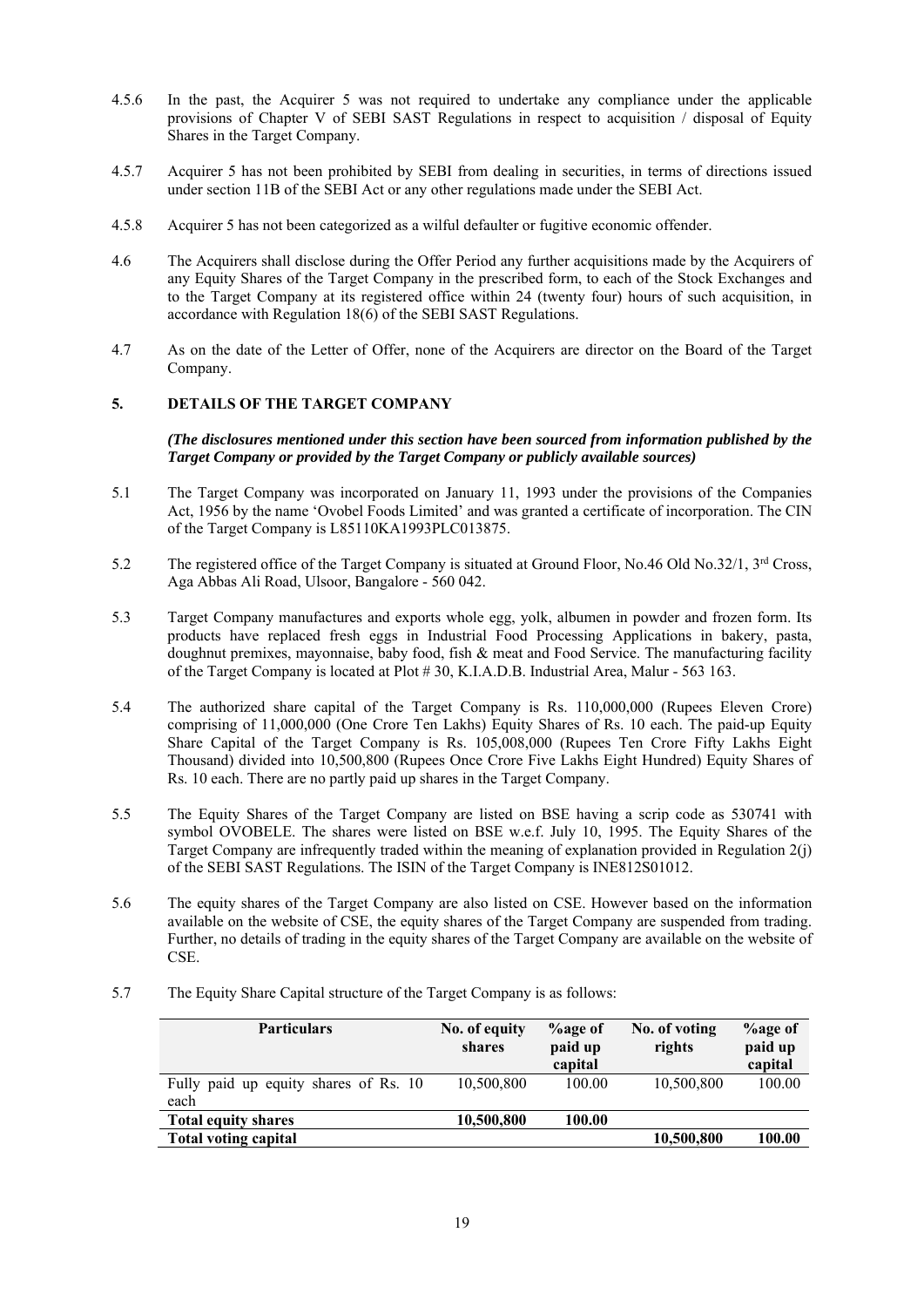5.8 The Target Company has already filed a Scheme of Arrangement between the Target Company and its shareholders and creditors for reducing the Equity share capital of the Target Company by adjusting the amount outstanding against the advance paid as part of One Time Settlement ("OTS") between the Target Company and Karnataka State Industrial and Infrastructure Development Corporation Limited ("KSIIDC") and Ministry of Food Processing Industry ('MFPI'). An aggregate of 1,000,000 equity shares held in the name of KSIIDC shall be extinguished / cancelled through the Scheme of Arrangement. In this regard, the Target Company has received NOC from BSE and also shareholders approval through the NCLT convened general meeting. In the last hearing, the Hon'ble NCLT, Bengaluru Bench has given directions for issuing notices to the Regional Director, Hyderabad, the Registrar of Companies, Karnataka, Creditors as per list given in Company Petition, Securities and Exchange Board of India and BSE Limited and is posted for final hearing on November 27, 2020.

Post extinguishment of the 1,000,000 Equity Shares, the emerging capital structure of the Company will be as under:

| <b>Particulars</b>                            | No. of equity<br>shares | <b>Logge of</b><br>paid up<br>capital | No. of voting<br>rights | <b>%age of</b><br>paid up<br>capital |
|-----------------------------------------------|-------------------------|---------------------------------------|-------------------------|--------------------------------------|
| Fully paid up equity shares of Rs. 10<br>each | 9,500,800               | 100.00                                | 9,500,800               | 100.00                               |
| <b>Total equity shares</b>                    | 9,500,800               | 100.00                                |                         |                                      |
| <b>Total voting capital</b>                   |                         |                                       | 9,500,800               | 100.00                               |

- 5.9 As of the date of this Letter of Offer, no outstanding convertible instruments (such as depository receipts, fully convertible debentures or warrants) issued by the Target Company which are convertible into Equity Shares of the Target Company.
- 5.10 The entire issued, subscribed and paid up share capital of the Target Company is listed on BSE. There are no outstanding shares of the Target Company that have been issued but not listed on the BSE. The trading of the Equity Shares of the Target Company is currently not suspended on BSE. The Equity Shares of the Target Company have not been delisted from any stock exchange in India.
- 5.11 There is no differential pricing for the Offer.
- 5.12 Details of the Board of Directors of the Target Company

| Sr.  | <b>Name of Director</b>        | DIN      | <b>Designation</b> | Date of            |
|------|--------------------------------|----------|--------------------|--------------------|
| No.  |                                |          |                    | appointment        |
|      | Mr. Shanti Swarup Aggarwal     | 0032011  | Managing Director  | January 11, 1993   |
| 2.   | Mr. Narendra Dattatri Haldawar | 01633735 | Director           | December 31, 2014  |
| 3.   | Ms. Anisha Agarwal             | 01961776 | Director           | July 08, 2013      |
| 4.   | Mr. Philip Van Bosstraeten     | 02600487 | Director           | November 07, 2014  |
| - 5. | Mr. Swapan Kumar Majumder      | 03178122 | Director           | August 04, 2010    |
| 6.   | Mr. Satish Narayana Swamy      | 05264105 | Director           | September 19, 2013 |

*Note: None of the directors mentioned in the table above are representatives of the Acquirers. Neither of them is related to the Acquirers in any manner whatsoever.* 

- 5.13 As on the date of this Letter of Offer, the Target Company does not have any Subsidiary or Holding Company.
- 5.14 The Target Company has no Equity Shares that are locked-in as of the date of this Letter of Offer.
- 5.15 The Target Company including its directors has not been prohibited by SEBI from dealing in securities in terms of Section 11B of the SEBI Act. The Target Company is not an Insolvent applicant under Insolvency and Bankruptcy Code, 2016.
- 5.16 The key financial information of the Target Company based on the unaudited limited reviewed financial results for the period ended June 30, 2020 and the audited financial statements for the financial years ended March 31, 2020, 2019 and 2018 and are as follows: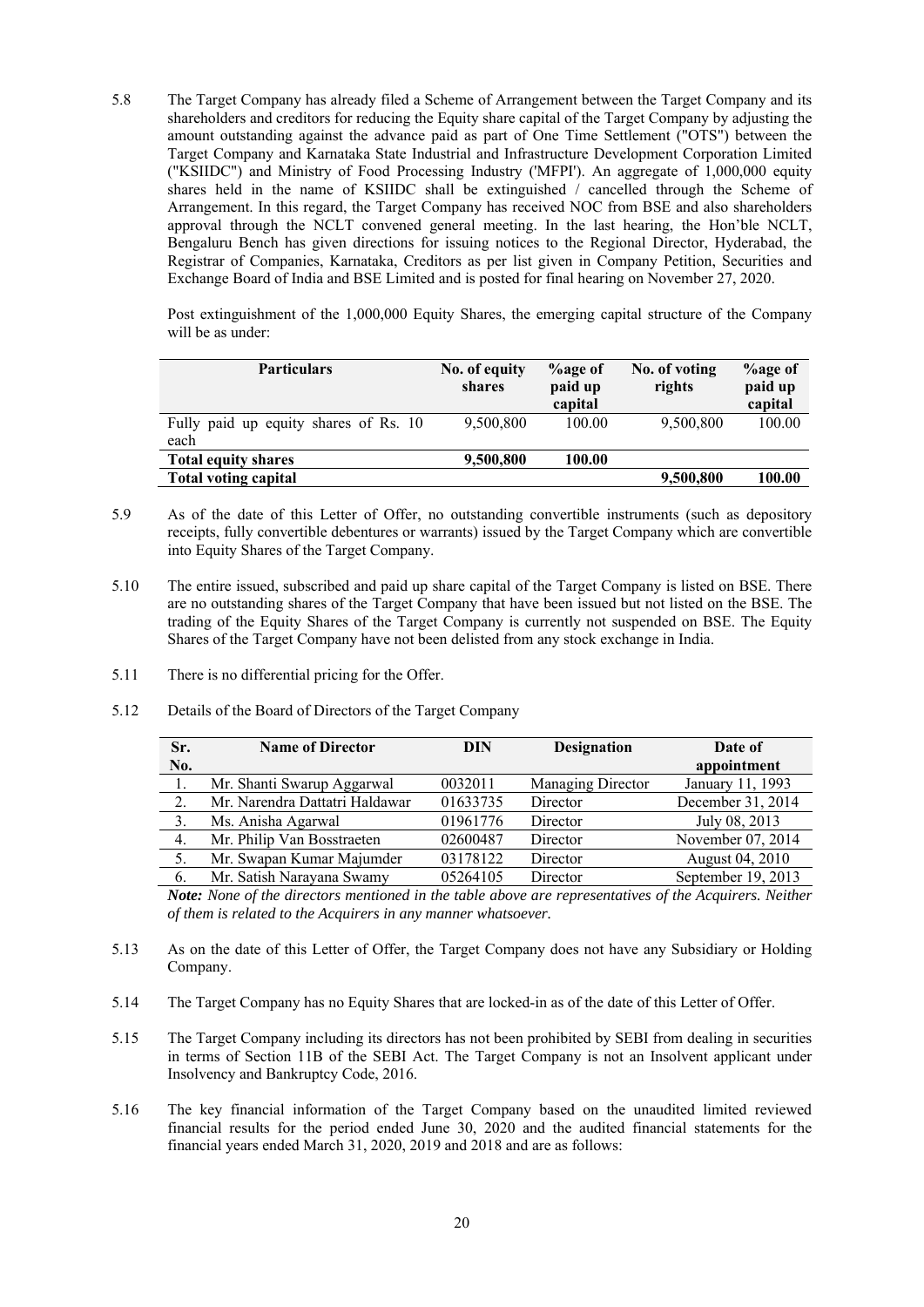|                                              |                 |           |                                      | (Rs. in lakhs) |
|----------------------------------------------|-----------------|-----------|--------------------------------------|----------------|
| Particulars                                  | Quarter ended   |           | <b>Financial year ended March 31</b> |                |
|                                              | June 30, 2020 * | 2020      | 2019                                 | 2018           |
| <b>Profit &amp; Loss account</b>             |                 |           |                                      |                |
| Income from Operations                       | 2,810.04        | 10,870.26 | 9,729.81                             | 8,360.18       |
| Other Income                                 | 157.93          | 802.42    | 1,481.70                             | 1,637.25       |
| Total Income                                 | 2,967.97        | 11,672.68 | 11,211.51                            | 9,997.42       |
| Total Expenditure (excluding Depreciation,   | 2,564.78        | 11,092.16 | 10,185.24                            | 9,250.89       |
| Interest and Tax)                            |                 |           |                                      |                |
| Profit before Depreciation, Interest and Tax | 403.19          | 580.52    | 1,026.27                             | 746.53         |
| Depreciation                                 | 19.76           | 104.07    | 98.25                                | 126.50         |
| Interest                                     | 24.11           | 91.70     | 87.39                                | 92.96          |
| Profit before tax                            | 359.32          | 384.75    | 840.63                               | 527.07         |
| Less: Exceptional item written off           | 0.00            | 0.00      | 0.00                                 | 0.00           |
| Profit after exceptional items               | 359.32          | 384.75    | 840.63                               | 527.07         |
| Provision for tax                            | 110.42          | 112.88    | 275.39                               | 74.18          |
| Profit after tax                             | 248.90          | 271.87    | 565.24                               | 452.89         |
| <b>Balance Sheet</b>                         |                 |           |                                      |                |
| <b>Sources of Funds</b>                      |                 |           |                                      |                |
| Paid up Share Capital                        | NA              | 1,050.08  | 1,050.08                             | 1,050.08       |
| Other equity (excluding revaluation reserve) | <b>NA</b>       | 1,217.09  | 978.72                               | 411.35         |
| Networth                                     | NA              | 2,267.17  | 2,028.80                             | 1,461.43       |
| Non Current Liabilities                      | <b>NA</b>       | 95.05     | 46.21                                | 92.96          |
| <b>Current Liabilities</b>                   | NA              | 1,792.11  | 1,644.01                             | 2,662.51       |
| <b>Total</b>                                 | <b>NA</b>       | 4,154.33  | 3,719.02                             | 4,216.91       |
| <b>Uses of funds</b>                         |                 |           |                                      |                |
| Non Current Assets                           | <b>NA</b>       | 570.15    | 486.92                               | 670.91         |
| <b>Current Assets</b>                        | NA              | 3,584.18  | 3,232.10                             | 3,546.00       |
| <b>Total</b>                                 | <b>NA</b>       | 4,154.33  | 3,719.02                             | 4,216.91       |
| <b>Other Financial data</b>                  |                 |           |                                      |                |
| Dividend (%)                                 |                 |           |                                      |                |
| Earnings Per Share*                          | 2.37            | 2.59      | 5.38                                 | 4.31           |
| Net Asset Value                              | <b>NA</b>       | 21.58     | 19.32                                | 13.92          |
| Return on Net Worth                          | <b>NA</b>       | 11.99%    | 27.86%                               | 30.99%         |

\* Unaudited and not annualized. Based on the quarterly results disclosed on www.bseindia.com. Notes:

1. Source: Financial summary of the Target Company for the financial year ended March 31, 2020, March 31, 2019 and March 31, 2018 have been extracted from the Audit Report of the Target Company.

2. Book value per share has been calculated as (Net worth + Amount called up but not paid) / Number of shares outstanding

3. Return on Net worth has been calculated as Profit after tax / Net worth

5.17 Pre Offer Shareholding Pattern of the Target Company, based on the disclosure submitted by the Company with the Stock Exchange under Regulation 31 of the SEBI LODR Regulations for the Quarter ended on September 30, 2020, and the resulting post offer shareholding pattern is as under:

| <b>Shareholders category</b> | <b>Shareholders and</b><br>voting rights prior to<br>agreement /<br>acquisition and the<br>Offer $1$ |         | Share / voting rights<br>agreed to be acquired<br>which triggered the<br><b>SEBI SAST</b><br><b>Regulations</b> |         | Shares / voting rights<br>to be acquired in<br><b>Open Offer (assuming</b><br>full acceptances) |                          | Shareholding/voting<br><b>Rights</b><br>after<br>the<br>acquisition<br>the<br>and<br><b>Open Offer (assuming</b><br>full acceptances) $3$ |         |
|------------------------------|------------------------------------------------------------------------------------------------------|---------|-----------------------------------------------------------------------------------------------------------------|---------|-------------------------------------------------------------------------------------------------|--------------------------|-------------------------------------------------------------------------------------------------------------------------------------------|---------|
|                              | No.                                                                                                  | $%$ age | No.                                                                                                             | $%$ age | No.                                                                                             | $%$ age                  | $\mathbf{N_0.}^{2*}$                                                                                                                      | $%$ age |
| Parties to SPA<br>(1)        |                                                                                                      |         |                                                                                                                 |         |                                                                                                 |                          |                                                                                                                                           |         |
| Promoter Group<br>(a)        |                                                                                                      |         |                                                                                                                 |         |                                                                                                 |                          |                                                                                                                                           |         |
| Sellers                      |                                                                                                      |         |                                                                                                                 |         |                                                                                                 |                          |                                                                                                                                           |         |
| Utsav Parekh<br>(i)          | 1,043,600                                                                                            | 9.94    | (1,043,600)                                                                                                     | (9.94)  | $\overline{\phantom{0}}$                                                                        | $\overline{\phantom{0}}$ | Ξ.                                                                                                                                        |         |
| Shanti<br>Swarup<br>(ii)     | 772,409                                                                                              | 7.36    | (772, 409)                                                                                                      | (7.36)  |                                                                                                 |                          |                                                                                                                                           |         |
| Aggarwal                     |                                                                                                      |         |                                                                                                                 |         |                                                                                                 |                          |                                                                                                                                           |         |
| Vinita Agarwal<br>(iii)      | 628,400                                                                                              | 5.98    | (628, 400)                                                                                                      | (5.98)  | $\overline{\phantom{a}}$                                                                        | $\overline{\phantom{0}}$ |                                                                                                                                           |         |
| Sadhana Aggarwal<br>(iv)     | 325,100                                                                                              | 3.10    | (325, 100)                                                                                                      | (3.10)  | $\overline{\phantom{a}}$                                                                        | $\overline{\phantom{0}}$ | $\overline{\phantom{0}}$                                                                                                                  |         |
| Anisha Agarwal<br>(v)        | 186,800                                                                                              | 1.78    | (186, 800)                                                                                                      | (1.78)  | $\overline{\phantom{0}}$                                                                        | $\overline{\phantom{0}}$ | $\overline{\phantom{0}}$                                                                                                                  |         |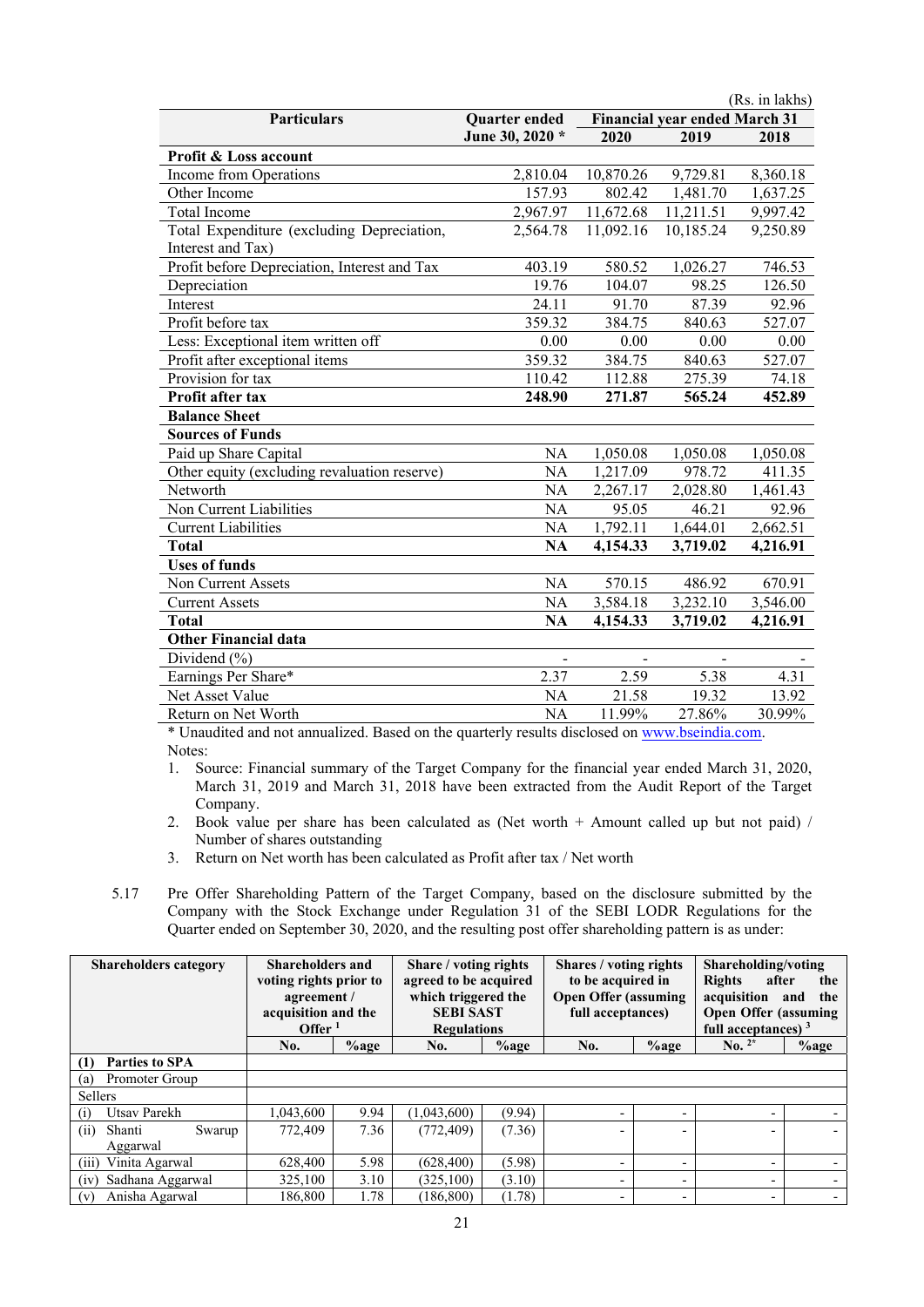| Shareholders category                                                        | <b>Shareholders and</b><br>voting rights prior to<br>agreement /<br>acquisition and the<br>Offer $1$ |                              | Share / voting rights<br>agreed to be acquired<br>which triggered the<br><b>SEBI SAST</b><br><b>Regulations</b> |                          | Shares / voting rights<br>to be acquired in<br><b>Open Offer (assuming</b><br>full acceptances) |                          | Shareholding/voting<br><b>Rights</b><br>after<br>the<br>acquisition and<br>the<br><b>Open Offer (assuming</b><br>full acceptances) <sup>3</sup> |         |
|------------------------------------------------------------------------------|------------------------------------------------------------------------------------------------------|------------------------------|-----------------------------------------------------------------------------------------------------------------|--------------------------|-------------------------------------------------------------------------------------------------|--------------------------|-------------------------------------------------------------------------------------------------------------------------------------------------|---------|
|                                                                              | No.                                                                                                  | $\overline{\frac{9}{6}}$ age | No.                                                                                                             | %age                     | No.                                                                                             | $%$ age                  | $\overline{\text{No.}}^{2*}$                                                                                                                    | $%$ age |
| (vi) Natasha Agarwal                                                         | 183,800                                                                                              | 1.75                         | (183, 800)                                                                                                      | (1.75)                   | $\overline{\phantom{a}}$                                                                        |                          |                                                                                                                                                 |         |
| (vii) Induss Food Products<br>and<br>Equipments<br>Limited                   | 850,000                                                                                              | 8.09                         | (850,000)                                                                                                       | (8.09)                   |                                                                                                 |                          |                                                                                                                                                 |         |
| (viii)Ovobel S.A. Belgium                                                    | 1,484,691                                                                                            | 14.14                        | (1,484,691)                                                                                                     | (14.14)                  | $\overline{\phantom{a}}$                                                                        | $\overline{\phantom{a}}$ | $\overline{\phantom{m}}$                                                                                                                        |         |
| Total (a)                                                                    | 5,474,800                                                                                            | 52.14                        | (5,474,800)                                                                                                     | (52.14)                  | $\overline{a}$                                                                                  |                          |                                                                                                                                                 |         |
| other<br>(b) Sellers<br>than<br>Promoters above                              |                                                                                                      |                              |                                                                                                                 |                          |                                                                                                 |                          |                                                                                                                                                 |         |
| Public<br>Samarth Parekh                                                     |                                                                                                      |                              |                                                                                                                 |                          |                                                                                                 |                          |                                                                                                                                                 |         |
| (i)                                                                          | 250,000                                                                                              | 2.38                         | (250,000)                                                                                                       | (2.38)                   | $\overline{\phantom{0}}$                                                                        |                          | $\overline{\phantom{m}}$                                                                                                                        |         |
| (ii) Nilgani Parekh                                                          | 245,700                                                                                              | 2.34<br>1.73                 | (245,700)                                                                                                       | (2.34)                   | $\overline{\phantom{0}}$                                                                        | $\overline{\phantom{0}}$ | $\overline{\phantom{0}}$                                                                                                                        | $\sim$  |
| (iii) Progressive<br>Star<br>Finance<br>Private<br>Limited                   | 181,600                                                                                              |                              | (181,600)                                                                                                       | (1.73)                   |                                                                                                 |                          | $\overline{a}$                                                                                                                                  |         |
| (iv) Saharsh Parekh                                                          | 109,400                                                                                              | 1.04                         | (109, 400)                                                                                                      | (1.04)                   | $\overline{\phantom{0}}$                                                                        | $\overline{a}$           | $\overline{\phantom{0}}$                                                                                                                        |         |
| Total (b)                                                                    | 786,700                                                                                              | 7.49                         | (786, 700)                                                                                                      | (7.49)                   | $\overline{\phantom{0}}$                                                                        | $\overline{\phantom{a}}$ | $\overline{\phantom{a}}$                                                                                                                        | $\sim$  |
| Total $1(a+b)$                                                               | 6,261,500                                                                                            | 59.63                        | (6,261,500)                                                                                                     | (59.63)                  |                                                                                                 |                          | $\overline{a}$                                                                                                                                  |         |
| <b>The Acquirers</b><br>(2)                                                  |                                                                                                      |                              |                                                                                                                 |                          |                                                                                                 |                          |                                                                                                                                                 |         |
| Acquirers<br>(a)                                                             |                                                                                                      |                              |                                                                                                                 |                          |                                                                                                 |                          |                                                                                                                                                 |         |
| M P Satish Babu<br>(i)                                                       | 64,800                                                                                               | 0.62                         | 1,000,500                                                                                                       | 9.53                     |                                                                                                 |                          |                                                                                                                                                 |         |
| Sharad M S<br>(ii)                                                           | 600                                                                                                  | 0.01                         | 810,000                                                                                                         | 7.71                     |                                                                                                 |                          |                                                                                                                                                 |         |
| (iii) Sukanya Satish                                                         |                                                                                                      |                              | 1,415,000                                                                                                       | 13.48                    |                                                                                                 |                          |                                                                                                                                                 |         |
| (iv) Syed Fahad                                                              | $\overline{\phantom{a}}$                                                                             | $\overline{\phantom{a}}$     | 2,024,000                                                                                                       | 19.27                    | 2,730,208                                                                                       | 26.00                    | 9,057,108                                                                                                                                       | 86.25   |
| Bhavihal<br>(v)                                                              |                                                                                                      | $\overline{a}$               | 1,012,000                                                                                                       | 9.64                     |                                                                                                 |                          |                                                                                                                                                 |         |
| Gurusiddappa                                                                 |                                                                                                      |                              |                                                                                                                 |                          |                                                                                                 |                          |                                                                                                                                                 |         |
| Channappa                                                                    |                                                                                                      |                              |                                                                                                                 |                          |                                                                                                 |                          |                                                                                                                                                 |         |
| <b>Total 2</b>                                                               | 65,400                                                                                               | 0.62                         | 6,261,500                                                                                                       | 59.63                    | 2,730,208                                                                                       | 26.00                    | 9,057,108                                                                                                                                       | 86.25   |
| $(3)$ Other<br>Public<br><b>Shareholders</b><br><b>Eligible Shareholders</b> |                                                                                                      |                              |                                                                                                                 |                          |                                                                                                 |                          |                                                                                                                                                 |         |
| MFs / FIs / Banks *<br>(a)                                                   | 1,000,600                                                                                            | 9.53                         | $\overline{\phantom{a}}$                                                                                        | $\overline{\phantom{a}}$ |                                                                                                 |                          | Will<br>depend                                                                                                                                  | upon    |
| Non Institutions<br>(b)                                                      | 3,173,300                                                                                            | 30.22                        |                                                                                                                 | $\frac{1}{2}$            | (2,730,208)                                                                                     | (26.00)                  | response<br>from<br>category                                                                                                                    | each    |
| Total $3(a+b)$                                                               | 4,173,900                                                                                            | 39.75                        | $\overline{\phantom{a}}$                                                                                        | $\blacksquare$           | (2,730,208)                                                                                     | (26.00)                  | 1,443,692                                                                                                                                       | 13.75   |
|                                                                              |                                                                                                      |                              |                                                                                                                 |                          |                                                                                                 |                          |                                                                                                                                                 |         |
| Grand total $(1+2+3)$                                                        | 10,500,800                                                                                           | 100.00                       |                                                                                                                 | $\overline{\phantom{a}}$ | $\overline{\phantom{0}}$                                                                        | $\overline{\phantom{a}}$ | 10,500,800                                                                                                                                      | 100.00  |

<sup>1</sup> Under the SPA, the Acquirers have agreed to acquire up to 59.63% of the Voting Share Capital i.e. 6,261,500 Equity Shares from the Sellers. For the proposed shareholding of the Acquirers post acquisition of Equity Shares under (a) Share Purchase Agreement; and (b) validly tendered by the Eligible Shareholders and accepted by the Acquirers in the Open Offer. 2

<sup>2</sup> Shares to be acquired by each Acquirer under the Open Offer will be decided post Offer closure.

<sup>3</sup> Computed assuming that the entire 26.00% of the paid-up and Voting Share Capital is tendered and accepted in the Offer

4 Includes 1,000,000 Equity Shares held in the name of Karnataka State Industrial and Infrastructure Development Corporation Limited, which are proposed to be cancelled pursuant to the ongoing Scheme of Arrangement.

*\* The Target Company has already filed a Scheme of Arrangement between the Target Company and its shareholders and creditors for reducing the Equity share capital of the Target Company by adjusting the amount outstanding against the advance paid as part of One Time Settlement ("OTS") between the Target Company and Karnataka State Industrial and Infrastructure Development Corporation Limited ("KSIIDC") and Ministry of Food Processing Industry ('MFPI'). An aggregate of 1,000,000 equity shares held in the name of KSIIDC shall be extinguished / cancelled through the Scheme of Arrangement. In this regard, the Target Company has received NOC from BSE and also shareholders approval through the NCLT convened general meeting. The matter has been posted for final hearing on November 27, 2020 by Hon'ble NCLT, Bengaluru Bench.*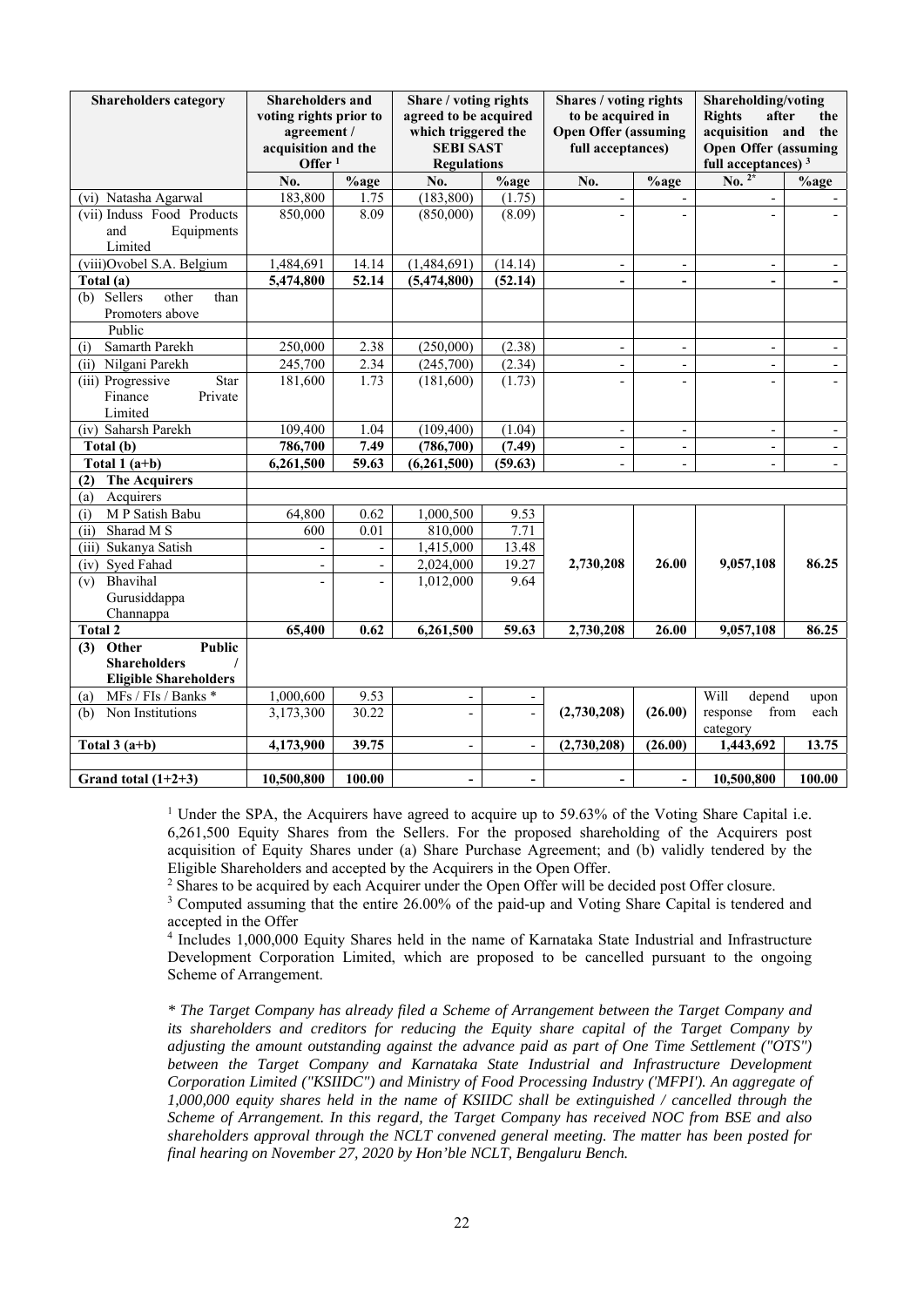*Hence, post approval for the reduction and cancellation of 1,000,000 Equity Shares, the Offer Shares to be acquired by the Acquirers through the SPA will represent 65.90% of the paid-up and voting capital of the Target Company.* 

*Further, 2,730,208 Equity Shares for which this Open Offer is given by the Acquirers represent 26.00% of the present paid-up and voting capital of the Target Company and 28.74% of the reduced capital post cancellation of 1,000,000 Equity Shares.*

Total number of shareholders, except the Acquirers, as on December 03, 2020 (Identified Date) is [●].

5.18 Details of the Compliance Officer of the Target Company:

| Name<br>Address | : Ms. Ritu Singh<br>: Ground Floor, No. 46 Old No. 32/1, 3rd Cross, Aga Abbas Ali Road, |
|-----------------|-----------------------------------------------------------------------------------------|
|                 | Ulsoor, Bangalore - 560 042                                                             |
| Tel.            | $: +918025594145-46$                                                                    |
| E-mail          | $\cdot$ cs $\omega$ ovobel foods.com                                                    |

5.19 The information relating to the Target Company has been taken from BSE Limited (www.bseindia.com), Ministry of Corporate Affairs (www.mca.gov.in) and Annual Report of the Target Company.

### 5.20 **Other information / event perceived material by the Acquirers, occurring after the date of the last audited balance sheet of the Target Company:**

# **6. OFFER PRICE AND FINANCIAL ARRANGEMENTS**

# **6.1 JUSTIFICATION OF OFFER PRICE**

- 6.1.1 The Equity Shares of the Target Company are presently listed and traded on BSE having a scrip code as 530741. The Equity Shares of the Target Company are infrequently traded on BSE during the 12 calendar months preceding the month in which Public Announcement was made asset out under Regulation 2(1)(j) of the SEBI SAST Regulations.
- 6.1.2 The equity shares of the Target Company are also listed on CSE. However based on the information available on the website of CSE, the equity shares of the Target Company are suspended from trading. Further, no details of trading in the equity shares of the Target Company are available on the website of CSE.
- 6.1.3 The annualized trading turnover of the Equity Shares of the Target Company during 12 calendar months preceding the month of Public Announcement (from October 01, 2019 to September 30, 2020) on BSE, on which the Equity Shares of the Target Company are traded as detailed below:

| Name of<br><b>Stock</b><br>Exchange | <b>Total Number</b><br>of shares<br>traded | <b>Total No. of Equity Shares listed</b><br>during the preceding 12 calendar<br>months prior to the month of Public<br>Announcement | <b>Annualized trading</b><br>turnover (as % of total<br>number of listed shares |  |  |
|-------------------------------------|--------------------------------------------|-------------------------------------------------------------------------------------------------------------------------------------|---------------------------------------------------------------------------------|--|--|
| <b>BSE</b>                          | 159,700                                    | 10,500,800                                                                                                                          | 1.52                                                                            |  |  |
|                                     | (source: www.bseindia.com)                 |                                                                                                                                     |                                                                                 |  |  |

6.1.4 The Offer Price of Rs. 49.41 (Rupees Forty Nine and Paise Forty One only) is justified in terms of Regulation 8(2) of the SEBI SAST Regulations on the basis of the following:

| Sr. No. | <b>Particulars</b>                                                  | <b>Amount</b> (in Rs.) |       |
|---------|---------------------------------------------------------------------|------------------------|-------|
| (a)     | The highest negotiated price per share of the Target Company for :  |                        | 49.41 |
|         | any acquisition under the agreement attracting the obligation to    |                        |       |
|         | make the Public Announcement of the Offer <i>i.e.</i> the price per |                        |       |
|         | Equity Share under the agreement                                    |                        |       |
| (b)     | The volume weighted average price paid or payable for :             |                        | 20.49 |
|         | acquisitions, whether by the Acquirers or by any person acting in   |                        |       |
|         | concert during the 52 weeks immediately preceding the date of       |                        |       |
|         | the Public Announcement                                             |                        |       |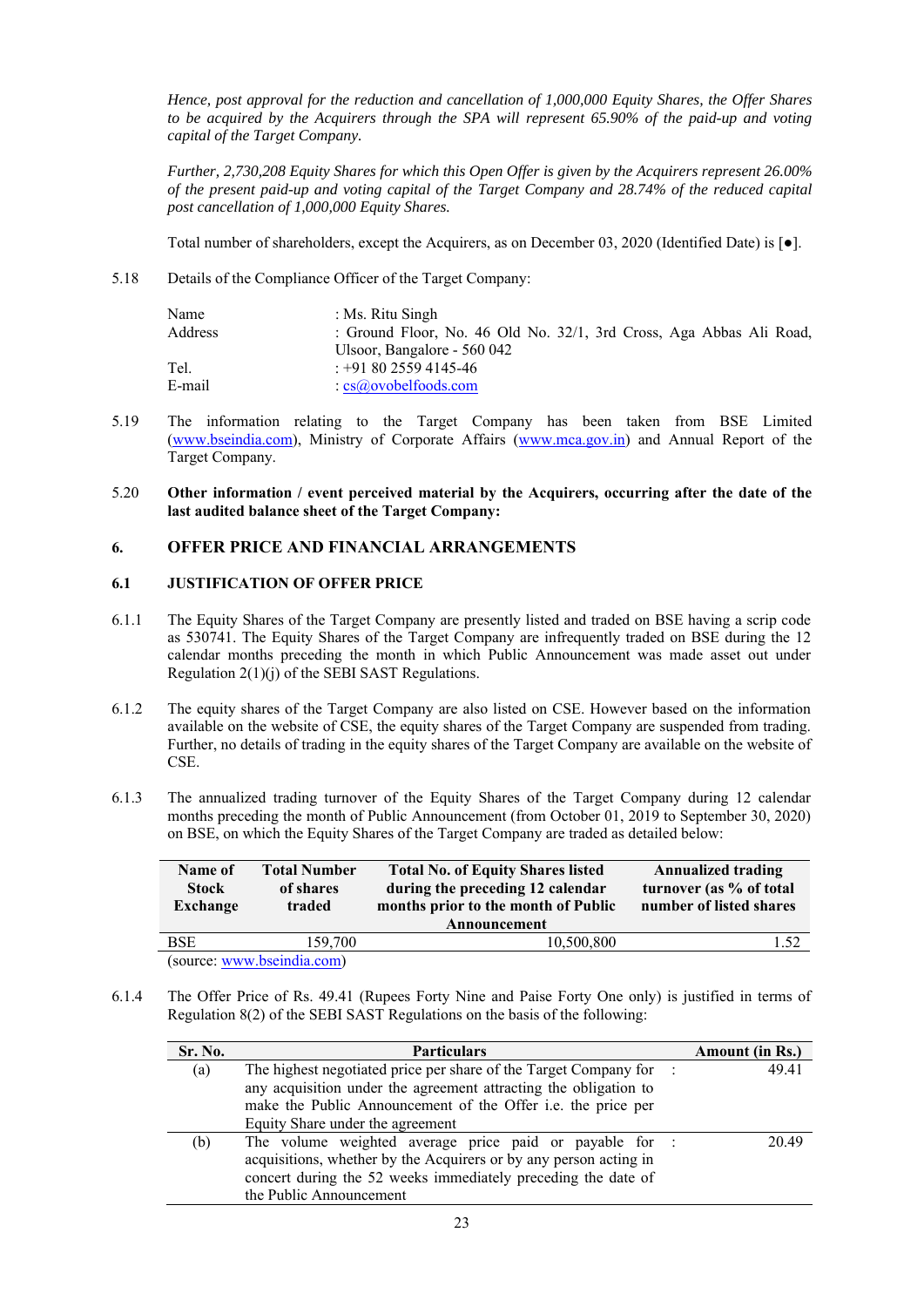| Sr. No. | <b>Particulars</b>                                                            |  | Amount (in Rs.) |  |
|---------|-------------------------------------------------------------------------------|--|-----------------|--|
| (c)     | The highest price paid or payable for any acquisition whether by $\therefore$ |  | Not Applicable  |  |
|         | the Acquirers or by any person acting in concert, during the 26               |  |                 |  |
|         | weeks immediately preceding the date of the Public                            |  |                 |  |
|         | Announcement                                                                  |  |                 |  |
| (d)     | The volume-weighted average market price of Shares for a :                    |  | Not Applicable  |  |
|         | period of 60 trading days immediately preceding the date of the               |  |                 |  |
|         | shares are the Public Announcement as traded on BSE                           |  |                 |  |
| (e)     | The price determined by the Acquirers and the Manager taking :                |  | 30.91           |  |
|         | into account valuation parameters including book value,                       |  |                 |  |
|         | comparable trading multiples and such other parameters as are                 |  |                 |  |
|         | customary for valuation of shares of such companies                           |  |                 |  |

- 6.1.5 In the event of further acquisition of Equity Shares of the Target Company by the Acquirers during the Offer Period, by purchase of Equity Shares of the Target Company at a price higher than the Offer Price, then the Offer Price will be revised upwards to be equal to or more than the highest price paid for such acquisition in terms of Regulation 8(8) of the SEBI SAST Regulations. However, Acquirers shall not be acquiring any Equity Shares of the Target Company after third Working Day prior to the commencement of the Tendering Period and until the expiry of the Tendering Period.
- 6.1.6 Calculation of the volume weighted average price paid for acquisition, by the Acquirers during the fifty two (52) weeks immediately preceding the date of the Public Announcement as per Regulation 8(2)(b) of the SEBI SAST Regulations is as follows:

| Date of transaction | No. of shares<br>acquired / | <b>Volume Weighted</b><br><b>Average Price per</b> | <b>Highest</b><br>price paid | Nature of<br>transaction |
|---------------------|-----------------------------|----------------------------------------------------|------------------------------|--------------------------|
|                     | (disposed)                  | share (in Rs.)                                     | (in Rs.)                     |                          |
| November 21, 2019   | 3,100                       | 19.80                                              | 19.95                        | Market Purchase          |
| December 02, 2019   | 400                         | 21.33                                              | 21.33                        | Market Purchase          |
| December 04, 2019   | 1,000                       | 22.79                                              | 22.95                        | Market Purchase          |
| December 11, 2019   | 600                         | 21.15                                              | 21.45                        | Market Purchase          |
| December 13, 2019   | 700                         | 20.25                                              | 20.50                        | Market Purchase          |
| December 16, 2019   | 1,000                       | 19.75                                              | 19.75                        | Market Purchase          |
| December 17, 2019   | 1,000                       | 20.50                                              | 20.50                        | Market Purchase          |
| December 18, 2019   | 1,000                       | 19.95                                              | 19.95                        | Market Purchase          |
| December 19, 2019   | 2,000                       | 20.50                                              | 20.50                        | Market Purchase          |
| December 20, 2019   | 1,000                       | 21.00                                              | 21.00                        | Market Purchase          |
| Total $\rightarrow$ | 11,800                      | 20.49                                              |                              |                          |

- 6.1.7 In view of the parameters considered and presented in the table above and in the opinion of the Acquirers and Manager to the Offer, the Offer Price of Rs. 49.41 (Rupees Forty Nine and Paise Forty One only) per Equity Share and the same has been certified by Mr. Girish Shivaram Kaushik (IBBI Registered Valuer (SFA) Membership No. IBBI/RV/06/2018/10398), vide his certificate dated October 28, 2020 (UDIN: 20212438AAAALA8868). Accordingly, the Offer Price is justified in terms of Regulation 8(2) of the SEBI SAST Regulations.
- 6.1.8 There have been no corporate actions in the Target Company warranting adjustment of relevant price parameters.
- 6.1.9 As on the date of the Letter of Offer, there is no revision in the Offer Price or the Offer Size. The Offer Price and / or Offer Size is subject to upward revision, if any, pursuant to the SEBI SAST Regulations or at the discretion of the Acquirers at any time prior to the commencement of the last One (1) Working Day before the commencement of the Tendering Period in accordance with Regulation 18(4) and 18(5) of the SEBI SAST Regulations. In the event of such revision, the Acquirers shall make corresponding increases to the escrow amount and shall: (i) make a public announcement in the same newspapers in which the Detailed Public Statement is published; and (ii) simultaneously with the issue of such announcement, inform SEBI, the Stock Exchanges and the Target Company at its registered office, of such revision.
- 6.1.10 If the Acquirers acquire Equity Shares during the period of twenty six weeks after the Tendering Period at a price higher than the Offer Price, then the Acquirers shall pay the difference between the highest acquisition price and the Offer Price, to all shareholders whose shares have been accepted in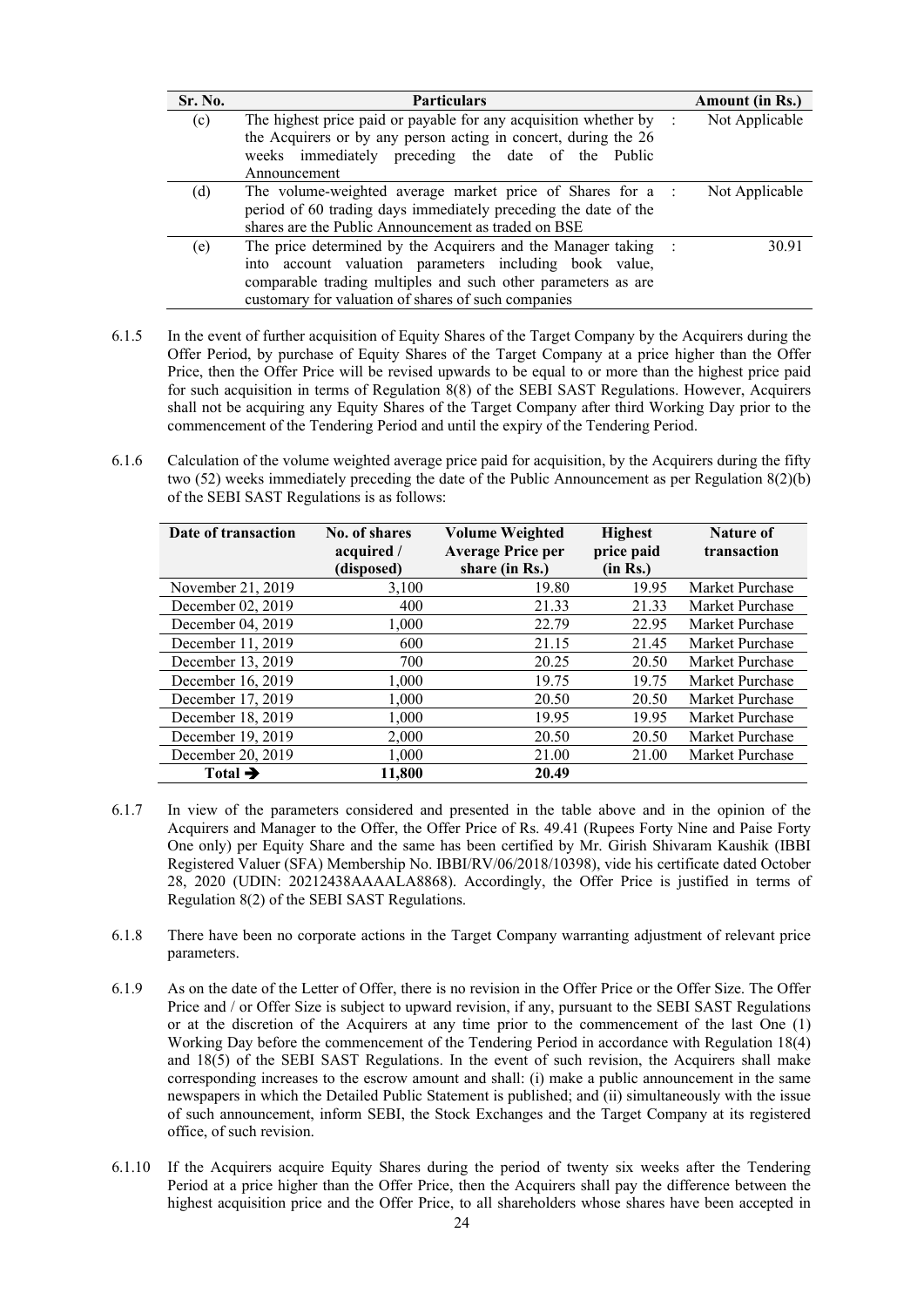the Open Offer within sixty days from the date of such acquisition. However, no such difference shall be paid in the event that such acquisition is made under another open offer under the SEBI SAST Regulations, or pursuant to the SEBI (Delisting of Equity Shares) Regulations, 2009, or open market purchases made in the ordinary course on the Stock Exchanges, not being negotiated acquisition of shares of the Target Company in any form.

### **6.2 DETAILS OF FINANCIAL ARRANGEMENT**

- 6.2.1 The total funding requirement for the Offer (assuming full acceptances) i.e. for the acquisition of up to 2,730,208 Equity Shares from the Eligible Shareholders of the Target Company at an Offer Price of Rs. 49.41 (Rupees Forty Nine and Paise Forty One Only) per Equity Share is Rs. 134,899,577.28 (Rupees Thirteen Crore Forty Eight Lakhs Ninety Nine Thousand Five Hundred Seventy Seven and Paise Twenty Eight Only), (the "**Maximum Consideration**").
- 6.2.2 The Acquirers, the Manager to the Offer and Kotak Mahindra Bank Limited, a scheduled commercial bank incorporated under the laws of India, have entered into an Escrow Agreement on October 22, 2020, for the purpose of the Offer (the "**Escrow Agreement**"). Pursuant to the Escrow Agreement, the Acquirers have deposited Rs. 33,725,000 (Rupees Three Crore Thirty Seven Lakhs Twenty Five Thousand Only) in cash in the Escrow Account which is equivalent to 25% of the value of Maximum Consideration payable under the Offer (assuming full acceptances). The Manager to the Offer is duly authorised by the Acquirers to realise the value of the Escrow Account and operate the Escrow Account in terms of the SEBI SAST Regulations.
- 6.2.3 In accordance with Regulation 17 of the SEBI SAST Regulations, the cash deposited in the Escrow Account, aggregating to Rs. 33,725,000 (Rupees Three Crore Thirty Seven Lakhs Twenty Five Thousand Only), is equivalent to 25% of the value of Maximum Consideration payable under the Offer (assuming full acceptances) (the "**Escrow Amount**").
- 6.2.4 The Acquirers have adequate resources and has made firm financial arrangements for financing the acquisition of the Equity Shares under the Offer, in terms of Regulation 25(1) of the SEBI SAST Regulations. Mr. Girish Shivaram Kaushik (Membership no. 212438), Partner, JAA & Associates, Chartered Accountants (Firm Registration No. 013699s), has vide their certificate dated October 28, 2020 (UDIN: 20212438AAAAKZ5527) certified that the Acquirers have sufficient resources to meet the fund requirements for the acquisition of the Equity Shares of the Target Company under the Open Offer. The acquisition will be financed through net worth of the Acquirers.
- 6.2.5 Based on the above and in the light of the Escrow arrangement, the Manager to the Offer is satisfied that firm arrangements have been put in place by the Acquirers to fulfill their obligations through verifiable means in relation to the Offer in accordance with the SEBI SAST Regulations.
- 6.2.6 In case of any upward revision in the Offer Price or the Offer Size, the value of the Escrow Amount shall be computed on the revised consideration calculated at such revised Offer Price or Offer Size and any additional amounts required will be funded via cash in the Escrow Account by the Acquirers prior to effecting such revision, in terms of Regulation 17(2) of the SEBI SAST Regulations.

### **7. TERMS AND CONDITIONS OF THE OFFER**

#### **7.1 OPERATIONAL TERMS AND CONDITIONS**

- 7.1.1 This Offer is being made by the Acquirers to all Eligible Shareholders of the Company to acquire upto 2,730,208 Equity Shares of face value Rs. 10 each representing 26.00% of the total paid-up and voting Share capital of the Target Company.
- 7.1.2 In terms of the schedule of activities, the Tendering Period of the Offer shall commence on December 17, 2020 and close on December 31, 2020.
- 7.1.3 This Offer is not conditional upon any minimum level of acceptance by the Shareholder(s) of the Target Company.
- 7.1.4 The Equity Shares tendered under this Offer shall be free from all liens, charges, equitable interests and encumbrances and shall be tendered together with all rights attached thereto, including all rights to dividends, bonuses and rights offers, if any, declared hereafter, and the tendering Eligible Shareholder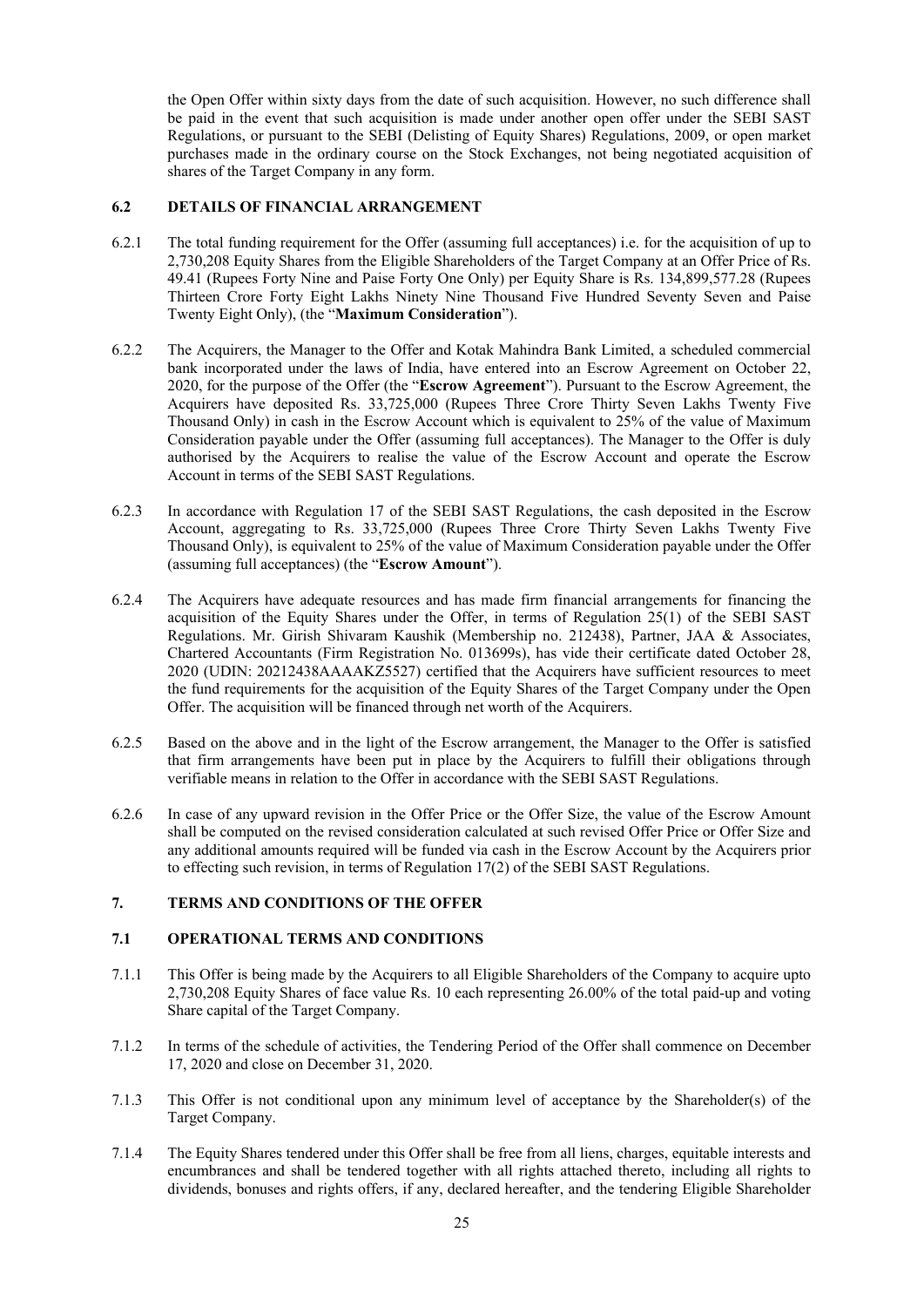shall have obtained any necessary consents for it to sell the Equity Shares on the foregoing basis.

- 7.1.5 Eligible Shareholders can write to the Registrar to the Offer / Manager to the Offer requesting for the Letter of Offer. Alternatively, the Letter of Offer would also be available on the website of SEBI i.e. www.sebi.gov.in.
- 7.1.6 Any Equity Shares that are subject matter of litigation or are held in abeyance due to pending court cases/attachment orders/ restriction from other statutory authorities wherein the shareholder may be precluded from bidding of such Equity Shares during pendency of the said litigation are liable to be rejected if directions/orders regarding the free transferability of such equity shares tendered under the Offer are not received prior to the date of closing of the Offer.
- 7.1.7 Incomplete acceptances, including non-submissions of necessary enclosures, if any, are liable to be rejected. Further, in case the documents / forms submitted are incomplete and/or if they have any defect or modifications, the acceptance is liable to be rejected.
- 7.1.8 The instructions, authorizations and provisions contained in the Form of Acceptance cum Acknowledgment Constitute an integral part of the terms and conditions of this Offer.
- 7.1.9 In terms of Regulation 18(9) of the SEBI SAST Regulations, the Eligible Shareholders who tendered their Equity Shares in acceptance of the Open Offer shall not been entitled to withdraw such acceptance.
- 7.1.10 Each shareholder to whom this Offer is being made is free to offer the Equity Shares held by him in whole or in part while accepting this Offer.

### **7.2 LOCKED-IN SHARES**

7.2.1 As on the date of Letter of Offer, the Target Company does not have any Equity Shares under lock-in. The marketable lot for the Equity Shares of the Target Company for the purpose of this Offer shall be 1 (one).

### **7.3 ELIGIBILITY FOR ACCEPTING THE OFFER**

- 7.3.1 The Letter of Offer shall be sent to all Eligible Shareholders of the Company holding Equity Shares whose names appear in the register of members of the Target Company on the Identified Date i.e. December 03, 2020. All such Shareholders of the Company to whom offer has been sent, both who are holding shares in demat form as well as physical form, can tender shared under the Offer.
- 7.3.2 Accidental omission to dispatch the Letter of Offer to any member entitled to this Open Offer or nonreceipt of the Letter of Offer by any member entitled to this Open Offer shall not invalidate the Open Offer in any manner whatsoever.
- 7.3.3 The Public Announcement, Detailed Public Statement, Draft Letter of Offer and Letter of Offer shall also be available on the website of SEBI, i.e. www.sebi.gov.in. In case of non-receipt of the Letter of Offer, all Eligible Shareholders including those who have acquired Equity Shares of the Target Company after the Identified Date, may download the Letter of Offer from the website of SEBI for applying in the Offer.
- 7.3.4 By accepting this Offer, the Eligible Shareholders confirm that they are not persons acting in concert with the Acquirers for the purpose of this Offer.
- 7.3.5 The acceptance of this Offer by the Eligible Shareholders of the Target Company must be absolute and unqualified. Any acceptance to this Offer which is conditional or incomplete in any respect will be rejected without assigning any reason whatsoever and should be received by the Registrar to the Offer at the address mentioned under Clause 8.11.4 of the Letter of Offer on or before the closure of the Tendering Period i.e. December 31, 2020.
- 7.3.6 Neither the Acquirers, nor the Manager to the Offer or the Registrar to the Offer accepts any responsibilities in any manner for any loss of Equity Share certificate(s), share transfer forms and any other Offer acceptance documents, etc. during transit and Eligible Shareholders are advised to adequately safeguard their interest in this regard.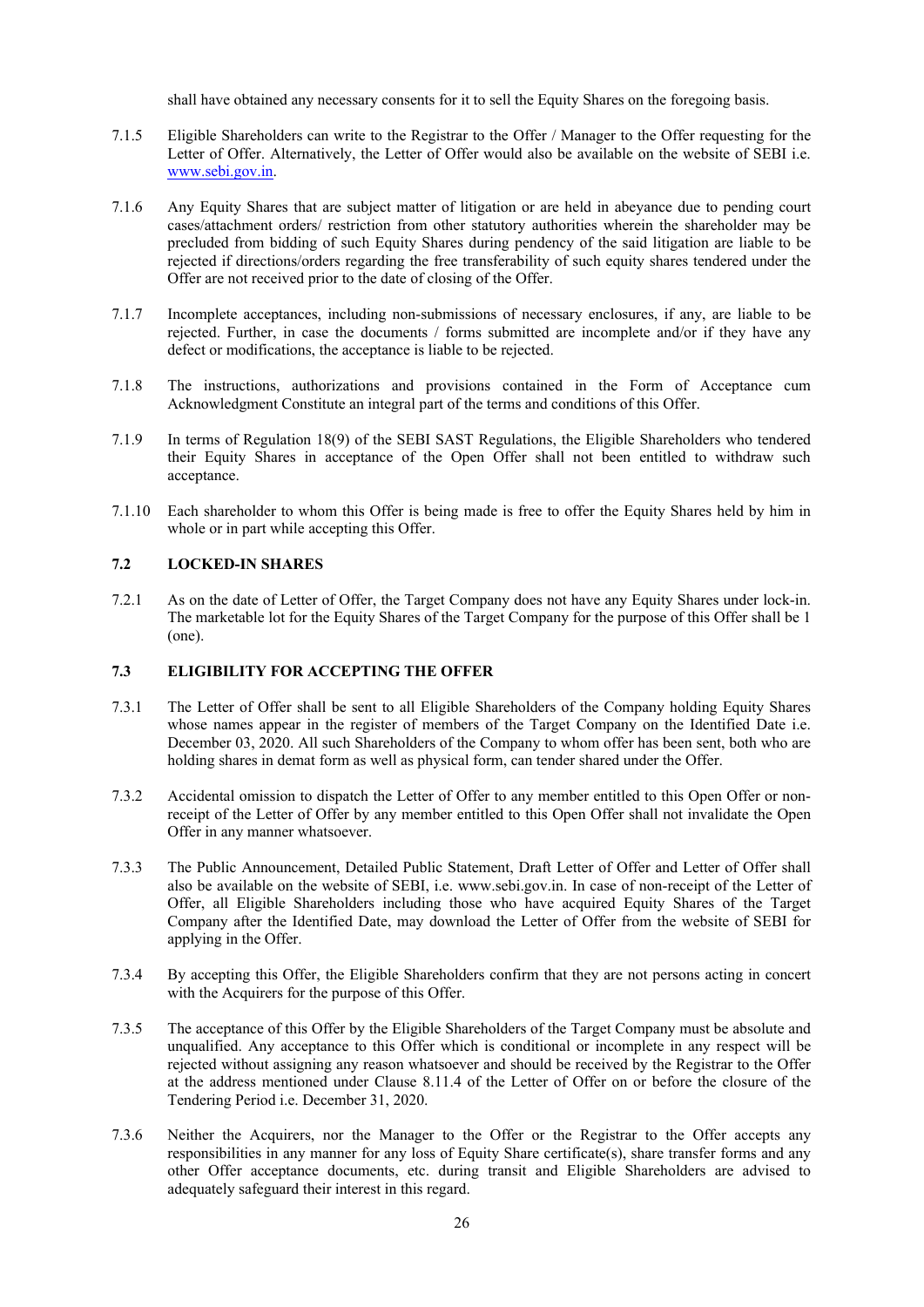- 7.3.7 The Acquirers reserves the right to revise the Offer Price upwards at any time prior to the commencement of the last 1 (one) Working Day before the commencement of the Tendering Period in accordance with Regulation 18(4) of the SEBI SAST Regulations. In the event of such revision, the Acquirers shall: (i) make corresponding further deposits into the Escrow Account; (ii) make a public announcement in the same newspapers in which the Detailed Public Statement is published; and (iii) simultaneously with the issue of such announcement, inform SEBI, the Stock Exchanges and the Target Company at its registered office of such revision. The Acquirers would pay such revised price for all the Equity Shares validly tendered at any time during the Offer and accepted under the Offer in accordance with the terms of the Letter of Offer.
- 7.3.8 The decision on acceptance of Equity Shares tendered in this Offer will be made by the Acquirers in consultation with the Manager to the Offer.
- 7.3.9 The instructions, authorizations and provisions contained in the Form of Acceptance-cum-Acknowledgment constitute part of the terms of the Offer.

# **7.4 STATUTORY AND OTHER APPROVALS**

- 7.4.1 As of the date of the Letter of Offer, to the best of the knowledge of the Acquirers, there are no statutory or other approvals required to complete the Offer. If, however, any statutory or other approval becomes applicable prior to completion of the Offer, the Offer would also be subject to such other statutory or other approval(s).
- 7.4.2 In case of delay in receipt of any Statutory Approval(s), pursuant to Regulation 18(11) of the SEBI SAST Regulations, SEBI may, if satisfied, that delay in receipt of requisite statutory approval(s) was not attributable to any wilful default, failure or neglect on the part of the Acquirers to diligently pursue such approvals, may grant an extension of time for the purpose of the completion of this Offer, subject to Acquirers agreeing to pay interest for the delayed period, provided where the statutory approval(s) extend to some but not all Shareholders, the Acquirers have the option to make payment to such Shareholders in respect of whom no statutory approval(s) are required in order to complete this Open Offer. Further, in case the delay occurs on account of wilful default by the Acquirers in obtaining any statutory approval(s) in time, the amount lying in the Escrow Account will be liable to be forfeited and dealt with pursuant to Regulation 17(10)(e) of the SEBI SAST Regulations.
- 7.4.3 The acquisition of the Equity Shares tendered by NRI and OCB are subject to approval / exemption, if applicable, from RBI. NRI and OCB holders of the Equity Shares in the Target Company, if any, must obtain all requisite approvals required to tender the Equity Shares held by them pursuant to this Offer (including from RBI) and submit such approvals, along with the other requisite documents required in terms of the Letter of Offer. Further, if holders of the Equity Shares who are not persons resident in India (including NRIs, OCBs, QFIs and FIIs) had required any approvals (including RBI) in respect of the Equity Shares held by them, they will be required to submit the previous approvals that they would have obtained for holding such Equity Shares, to tender the Equity Shares held by them pursuant to this Offer, along with other documents required to be tendered to accept this Offer. In the event such approvals are not submitted, the Acquirers reserve the right to reject such Equity Shares tendered in this Offer.
- 7.4.4 In terms of Regulation 23(1) of the SEBI SAST Regulations, in the event that the approvals which become applicable prior to completion of the Offer are not received, the Acquirers shall have the right to withdraw the Offer. In the event of such a withdrawal of the Offer, the Acquirers through the Manager shall, within 2 Working Days of such withdrawal, make an announcement of such withdrawal stating the grounds for the withdrawal in accordance with Regulation 23(2) of the SEBI SAST Regulations.
- 7.4.5 Subject to the receipt of the statutory and other approvals, if any, the Acquirers shall complete all procedures relating to the Open Offer, including payment of consideration within 10 Working Days from the closure of the tendering period to those shareholders whose share certificates or other documents are found valid and in order and are approved for acquisition by the Acquirers.
- 7.4.6 By agreeing to participate in this Open Offer (i) the holders of the Equity Shares who are persons resident in India and the (ii) the holders of the Equity Shares who are persons resident outside India (including NRIs, OCBs and FPIs) give the Acquirers the authority to make, sign, execute, deliver,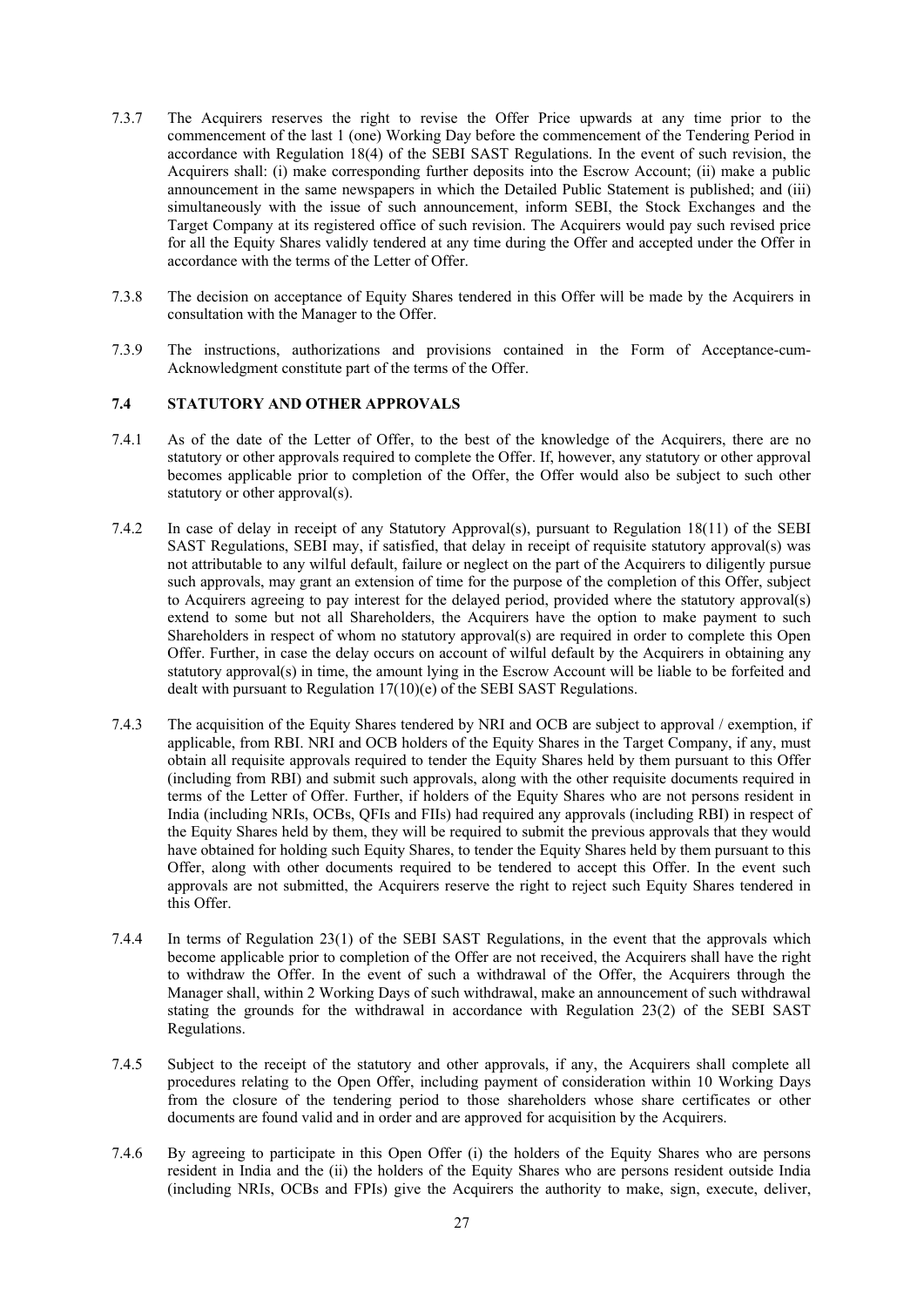acknowledge and perform all actions to file applications and regulatory reportings, if required, including FC-TRS form, if necessary and undertake to provide assistance to the Acquirers for such regulatory filings, if required by the Acquirers.

7.4.7 Where any statutory or other approval extends to some but not all of the Eligible Shareholders, the Acquirers shall have the option to make payment to such Eligible Shareholders in respect of whom no statutory or other approvals are required in order to complete this Open Offer.

### **8. PROCEDURE FOR ACCEPTANCE AND SETTLEMENT**

- 8.1 The Offer will be implemented by the Acquirers through the stock exchange mechanism made available by BSE in the form of a separate window ("Acquisition Window") as provided under the SEBI SAST Regulations and the SEBI circular CIR/CFD/POLICY/CELL/1/2015 dated April 13, 2015 issued by SEBI read with the SEBI circular CFD/DCR2/CIR/P/2016/131 dated December 9, 2016, as amended from time to time, and notices / guidelines issued by BSE and the Clearing Corporation in relation to the mechanism / process for the acquisition of shares through the stock exchange pursuant to the tender offers under takeovers, buy back and delisting, as amended and updated from time to time ("Acquisition Window Circulars").
- 8.2 BSE shall be the stock exchange for the purpose of tendering the Equity shares in the Open Offer ("**Designated Stock Exchange**").
- 8.3 The Letter of Offer with the Form of Acceptance cum Acknowledgement will be sent to the Shareholders whose names appear on the register of members of the Target Company and to the beneficial owners of the Equity Shares whose names appear in the beneficial records of the respective depositories, as of the close of business on the Identified Date.
- 8.4 The Public Announcement, Detailed Public Statement, the Letter of Offer and the Form of Acceptance cum Acknowledgement will also be available on the SEBI website: www.sebi.gov.in. In case of nonreceipt of the Letter of Offer, all Eligible Shareholders including those who have acquired Equity Shares of the Target Company after the Identified Date, if they so desire, may download the Letter of Offer or the Form of Acceptance-cum-Acknowledgement from SEBI's website for applying in the Offer.
- 8.5 The Acquirers have appointed Eureka Stock & Share Broking Services Limited **("Buying Broker")**  for the Open Offer through whom the purchases and settlement of the Offer Shares tendered in the Open Offer shall be made.

The Contact Details of the Buying Broker are mentioned below:



**Eureka Stock & Share Broking Services Limited**  DN-51, Merlin Infinite 11th Floor Salt Lake, Sector V Kolkata - 700 091 Tel: +91 33 6628 0000 Fax: +91 33 2210 5184 Website: www.eurekasec.com

- 8.6 All the Shareholders who desire to tender their Equity Shares under the Open Offer should consult with their respective depository participants and their respective stock brokers ("**Selling Broker**") well in advance to understand the process and methodology in relation to tendering of Equity Shares through BSE. The Buying Broker may also act as Selling Broker for Eligible Shareholders.
- 8.7 During the Tendering Period, the tender of the Equity Shares by the Equity Shareholders in this Offer will be placed through their respective Selling Brokers during normal trading hours of the secondary market.
- 8.8 Modification / cancellation of orders will not be allowed during the Tendering Period.
- 8.9 Eligible Shareholders can tender their shares only through a broker with whom the shareholder is registered as client (and has complied with the relevant 'Know Your Client' procedures and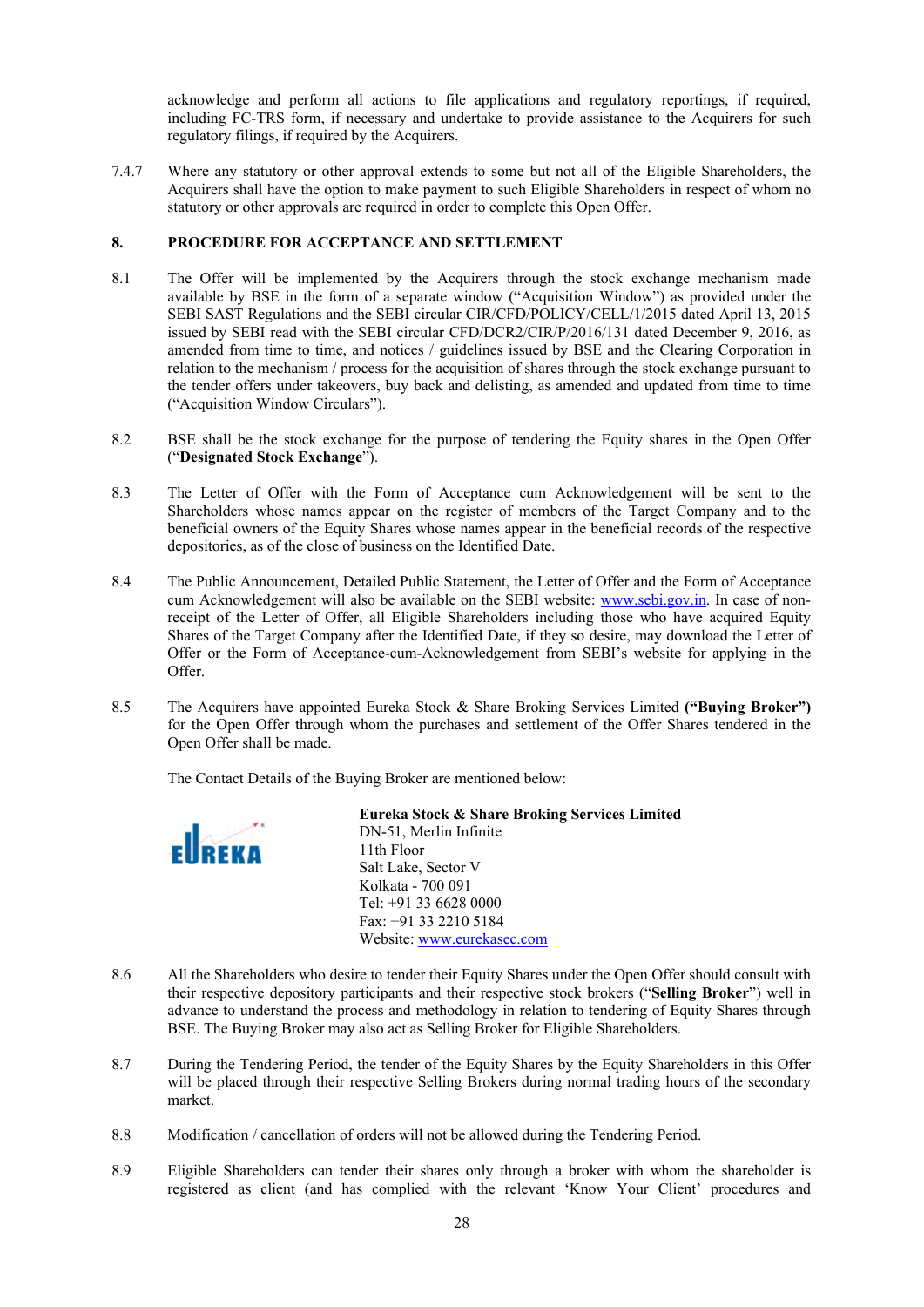guidelines). In the event Seller Broker(s) are not registered with BSE if the Shareholder does not have any stock broker then that Shareholder can approach any BSE registered stock broker and can make a bid by using quick unique client code ("UCC") facility through that BSE registered stock broker after submitting the details as may be required by the stock broker to be in compliance with applicable law and regulations. In case Eligible Shareholder is not able to bid using quick UCC facility through any other BSE registered stock broker then the Eligible Shareholder may approach Buyer Broker viz. Eureka Stock & Share Broking Services Limited, to register himself and bid by using quick UCC facility.

### 8.10 **Procedure for tendering Equity Shares held in Dematerialised Form**

- 8.10.1 The Equity Shareholders who are holding the Equity Shares in demat form and who desire to tender their Equity Shares in this Offer shall approach their Stock Broker / Selling Member indicating details of Shares they wish to tender in the Open Offer. Eligible Shareholders should tender their Equity Shares before market hours close on the last day of the Tendering Period.
- 8.10.2 The Selling Broker would be required to place an order/bid on behalf of the Eligible Shareholders who wish to tender Equity Shares in the Open Offer using the Acquisition Window of BSE. Before placing the order/bid, the Eligible Shareholder would be required to transfer the tendered Equity Shares to the Clearing Corporation, by using the early pay in mechanism as prescribed by BSE or the Clearing Corporation, prior to placing the order/bid by the Selling Broker.
- 8.10.3 The details of the Special Account of Clearing Corporation/ Settlement Number shall be informed in the issue opening circular / notice that will be issued by BSE or the Clearing Corporation before the bid opening date.
- 8.10.4 Upon placing the order, the Selling Broker shall provide TRS generated by BSE bidding system to the Equity Shareholder. TRS will contain details of order submitted like bid ID No., DP ID, Client ID, no. of Equity Shares tendered, etc.
- 8.10.5 On receipt of TRS from the respective Seller Broker, the Eligible Shareholder has successfully placed the bid in the Offer.
- 8.10.6 Modification / cancellation of orders will not be allowed during the tendering period of the Offer.
- 8.10.7 For Custodian Participant orders for demat Equity Shares, early pay-in is mandatory prior to confirmation of order by custodian. The custodian shall either confirm or reject the orders not later than the closing of trading hours on the last day of the Date of closing of the Offer. Thereafter, all unconfirmed orders shall be deemed to be rejected.
- 8.10.8 The details of settlement number for early pay-in of equity shares shall be informed in the issue opening circular that will be issued by BSE / Clearing Corporation, before the opening of the Offer.
- 8.10.9 The Clearing Corporation will hold the Equity Shares tendered under the Offer in trust until the Acquirers complete their obligations under the Offer in accordance with the SEBI SAST Regulations.
- 8.10.10 In case of demat Equity Shares, submission of Tender Form and TRS is not required. After the receipt of the demat Equity Shares by the Clearing Corporation and a valid bid in the exchange bidding system, the Offer shall be deemed to have been accepted, for Eligible Shareholders holding Equity Shares in demat form.
- 8.10.11 All non-resident Shareholders (i.e. Shareholders not residing in India including NRIs, OCBs and FPIs) are mandatorily required to fill the Form of Acceptance cum Acknowledgement. The non-resident Eligible Shareholders holding Equity Shares in demat mode, directly or through their respective Selling Brokers, are required to send the Form of Acceptance cum Acknowledgement along with the required documents to the Registrar to the Offer at its address given on the cover page of the Letter of Offer. The envelope should be super scribed as "Ovobel Foods Limited - Open Offer". The detailed procedure for tendering Equity Shares will be included in the Form of Acceptance cum Acknowledgment.
- 8.10.12 Eligible Shareholders shall also provide all relevant documents, which are necessary to ensure transferability of the Equity Shares in respect of the Tender Form to be sent.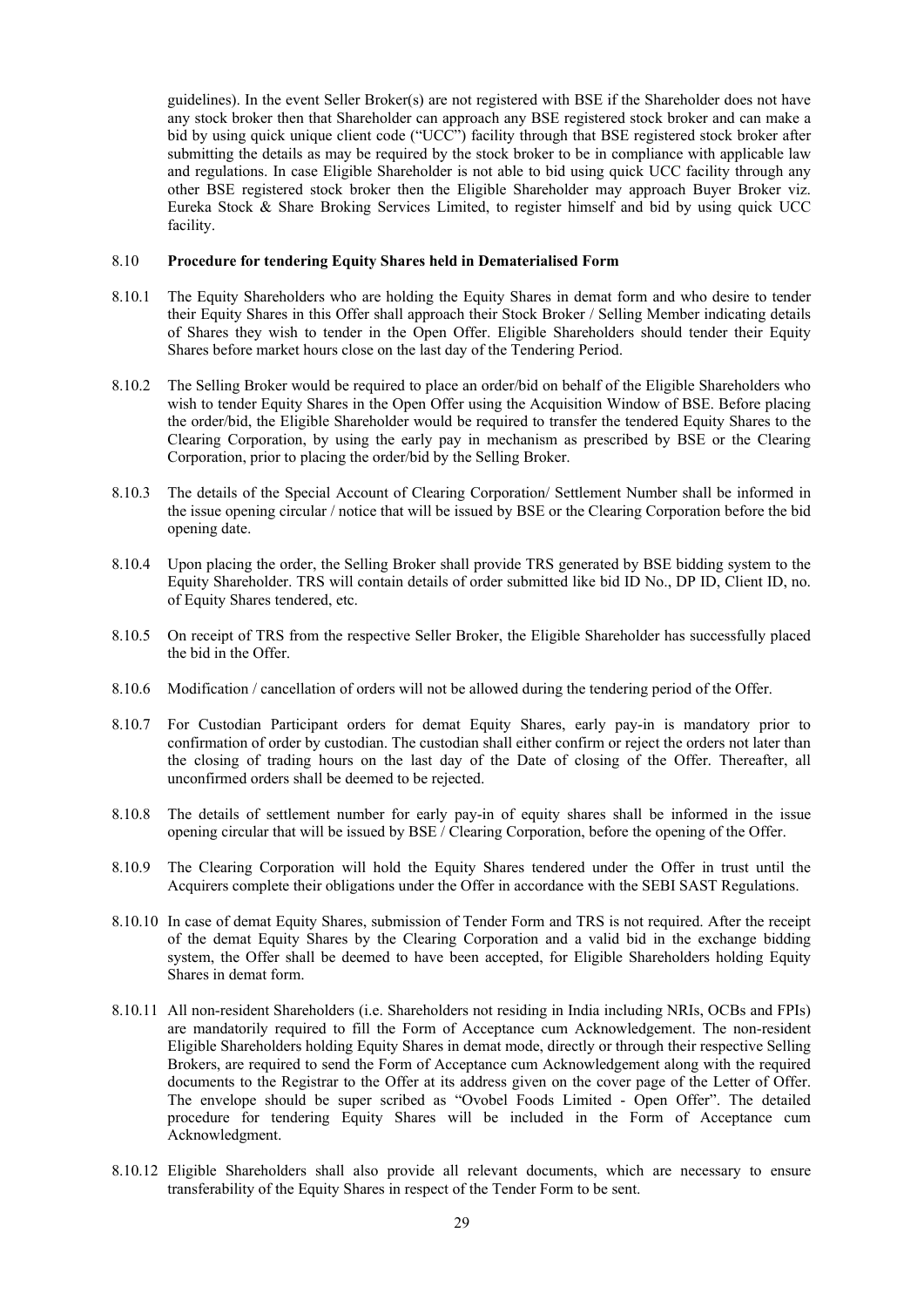- 8.10.13 The Eligible Shareholders will have to ensure that they keep their demat account active and unblocked to receive credit in case of return of Equity Shares due to rejection or due to pro-rata acceptance in the Open Offer.
- 8.10.14 The cumulative quantity tendered shall be made available on the website of the BSE (www.bseindia.com) throughout the trading sessions and will be updated at specific intervals during the Tendering Period.
- 8.10.15 The Eligible Shareholders should not send bids to the Acquirers or Manager to the Offer or Registrar to the Offer. Please note that submission of Bid Form and TRS is not mandatorily required in case of equity shares held in dematerialized form.

### 8.11 **Procedure for tendering Equity Shares held in Physical Form**

As per the proviso to Regulation 40(1) of the SEBI LODR Regulations (notified by the Securities and Exchange Board of India (Listing Obligations and Disclosure Requirements) (Fourth Amendment) Regulations, 2018) read with SEBI notification No. SEBI/LADNRO/GN/2018/49 dated November 30, 2018, and the press releases dated December 3, 2018 and March 27, 2019 issued by SEBI, effective from April 1, 2019, requests for effecting transfer of securities shall not be processed unless the securities are held in dematerialized form with a depository. However, in accordance with the Frequently Asked Questions dated February 20, 2020 issued by SEBI titled "FAQs - Tendering of physical shares in buyback offer / open offer / exit offer / delisting" and subsequent SEBI Circular No. SEBI/HO/CFD/CMD1/CIR/P/2020/144 dated July 31, 2020, Shareholders holding Equity Shares in physical form are allowed to tender shares in an open offer. Such tendering shall be as per the provisions of the SEBI SAST Regulations.

Accordingly, the procedure for tendering to be followed by the Eligible Shareholders holding Equity Shares in the physical form is as detailed below:

- 8.11.1 Eligible Shareholders who are holding physical Equity Shares and intend to participate in the Offer will be required to approach their respective Seller Member(s) along with the complete set of documents for verification procedures to be carried out including the (i) original Equity Share certificate(s), (ii) valid share transfer form(s) i.e. Form SH-4 duly filled and signed by the transferors (i.e. by all registered Eligible Shareholders in same order and as per the specimen signatures registered with the Target Company) and duly witnessed at the appropriate place authorizing the transfer in favour of any of the Acquirers, (iii) self-attested copy of the Eligible Shareholder's PAN Card, (iv) the Tender Form (duly signed by all Eligible Shareholders in case the Equity Shares are in joint names) the same order in which they hold Equity Shares, and (v) any other relevant documents such as, but not limited to, duly attested power of attorney, corporate authorization (including board resolution / specimen signature), notarized copy of death certificate and succession certificate or probated will, if the original Eligible Shareholder has deceased, etc., as applicable. In addition, if the address of the Eligible Shareholder has undergone a change from the address registered in the Register of Members of the Company, the Eligible Shareholder would be required to submit a self-attested copy of address proof consisting of any one of the following documents: valid Aadhar Card, Voter Identity Card or Passport.
- 8.11.2 Based on the documents as mentioned in Clause 8.11.1, the concerned Seller Member shall place the bid on behalf of Eligible Shareholders holding Equity Shares in physical form using the Acquisition Window of BSE. Upon placing the bid, the Seller Member shall provide a TRS generated by the exchange bidding system to the Eligible Shareholder. The TRS will contain the details of order submitted like folio number, Equity Share certificate number, distinctive number, number of Equity Shares tendered, etc.
- 8.11.3 Eligible Shareholders shall also provide all relevant documents, which are necessary to ensure transferability of the Equity Shares in respect of the Tender Form to be sent. Such documents may include (but not be limited to):
	- Duly attested power of attorney, if any person other than Eligible Shareholder has signed Tender Form;
	- Duly attested death certificate and succession certificate/ legal heirship certificate, in case any Eligible Shareholder has expired; and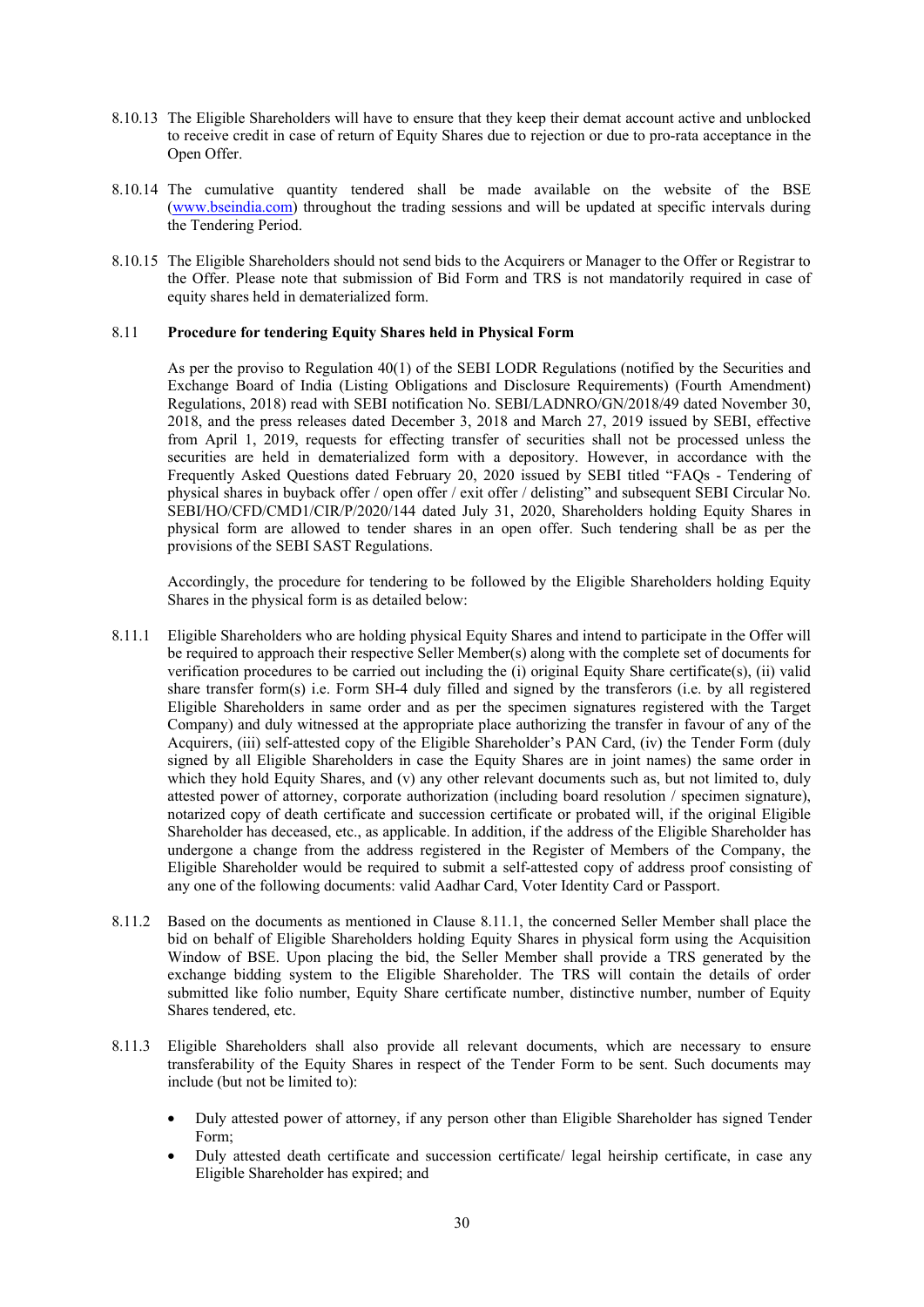- In case of companies, the necessary certified corporate authorizations (including board and/ or general meeting resolutions).
- 8.11.4 The Seller Member / Eligible Shareholder is required to deliver the original Equity Share certificate(s) and documents (as mentioned above) along with TRS either by registered post / speed post or courier or hand delivery to Registrar to the Offer within 2 (two) days of bidding by Seller Member. The envelope should be super scribed as "Ovobel Foods Limited - Open Offer". One copy of the TRS will be retained by Registrar to the Offer and it will provide acknowledgement of the same to the Seller Member / Eligible Shareholder. The collection center for the purpose of sending the documents to the Registrar to the Offer is as under:

| Sr. | City      | Contact    | <b>Address</b>               | Telephone / fax / e-mail  | Mode          |
|-----|-----------|------------|------------------------------|---------------------------|---------------|
| No. |           | Person     |                              |                           |               |
|     | Bengaluru | S Giridhar | No 30 Ramana Residency, 4th  | Tel.: $+918023460815-818$ | Hand delivery |
|     |           |            | Cross Sampige Road,          | Fax: $+918023460819$      | courier       |
|     |           |            | Malleswaram, Bengaluru - 560 | E-mail ID:                | registered    |
|     |           |            | 003                          | giri@integratedindia.in   | post          |

- 8.11.5 Eligible Shareholders holding physical Equity Shares should note that physical Equity Shares will not be accepted unless the complete set of documents is submitted. Acceptance of the physical Equity Shares for acquisition under the Offer shall be subject to verification. The Registrar to the Offer will verify such bids based on the documents submitted on a daily basis and till such time BSE shall display such bids as 'unconfirmed physical bids'. Once the Registrar to the Offer confirms the bids it will be treated as 'Confirmed Bids'.
- 8.11.6 All documents as mentioned above, shall be enclosed with the valid Tender Form, otherwise the Equity Shares tendered will be liable for rejection. The Equity Shares shall be liable for rejection on the following grounds amongst others: (i) there a name mismatch in the Folio of the Eligible Shareholder; or (ii) there exists any restraint order of a court / any other competent authority for transfer / disposal / sale or where loss of share certificates has been notified to the Target Company or where the title to the Equity Shares is under dispute or otherwise not clear or where any other restraint subsists; or (iii) The documents mentioned in the Tender Form for Eligible Shareholders holding Equity Shares in physical form are not received by the Registrar on or before the close of business hours of January 04, 2021 (by 5:00 p.m.); or (iv) If there is any other company share certificate enclosed with the Tender Form instead of the share certificate of the Target Company; or (v) If the transmission of Equity Shares is not completed, and the Equity Shares are not in the name of the Eligible Shareholders; or (vi) If the Eligible Shareholders bid the Equity Shares but the Registrar does not receive the physical Equity Share certificate; or (vii) In the event the signature in the Tender Form and Form SH-4 do not match as per the specimen signature recorded with Company or Registrar.
- 8.11.7 In case any Eligible Shareholder has submitted Equity Shares in physical form for dematerialization, such Equity Shareholders should ensure that the process of getting the Equity Shares dematerialized is completed well in time so that they can participate in the Offer before the Bid Closing Date.

# 8.12 **In case of non-receipt of the Letter of Offer and the Tender Form**:

8.12.1 Eligible Shareholder(s) have been sent the Letter of Offer and the Tender Form through Speed Post / Registered Post. Further, the Eligible Shareholders whose e-mail ids are registered with the Company have also been sent the Letter of Offer and the Tender Form through electronic means. In case of nonreceipt of Letter of Offer, Eligible Shareholder(s) can access the Letter of Offer on the website of SEBI, the Registrar to the Offer, the Stock Exchanges and the Manager to the Offer at www.sebi.gov.in, www.integratedindia.in, www.bseindia.com, www.cse-india.com and www.sundaecapital.com, respectively. Further, an Eligible Shareholder who wishes obtain a copy of the Letter of Offer, they may send a request to the Registrar or Manager at their respective email id mentioned in this Public Announcement stating the name, address, number of Equity Shares, client ID number, DP name / ID, beneficiary account number, Folio No. and upon receipt of such request, a copy of the Letter of Offer shall be provided to such Eligible Shareholder. An Eligible Shareholder may also participate in the Offer by downloading the Tender Form from the website of the Registrar to the Offer. An Eligible Shareholder holding share in physical form may also participate in the Offer by providing his / her / its application in writing on a plain paper signed by all Shareholders (in case of joint holding) stating name, address, folio number, number of Equity Shares held, Equity Share certificate number, number of Equity Shares tendered in the Offer and the distinctive numbers thereof, enclosing the original Equity Share certificate(s), copy of Eligible Shareholder's PAN card(s) and executed share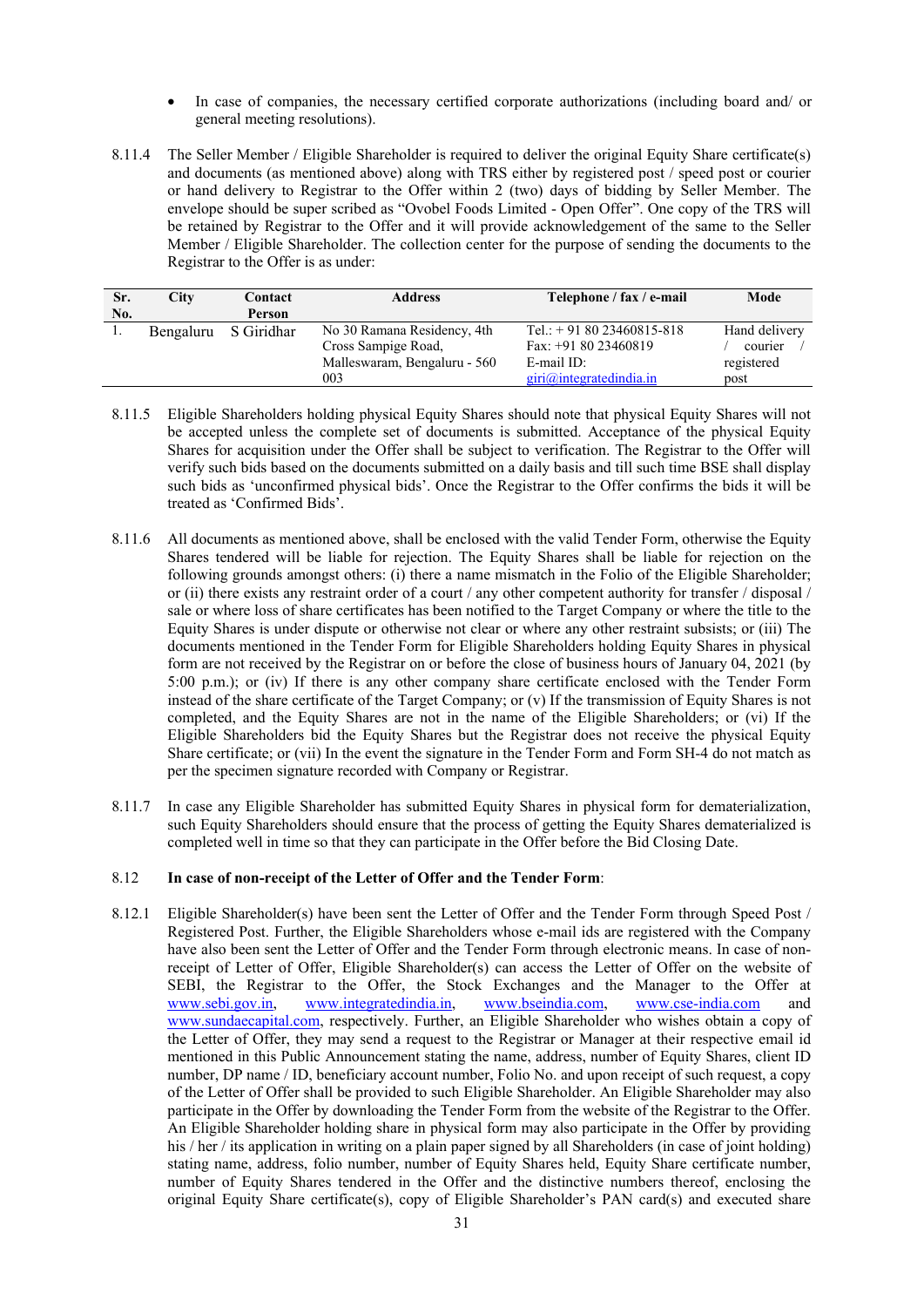transfer form in favour of the Acquirer. Eligible Shareholders must ensure that the Tender Form, along with the TRS and requisite documents, reach the Registrar to the Offer not later than 2 (two) days from the Bid Closing Date i.e. January 04, 2021, (by 5:00 p.m.). If the signature(s) of the Eligible Shareholders provided in the plain paper application differs from the specimen signature(s) recorded with the Target Company or are not in the same order (although attested), such Tender Forms are liable to be rejected under this Offer.

- 8.12.2 Persons who have acquired Equity Shares but whose names do not appear in the register of members of the Target Company on the Identified Date, or unregistered owners or those who have acquired Equity Shares after the Identified Date, or those who have not received the Letter of Offer, may also participate in this Offer.
- 8.12.3 Eligible Shareholders may participate in the Offer by approaching their Selling Broker and tender the Equity Shares in the Offer as per the procedure mentioned in the Letter of Offer or in the relevant Form of Acceptance-cum-Acknowledgment.

### 8.13 **Acceptance of Equity Shares**

- 8.13.1 Registrar to the Offer shall provide details of order acceptance to Clearing Corporation within specified timelines.
- 8.13.2 In the event that the number of Equity Shares validly tendered by the Eligible Shareholders under this Offer is more than the number of Equity Shares for which the Offer is made, the Acquirers shall accept those Equity Shares validly tendered by the Eligible Shareholders on a proportionate basis in consultation with the Manager to the Offer, taking care to ensure that the basis of acceptance is decided in a fair and equitable manner and does not result in non-marketable lots, provided that acquisition of Equity Shares from an Eligible Shareholder shall not be less than the minimum marketable lot, or the entire holding if it is less than the marketable lot.

#### 8.14 **Settlement Process**

- 8.14.1 On closure of the Offer, reconciliation for acceptances shall be conducted by the Manager to the Offer and the Registrar to the Offer and the final list shall be provided to BSE to facilitate settlement on the basis of Shares transferred to the account of Clearing Corporation.
- 8.14.2 The settlement of trades shall be carried out in the manner similar to settlement of trades in the secondary market.
- 8.14.3 For Equity Shares accepted under the Offer, the Clearing Corporation will make direct funds payout to respective Eligible Shareholders bank account linked to its demat account. If shareholders' bank account details are not available or if the funds transfer instruction is rejected by RBI/Bank, due to any reason, then such funds will be transferred to the concerned Selling Broker settlement bank account for onward transfer to their respective shareholders.
- 8.14.4 The Acquirers shall pay the consideration payable towards purchase of the Offer Shares to the Buyer Broker who in turn will transfer the funds to the Clearing Corporation, on or before the pay-in date for settlement as per the secondary market mechanism. For the Offer Shares acquired in dematerialized form, the Eligible Shareholders will receive the consideration in their bank account attached to the depository account from the Clearing Corporation. If bank account details of any Eligible Shareholder is not available or if the fund transfer instruction is rejected by the RBI or relevant bank, due to any reasons, then the amount payable to the relevant Eligible Shareholder will be transferred to the concerned Seller Brokers for onward transfer to such Eligible Shareholder. For the Offer Shares acquired in physical form, the funds payout would be given to their respective Selling Member's settlement accounts for releasing the same to the respective Eligible Shareholder's account.
- 8.14.5 In case of certain client types viz. non-resident Indians, non-resident clients etc. (where there are specific RBI and other regulatory requirements pertaining to funds pay-out) who do not opt to settle through custodians, the funds pay-out will be given to their respective Seller Broker's settlement accounts for releasing the same to their respective Eligible Shareholder's account onward. For this purpose, the client type details will be collected from the depositories whereas funds payout pertaining to the bids settled through custodians will be transferred to the settlement bank account of the custodian, each in accordance with the applicable mechanism prescribed by the Designated Stock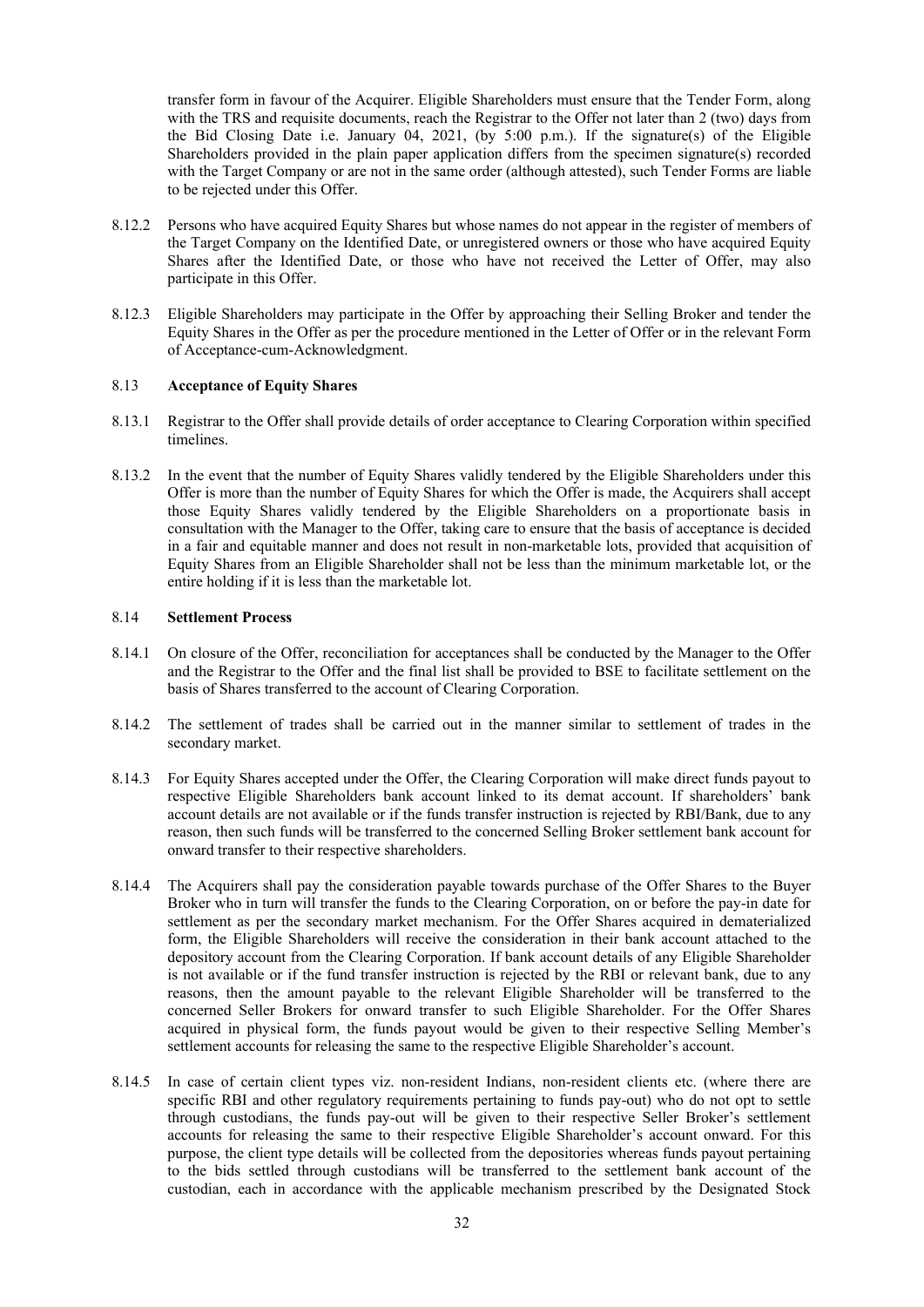Exchange and the Clearing Corporation from time to time.

- 8.14.6 The Offer Shares acquired in dematerialized form would either be transferred directly to the account of the Acquirers provided it is indicated by the Buyer Broker or it will be transferred by the Buyer Broker to the account of the Acquirers on receipt of the Offer Shares pursuant to the clearing and settlement mechanism of the Designated Stock Exchange. The shares acquired in physical form will be transferred in the name of the Acquirer(s).
- 8.14.7 In case of rejected dematerialised Offer Shares, if any, tendered by the Eligible Shareholders, the same would be transferred by the Clearing Corporation directly to the respective Eligible Shareholder's DP account, as part of the exchange payout process. If the securities transfer instruction is rejected in the depository system, due to any issue then such securities will be transferred to the Seller Broker's depository pool account for onward transfer to the Eligible Shareholder. The Seller Broker / custodian participants would return these unaccepted Offer Shares to their respective clients (i.e. the relevant Eligible Shareholder(s)) on whose behalf the Bids have been placed. In case of rejected physical Offer Shares, if any, tendered by the Eligible Shareholders, the same would be sent back at the registered address of the respective Eligible Shareholder as available in the records of the Company / Registrar to the Offer through Speed Post / Registered Post.
- 8.14.8 The Eligible Shareholders will have to ensure that they keep the demat account active and unblocked to receive credit in case of return of Equity Shares, due to rejection or due to non –acceptance of the shares under the Offer.
- 8.14.9 Once the basis of acceptance is finalised, the Clearing Corporation would facilitate clearing and settlement of trades by transferring the required number of Equity Shares to the demat account of Acquirers.
- 8.14.10 In case of non-acceptance of orders the balance demat Equity Shares shall be returned directly to the demat accounts of the Eligible Shareholders. However, in the event of any rejection of transfer to the demat account of the Eligible Shareholder for any reason, the demat Equity Shares shall be released to the securities pool account of their respective Selling Broker and the Selling Broker will thereafter transfer the balance Equity Shares to the respective Eligible Shareholders.
- 8.14.11 Any Equity Shares that are subject matter of litigation or are held in abeyance due to pending court cases / attachment orders / restriction from other statutory authorities wherein the Eligible Shareholder may be precluded from transferring the Equity Shares during pendency of the said litigation are liable to be rejected if directions / orders regarding these Equity Shares are not received together with the Equity Shares tended under the Offer.
- 8.14.12 Eligible Shareholders who intend to participate in the Offer should consult their respective Selling Broker for any cost, applicable taxes, charges and expenses (including brokerage) that may be levied by the Selling Broker upon the selling shareholders for tendering Equity Shares in the Offer (secondary market transaction). The Offer consideration received by the Eligible Shareholders, in respect of accepted Equity Shares, could be net of such costs, applicable taxes, charges and expenses (including brokerage) and the Company accepts no responsibility to bear or pay such additional cost, charges and expenses (including brokerage) incurred solely by the Eligible Shareholders.
- 8.14.13 The Acquirers intend to complete all formalities, including the payment of consideration to the Eligible Shareholders of the Target Company whose shares have been accepted in the Offer, within a period of 10 (Ten) Working Days from the closure of the Tendering Period, and for this purpose, open a special account as provided under Regulation 21(1) of the SEBI SAST Regulations. However, in case of delay in receipt of any statutory approval(s), SEBI may, if satisfied that such delay in receipt of the statutory approval(s) was not attributable to any wilful default, failure or neglect on part of the Acquirers to diligently pursue such approval, and subject to such terms and conditions as specified by SEBI (including payment of interest in accordance with Regulation 18(11) of the SEBI SAST Regulations grant an extension of time to the Acquirers pending receipt of such statutory approval(s) to make payment of consideration to the Eligible Shareholders of the Target Company whose shares have been accepted in the Offer.

# **9. NOTE ON TAXATION**

#### **THE SUMMARY OF THE INCOME-TAX CONSIDERATIONS IN THIS SECTION ARE**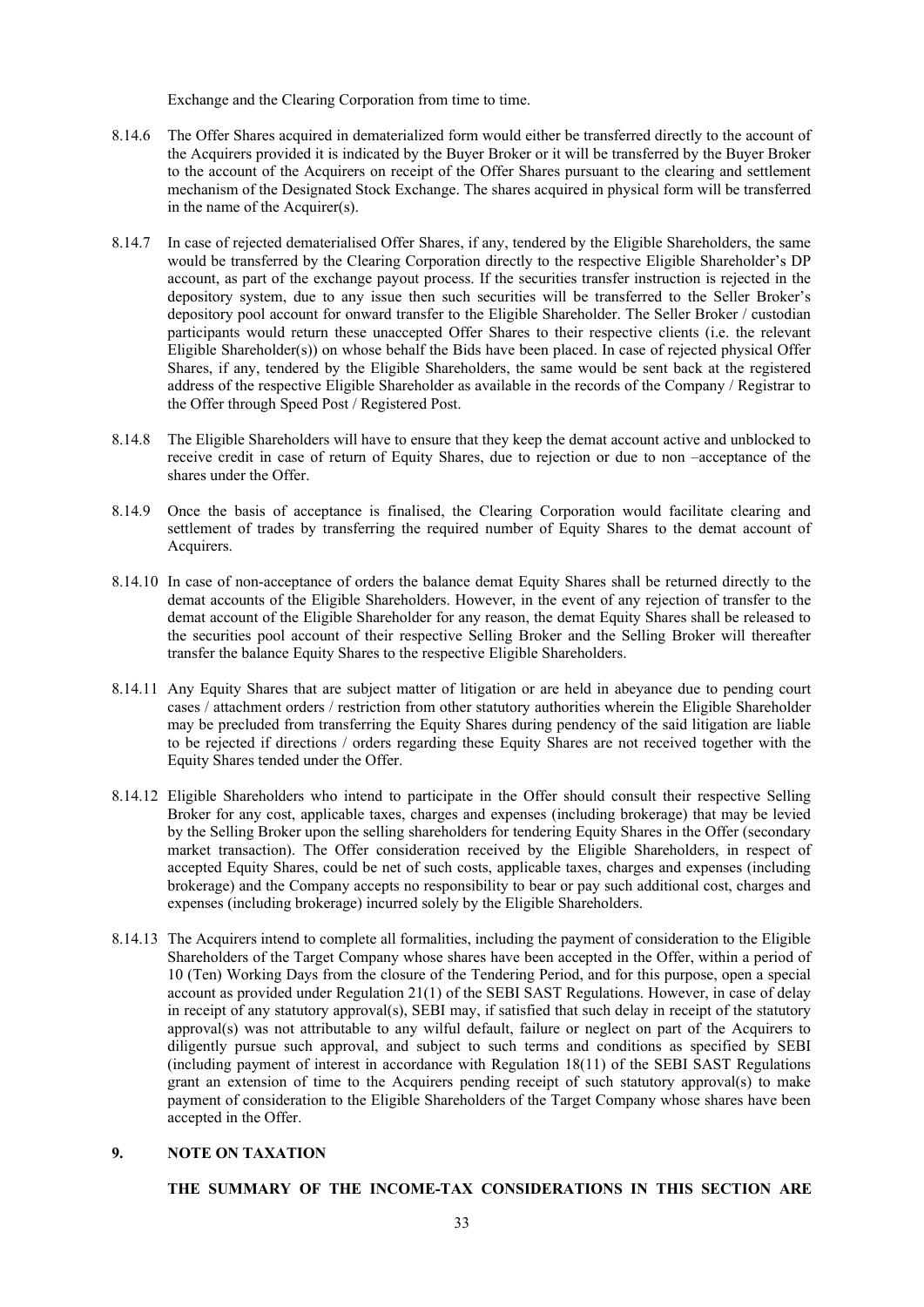**BASED ON THE CURRENT PROVISIONS OF THE INCOME-TAX ACT AND THE REGULATIONS THEREUNDER. THE LEGISLATIONS, THEIR JUDICIAL INTERPRETATION AND THE POLICIES OF THE REGULATORY AUTHORITIES ARE SUBJECT TO CHANGE FROM TIME TO TIME, AND THESE MAY HAVE A BEARING ON THE IMPLICATIONS LISTED ABOVE. ACCORDINGLY, ANY CHANGE OR AMENDMENTS IN THE LAW OR RELEVANT REGULATIONS WOULD NECESSITATE A REVIEW OF THE BELOW.** 

**THE JUDICIAL AND THE ADMINISTRATIVE INTERPRETATIONS THEREOF ARE SUBJECT TO CHANGE OR MODIFICATION BY SUBSEQUENT LEGISLATIVE, REGULATORY, ADMINISTRATIVE OR JUDICIAL DECISIONS. ANY SUCH CHANGES COULD HAVE DIFFERENT INCOME-TAX IMPLICATIONS. THIS NOTE ON TAXATION SETS OUT THE PROVISIONS OF LAW IN A SUMMARY MANNER ONLY AND IS NOT A COMPLETE ANALYSIS OR LISTING OF ALL POTENTIAL TAX CONSEQUENCES OF THE DISPOSAL OF EQUITY SHARES.** 

**THE IMPLICATIONS ARE ALSO DEPENDENT ON THE ELIGIBLE SHAREHOLDERS FULFILLING THE CONDITIONS PRESCRIBED UNDER THE PROVISIONS OF THE RELEVANT SECTIONS UNDER THE RELEVANT TAX LAWS. IN VIEW OF THE PARTICULARISED NATURE OF INCOME-TAX CONSEQUENCES, ELIGIBLE SHAREHOLDERS ARE ADVISED TO CONSULT THEIR TAX ADVISORS FOR THE APPLICABLE TAX PROVISIONS INCLUDINGTHE TREATMENT THAT MAY BE GIVEN BY THEIR RESPECTIVE TAX OFFICERS IN THEIR CASE, AND THE APPROPRIATE COURSE OF ACTION THAT THEY SHOULD TAKE.** 

**THE ACQUIRERS DO NOT ACCEPT ANY RESPONSIBILITY FOR THE ACCURACY OR OTHERWISE OF THIS SUMMARY. THEREFORE, ELIGIBLE SHAREHOLDERS CANNOT RELY ON THIS ADVICE AND SUMMARY OF INCOMETAX IMPLICATIONS RELATING TO THE TREATMENT OF INCOME-TAX IN THE CASE OF TENDERING OF EQUITY SHARES IN THE OPEN OFFER ON THE RECOGNISED STOCK EXCHANGES IN INDIA, AS SET OUT BELOW SHOULD BE TREATED AS INDICATIVE AND FOR GUIDANCE PURPOSES ONLY.** 

#### **9.1 General**

- 9.1.1 The Indian tax year runs from 1 April to 31 March. The basis of charge of Indian income-tax depends upon the residential status of the taxpayer during a tax year. A person who is a tax resident of India is liable to taxation in India on his worldwide income, subject to certain prescribed tax exemptions provided under the Income Tax Act 1961 ('Income Tax Act').
- 9.1.2 A person who is treated as a non-resident for Indian tax purposes is generally liable to tax in India only on his/her Indian sourced income or income received by such person in India. In case of shares of a Company, the source of income from shares would depend on the 'situs' of the shares. As per judicial precedents, generally the "situs" of the shares is where company is "incorporated" and where its shares can be transferred. Accordingly, since Ovobel Foods Limited is incorporated in India, the shares of Ovobel Foods Limited would be "situated" in India and any gains arising to a non-resident on transfer of such shares should be taxable in India under the Income Tax Act subject to any specific exemption in this regard. Further, the non-resident can avail the beneficial tax treatment prescribed under the relevant Double Tax Avoidance Agreement subject to satisfaction of the relevant conditions and documentary compliance requirements prescribed under the Income Tax Act.

#### **9.2 Taxability of Capital Gain in the hands of the Eligible Shareholder**

- 9.2.1 As per the provisions of the Income Tax Act, capital gains arising from the sale / transfer of equity shares in an Indian company are generally taxable in India.
- 9.2.2 Gain in excess of Rs. 1,00,000 realized on the sale / transfer, anytime from April 01, 2018 onwards, of listed equity shares, held for more than 12 months, on a recognized stock exchange, will be liable to Long Term Capital Gains tax in India @ 10% under Section 112A of the Income Tax Act, if Securities Transaction Tax ("STT") is paid on the sale transaction.

The cost of acquisition for the long-term capital asset acquired on or before January 31, 2018 shall be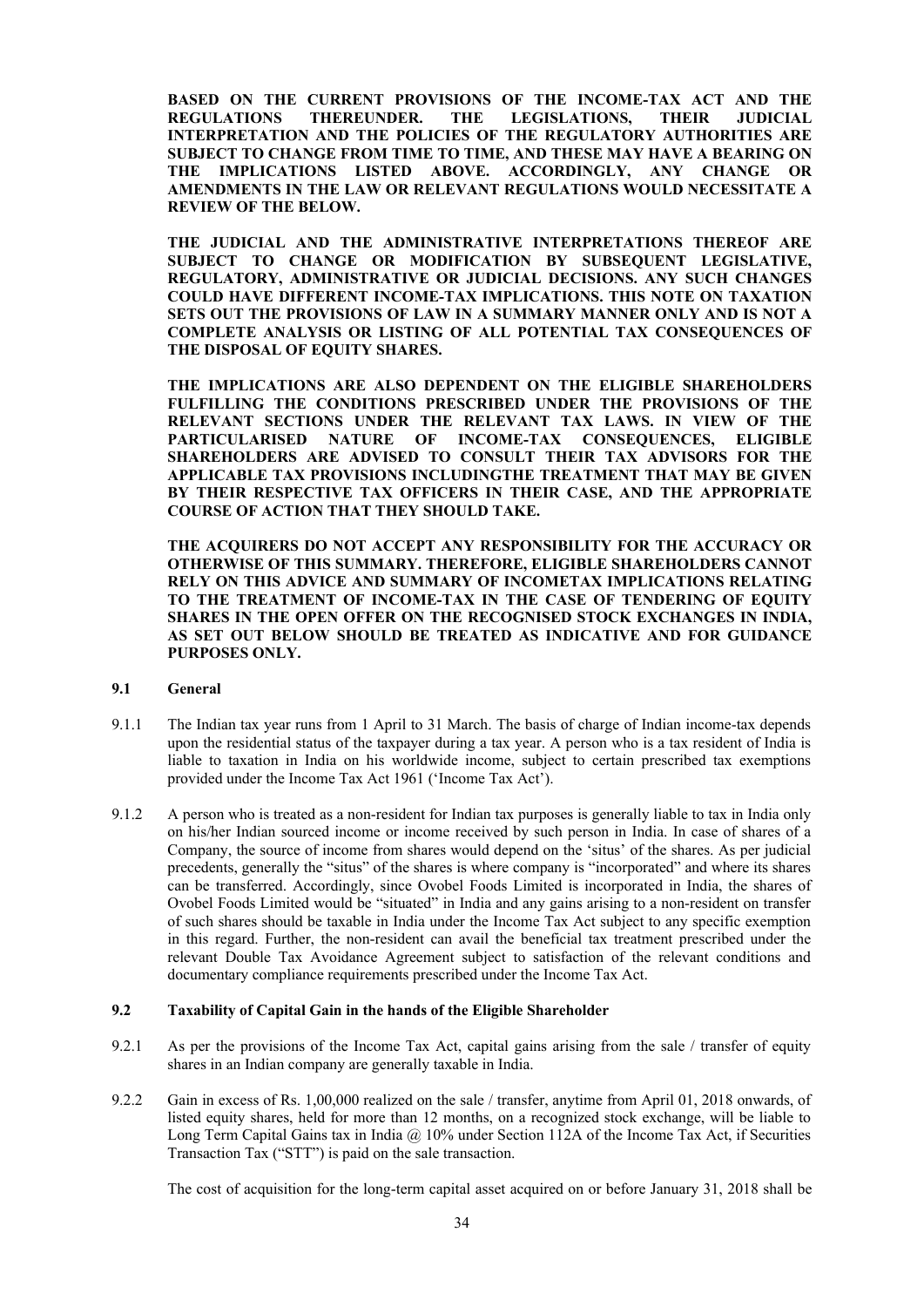the higher of (1) actual cost; and (ii) lower of (a) fair market value as on 31 January, 2018 (highest price of such share quoted on any recognized exchange as on 31 January, 2018); (b) full value consideration received on transfer.

However, if STT is not paid at the time of acquisition of the shares being transferred, entire LTCG arising to the shareholder shall be subject to tax  $\omega$  10% under Section 112 of the Income Tax Act (or 20% after claiming indexation benefit which is relevant in case of resident shareholders).

- 9.2.3 Further, in case of resident Individual or HUF, the benefit of maximum amount which is not chargeable to income-tax is to be considered while computing the income-tax on such LTCG taxable under the newly introduced section 112A of the Income Tax Act.
- 9.2.4 Further, any gain realized on the sale of listed equity shares held for a period of 12 months or less, which is sold, will be subject to Short Term Capital Gains tax  $(a)$  15% under section 111A of the Income Tax Act.
- 9.2.5 Taxability of capital gain arising to a non-resident in India from the sale of equity shares shall be determined basis the provisions of the Income Tax Act or the Double Taxation Avoidance Agreement entered between India and country of which the non-resident seller is resident, subject to satisfying relevant conditions including non-applicability of General Anti-Avoidance Rule ("GAAR") and providing and maintaining necessary information and documents as prescribed under the Income Tax Act.
- 9.2.6 As an overall point, since the acquisition of the Equity Shares under the Offer is undertaken on the stock exchange, such transaction is chargeable to Securities Transaction Tax ("STT"). STT is a tax payable in India on the value of securities on every purchase or sale of securities that are listed on the Indian Stock Exchange. Currently, the STT rate applicable on the purchase or sale of shares on the stock exchange is 0.1% of the value of security.

### **9.3 Business Income**

9.3.1 Under current Indian tax laws and regulations, if the shares are held as stock-in-trade by any of the Eligible Shareholders of the Company, then the gains would be characterized as business income and taxable under the head "Profits and Gains from Business or Profession".

### **9.4 Tax Deduction at Source**

- 9.4.1 In case of resident Eligible Shareholders in absence of any specific provision under the Income-tax Act, 1961, the Acquirers shall not deduct tax on the consideration payable to resident Eligible Shareholders pursuant to the Offer. Such resident Eligible Shareholder will be liable to pay tax on their income as per the provisions of the Income Tax Act as applicable to them.
- 9.4.2 In case of non-resident Eligible Shareholders, other than Foreign Portfolio Investor, the responsibility of discharge of the tax due on the gains (if any) is on the Selling Broker / custodians / authorized dealers/ non-resident shareholder since the tendering of shares under the Offer is through the Recognised Stock Exchanges in India.
- 9.4.3 In the case of Foreign Portfolio Investor, Section 196D of the Income Tax Act provides for specific exemption from withholding tax in case of capital gains arising in hands of Foreign Portfolio Investor. Thus, no withholding of tax is required in case of consideration payable to Foreign Portfolio Investor.
- 9.4.4 In case of interest payments, if any, by the Acquirers for delay in payment of Offer consideration or a part thereof, the Acquirers will deduct taxes at source at the applicable rates under the Income Tax Act.

### **9.5 Others**

- 9.5.1 Notwithstanding the details given above, all payments will be made to the Eligible Shareholders subject to compliance with prevailing tax laws.
- 9.5.2 The tax deducted by the Acquirers while making payment to any Eligible Shareholder may not be the final tax liability of such Eligible Shareholder and shall in no way discharge the obligation of the Eligible Shareholder to appropriately disclose the amounts received by it, pursuant to this Offer, before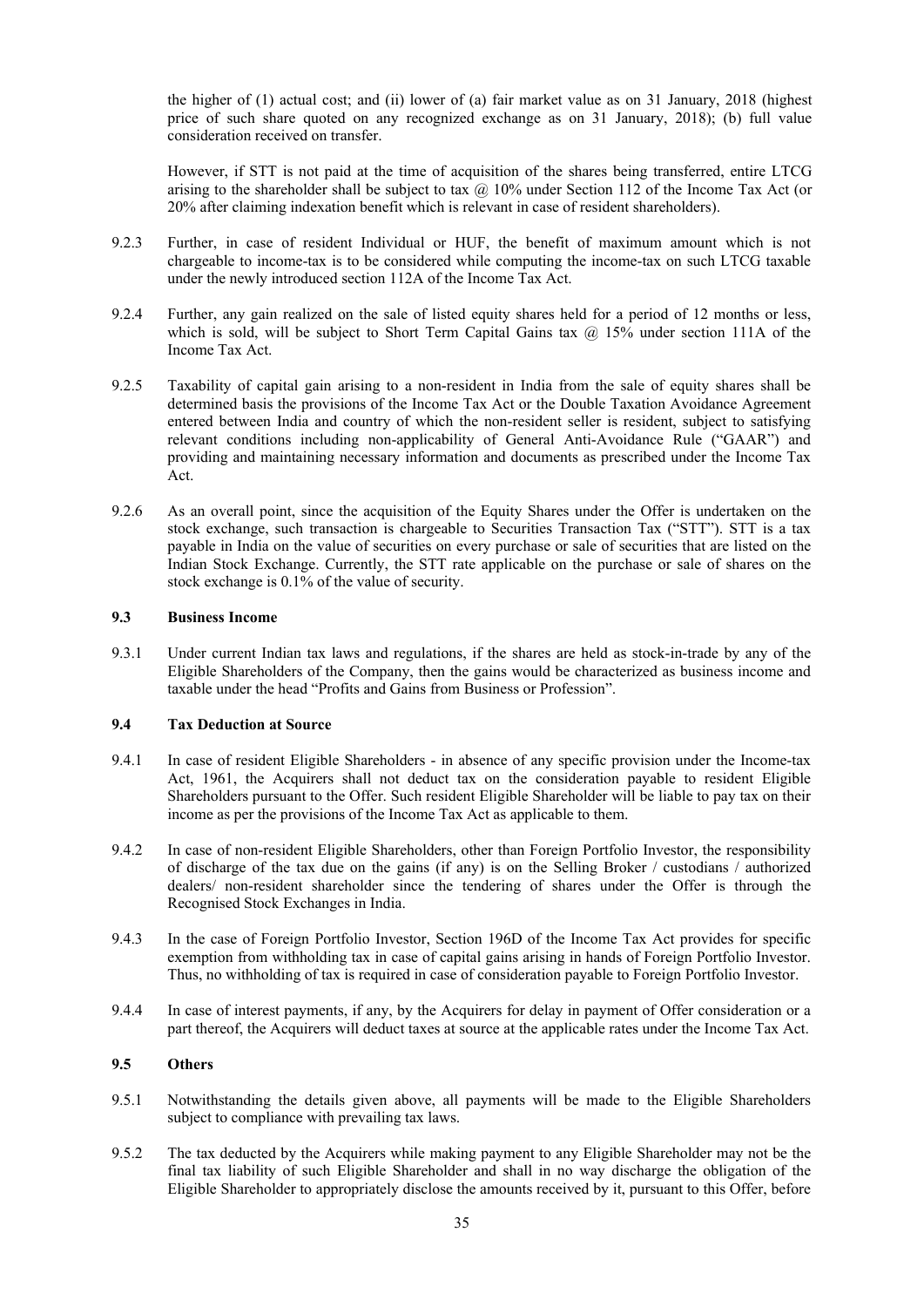the income tax authorities.

9.5.3 The Acquirers and the Manager do not accept any responsibility for the accuracy or otherwise of the tax provisions set forth herein above.

**THE ABOVE NOTE ON TAXATION SETS OUT THE PROVISIONS OF LAW IN A SUMMARY MANNER ONLY AND DOES NOT PURPORT TO BE A COMPLETE ANALYSIS OR LISTING OF ALL POTENTIAL TAX CONSEQUENCES OF THE DISPOSAL OF EQUITY SHARES. THIS NOTE IS NEITHER BINDING ON ANY REGULATORS NOR CAN THERE BE ANY ASSURANCE THAT THEY WILL NOT TAKE A POSITION CONTRARY TO THE COMMENTS MENTIONED HEREIN. HENCE, YOU SHOULD CONSULT WITH YOUR OWN TAX ADVISORS FOR THE TAX PROVISIONS APPLICABLE TO YOUR PARTICULAR CIRCUMSTANCES.** 

# **10. DOCUMENTS FOR INSPECTION**

Copies of the following documents will be available for inspection at the office of the Manager to the Offer between 10:00 a.m. and 3:00 p.m. on all working days (Monday to Friday) during the period from the commencement of the Tendering Period, i.e. December 17, 2020 until the date of closure of the Tendering Period, i.e. December 31, 2020:

- 1. Copy of certificates issued by Chartered Accountants certifying the Networth of each of the Acquirers individually.
- 2. Copy of certificate dated October 28, 2020 issued by Mr. Girish Shivaram Kaushik (Membership no. 212438), Partner of JAA & Associates, Chartered Accountants (Firm Registration No. 013699s), certifying the adequacy of financial resources of the Acquirers to fulfill the Offer obligations.
- 3. Copy of certificate dated October 28, 2020 issued by Mr. Girish Shivaram Kaushik (IBBI Registered Valuer (SFA) Membership No. IBBI/RV/06/2018/10398), certifying the computation of the Offer Price.
- 4. Copies of the Annual Report of the Target Company for the financial years ended March 31, 2020, 2019 and 2018.
- 5. Copy of the Escrow Agreement dated October 22, 2020 executed between the Acquirers, Escrow Agent and Manager to the Offer.
- 6. Copy of the Share Purchase Agreements (SPA1 and SPA2) dated October 22, 2020 amongst the Acquires and the Sellers.
- 7. Letter / Bank Statement from Kotak Mahindra Bank Limited confirming the receipt of money in the Escrow Account and creation of lien on fixed deposits in favor of the Manager to the Offer.
- 8. Due Diligence Certificate dated November 06, 2020 submitted to SEBI by the Manager to the Offer.
- 9. Copy of the Public Announcement dated October 22, 2020.
- 10. Copy of the Detailed Public Statement published in newspapers on October 29, 2020.
- 11. Copy of the Offer Opening Public Announcement (including any corrigendum to it) to be published by the Manager on behalf of the Acquirers.
- 12. Published copy of the recommendation to be made by the committee of the independent directors of Target Company in relation to the Offer
- 13. SEBI Observation Letter No. [●] dated [●].

The material documents will also be made available electronically for inspection during the Tendering Period. Eligible Shareholders interested in electronically inspecting the material documents can send an email from their registered email ids and Folio No. / DP ID & Client ID, with the subject line "Documents for Inspection – Ovobel Foods Limited Open Offer", to the Manager to the Open Offer on  $ofl.openoffer@sundaecapital.com$ , and upon receipt and processing of the request, access shall be provided to the respective Eligible Shareholder, for electronic inspection.

### **11. DECLARATION BY THE ACQUIRERS**

11.1 The Acquirers full responsibility for the information contained in the Letter of Offer including the Form of Acceptance cum Acknowledgement (except for the information with respect to the Target Company which has been compiled from information published or provided by the Target Company as the case may be, or publicly available sources and which information has not been independently verified by the Acquirer or the Manager).